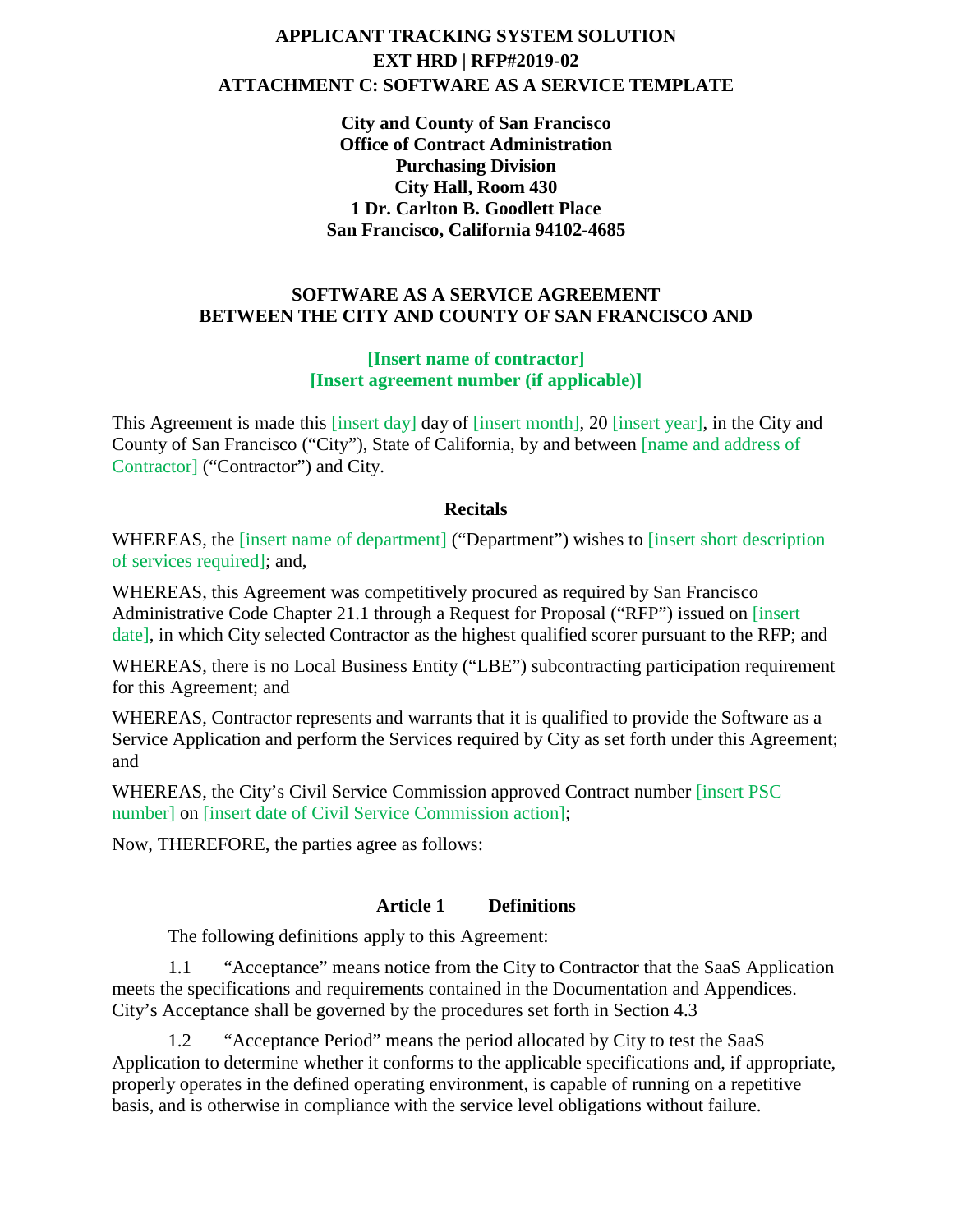1.3 **"**Agreement" means this contract document, including all attached appendices, and all applicable City Ordinances and Mandatory City Requirements which are specifically incorporated into this Agreement by reference as provided herein.

1.4 "Authorized Users" means a person authorized by City to access the City's Portal and use the SaaS Application, including any City employee, contractor, or agent, or any other individual or entity authorized by City.

1.5 "Back-Up Environment" means the Contractor's back-up Data Center for the SaaS Services.

1.6 "City" or "the City" means the City and County of San Francisco, a municipal corporation, acting by and through both its Director of the Office of Contract Administration or the Director's designated agent, hereinafter referred to as "Purchasing" and the Department of Human Resources.

1.7 "City Data" means that data as described in Article 13 of this Agreement which includes, without limitation, all data collected, used, maintained, processed, stored, or generated by or on behalf of the City in connection with this Agreement, including data resulting from use of the SaaS Service. City Data includes, without limitation, Confidential Information. This includes data that is provided by a third-party to the City for use under this Agreement.

1.8 "City Portal" means an electronic gateway to a secure entry point via Contractor's Website that allows City and its Authorized Users to log in to an area where they can view and download information or request assistance regarding the SaaS Application and Services.

1.9 "City's Project Manager" means the individual specified by the City pursuant to Section 4.2.1 hereof, as the Project Manager authorized to administer this Agreement on the City's behalf.

1.10 "CMD" means the Contract Monitoring Division of the City.

1.11 "Confidential Information" means confidential City information including, but not limited to, personally-identifiable information (PII), protected health information, or individual financial information (collectively, "Proprietary or Confidential Information") that is subject to local, state or federal laws restricting the use and disclosure of such information. These laws include, but are not limited to, Article 1, Section 1 of the California Constitution; the California Information Practices Act/California Consumer Privacy Act (Civil Code § 1798 et seq.); the California Confidentiality of Medical Information Act (Civil Code § 56 et seq.); the federal Gramm-Leach-Bliley Act (15 U.S.C. §§ 6801(b) and 6805(b)(2)); the privacy and information security aspects of the Administrative Simplification provisions of the federal Health Insurance Portability and Accountability Act (45 CFR Part 160 and Subparts A, C, and E of part 164); and San Francisco Administrative Code Chapter 12M (Chapter 12M). Confidential Information includes, without limitation, City Data.

1.12 "Contractor" or "Consultant" means [insert name and address of contractor].

1.13 "Contractor Project Manager" means the individual specified by Contractor pursuant to Section 4.2.1 hereof, as the Project Manager authorized to administer this Agreement on Contractor's behalf.

1.14 "Contractor's Website" means the Website that provides Authorized User access to the SaaS Application Services.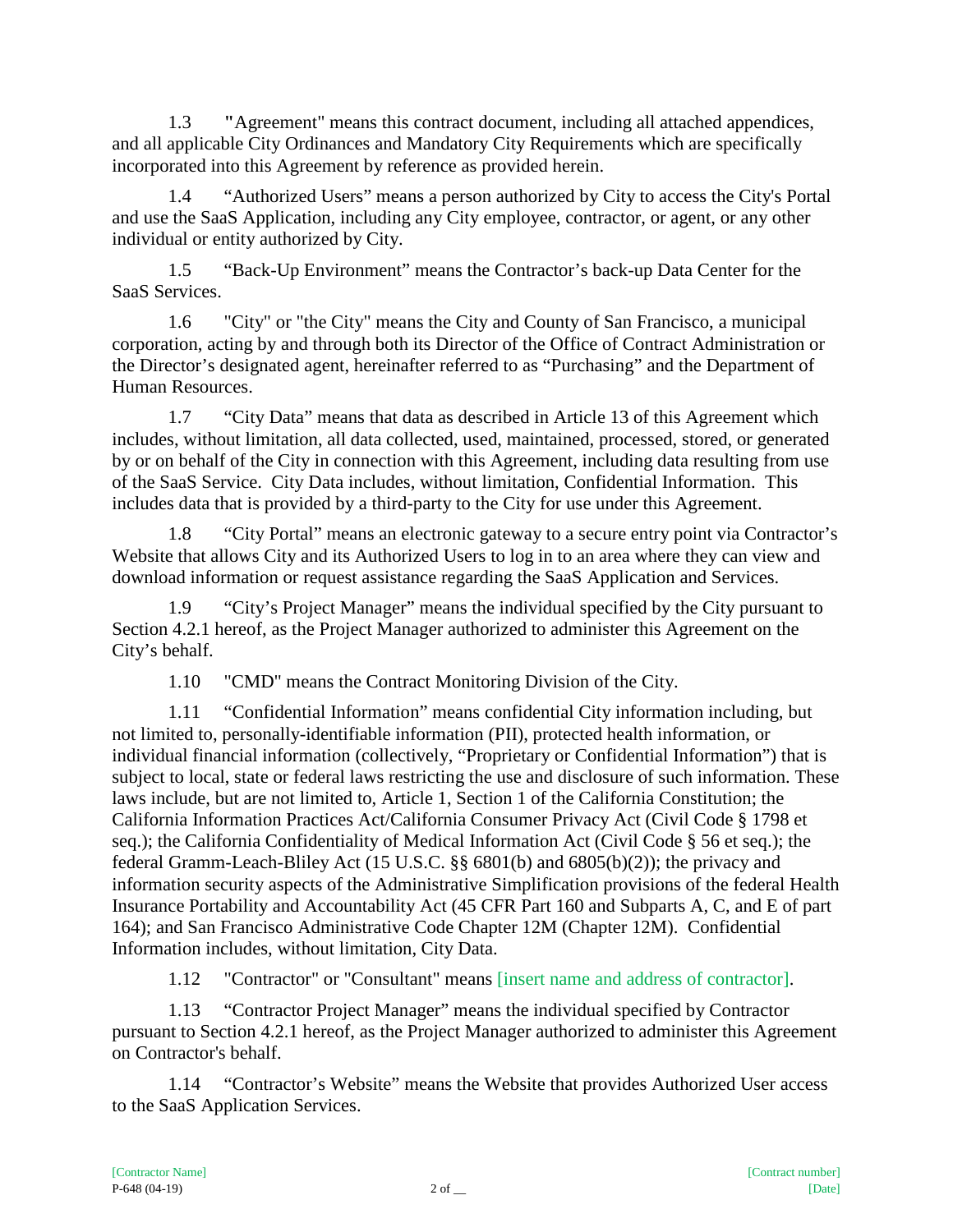1.15 "Data Breach" means any access, destruction, loss, theft, use, modification or disclosure of City Data by an unauthorized party or that is in violation of the Agreement terms and/or applicable local, state or federal law.

1.16 "Data Center(s)" means a physical location within the United States where the Contractor (or its subcontractor) houses and operates the hardware (including computer servers, routers, and other related equipment) on which Contractor hosts on the Internet the SaaS Application and City Data pursuant to this Agreement.

1.17 "Deliverables" means Contractor' work product resulting from the Services that are provided by Contractor to City during the course of Contractor's performance of the Agreement, including without limitation, the work product described in the "SaaS Implementation and Training Services," attached as Appendix A.

1.18 "Deliverable Data" means Project Data that is identified in Appendix A, and required to be delivered to the City.

1.19 "Disabling Code" means computer instructions or programs, subroutines, code, instructions, data or functions (including but not limited to viruses, worms, date bombs or time bombs), including but not limited to other programs, data storage, computer libraries and programs that self-replicate without manual intervention, instructions programmed to activate at a predetermined time or upon a specified event, and/or programs purporting to do a meaningful function but designed for a different function, that alter, destroy, inhibit, damage, interrupt, interfere with or hinder the operation of the City's access to the SaaS Services through the Contractor's Website and/or Authorized User's processing environment, the system in which it resides, or any other software or data on such system or any other system with which it is capable of communicating.

1.20 "Documentation" means technical publications provided by Contractor to City relating to use of the SaaS Application, such as reference, administrative, maintenance, and programmer manuals.

1.21 "End Users" means any Authorized User who accesses the Contractor's Website and uses the SaaS Application and Services.

1.22 "Internet" means that certain global network of computers and devices commonly referred to as the "internet," including, without limitation, the World Wide Web.

1.23 "Mandatory City Requirements" means those City laws set forth in the San Francisco Municipal Code, including the duly authorized rules, regulations, and guidelines implementing such laws, which impose specific duties and obligations upon Contractor.

1.24 "Open Source Software" means software with either freely obtainable source code, a license for modification, or permission for free distribution.

1.25 "Party" and "Parties" mean the City and Contractor either collectively or individually.

1.26 "Performance Credit" means credit due to City by Contractor with regard to Contractor's service level obligations in Appendix D (Service Level Obligations).

1.27 "Personally Identifiable Information (PII)" means any information about an individual, including information that can be used to distinguish or trace an individual's identity,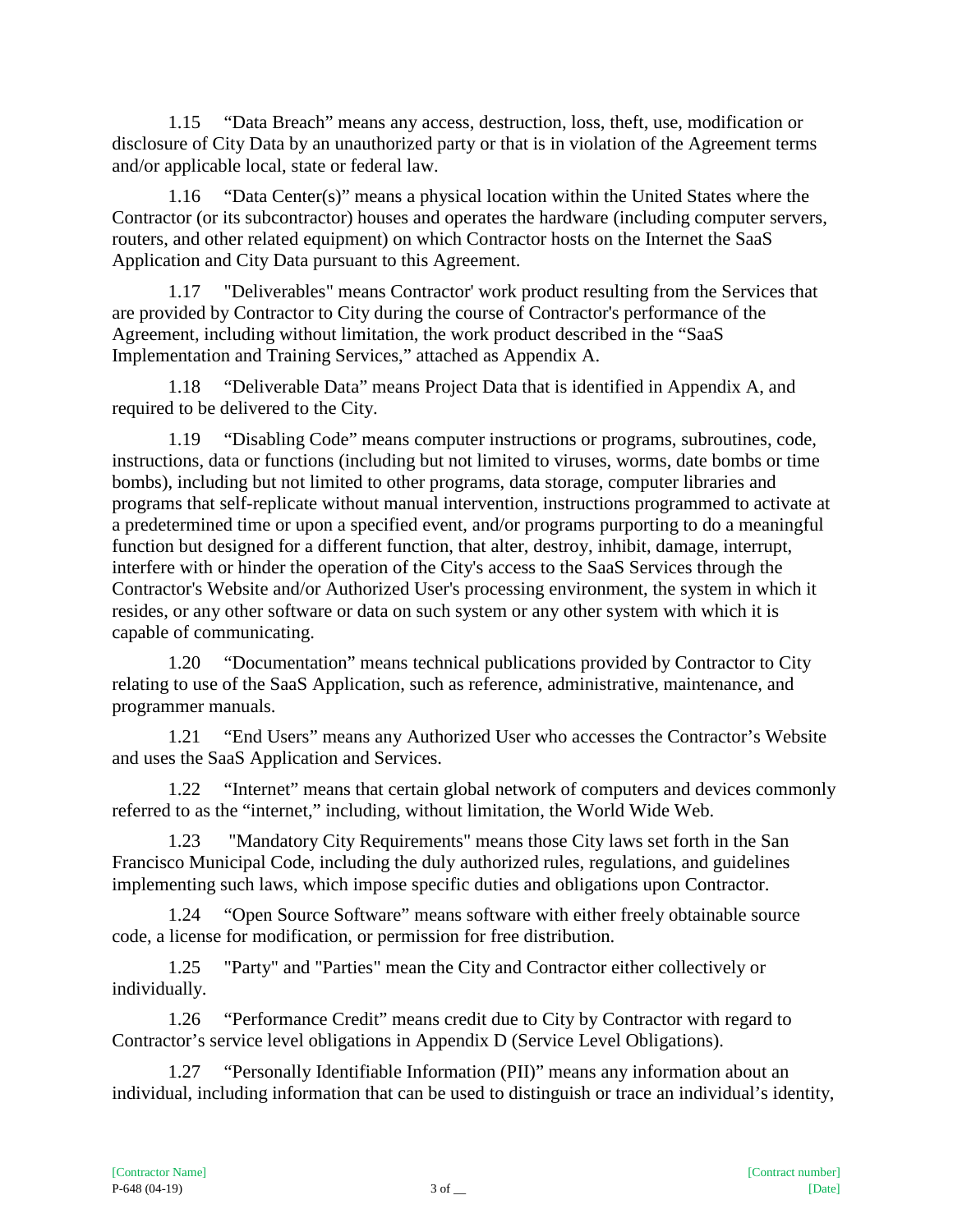such as name, social security number, date and place of birth, mother's maiden name, or biometric records; and any other information that is linked to an individual, such as medical, educational, financial, and employment information.

1.28 "Precedence" means that, notwithstanding the terms of any other document executed by the Parties as a part of this Agreement, the terms of this Agreement shall control over any discrepancy, inconsistency, gap, ambiguity, or conflicting terms set forth in any other Contractor pre-printed document.

1.29 "Project Data" means data that is first produced in the performance of this Agreement.

1.30 "SaaS Application/SaaS Software" means the licensed and hosted computer program and associated documentation, as listed in this Agreement and Appendices, and any modification or Upgrades or modifications to the program(s), residing in Contractor's servers that provides the SaaS Services that may be accessed by Authorized Users through the Internet.

1.31 "SaaS Application Patch" means an update to the SaaS Application comprised of code inserted (or patched) into the code of the SaaS Application, and which may be installed as a temporary fix between full releases of a SaaS Application Revision or SaaS Application Version. Such a patch may address a variety of issues including without limitation fixing a software bug, installing new drivers, addressing new security vulnerabilities, addressing software stability issues, and upgrading the software. SaaS Application Patches are included in the annual payments made by City to Contractor for the SaaS Services under this Agreement.

1.32 "SaaS Implementation and Training Services" means the services by which the Contractor will implement all necessary Software configurations and modules necessary to make the SaaS Application available and accessible to City.

1.33 "SaaS Issue" means a problem with the SaaS Services identified by the City, that requires a response by Contractor to resolve.

1.34 "SaaS Maintenance Services" means the activities to investigate, resolve SaaS Application and Services issues and correct product bugs arising from the use of the SaaS Application and Services in a manner consistent with the published specifications and functional requirements defined during implementation.

1.35 "SaaS Services" means the Services performed by Contractor to host the SaaS Application to provide the functionality listed in the Documentation.

1.36 "SaaS Severity Level" means a designation of the effect of a SaaS Issue on the City. The severity of a SaaS Issue is initially defined by the City and confirmed by Contractor. Until the SaaS Issue has been resolved, the Severity Level may be raised or lowered based on Contractor's analysis of impact to business.

1.37 "SaaS Software" means those SaaS licensed programs and associated documentation licensed to City by Contractor as listed in this Agreement and Appendices, and any modification or Upgrades or modifications to the program(s) provided under this Agreement.

1.38 "SaaS Software Error" means any failure of SaaS Software to conform in all material respects to the requirements of this Agreement or Contractor's published specifications.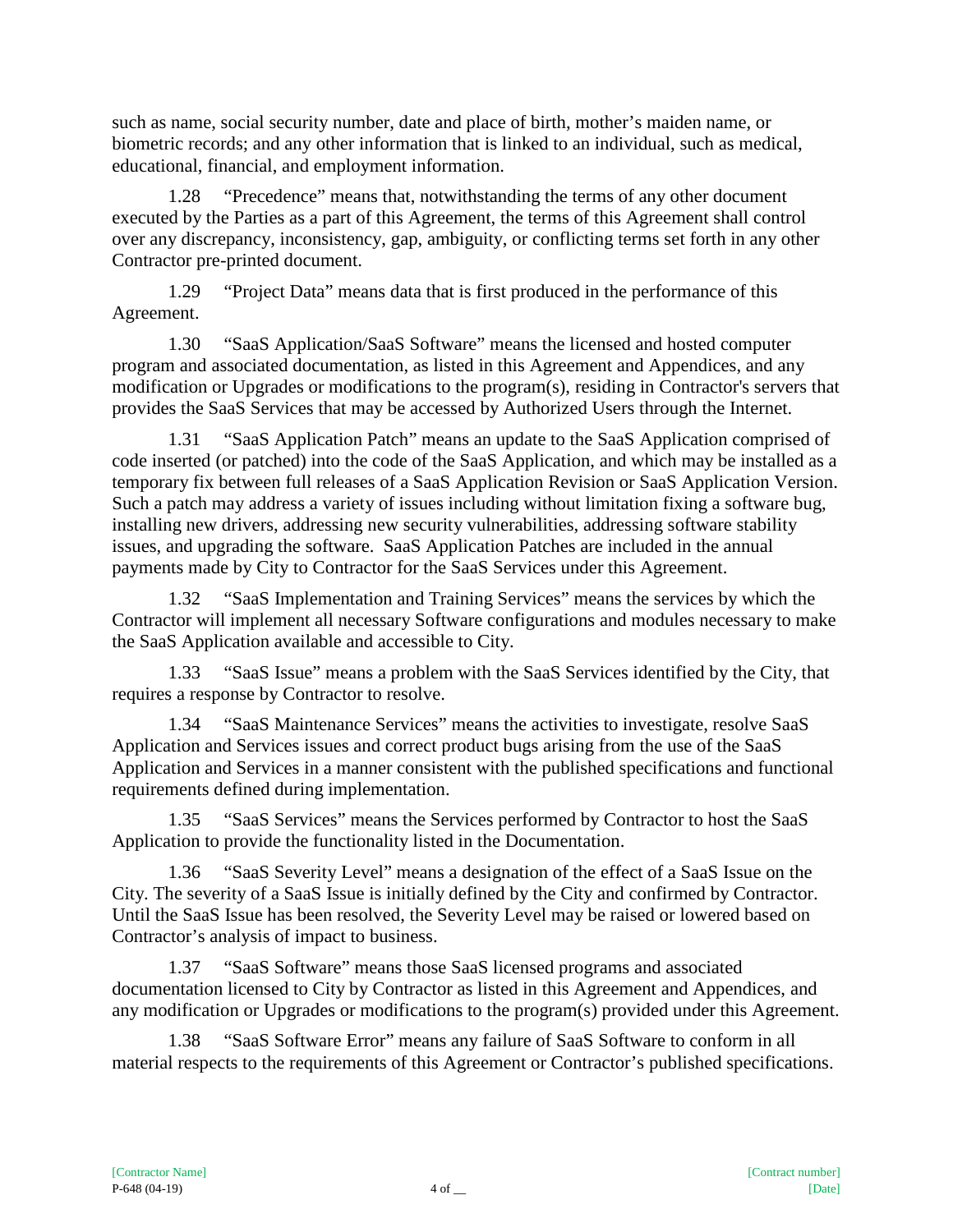1.39 "SaaS Software Error Correction" means either a modification or addition that, when made or added to the SaaS Software, brings the SaaS Software into material conformity with the published specifications, or a procedure or routine that, when observed in the regular operation of the SaaS Software, avoids the practical adverse effect of such nonconformity.

1.40 "SaaS Software Revision" means an update to the current SaaS Software Version of the SaaS Software code that consists of minor enhancements to existing features and code corrections. SaaS Software Revisions are provided and included with the annual service payments made by City to Contractor for the SaaS Service.

1.41 "SaaS Software Version" means the base or core version of the SaaS Software that contains significant new features and significant fixes and is available to the City. SaaS Software Versions may occur as the SaaS Software architecture changes or as new technologies are developed. The nomenclature used for updates and upgrades consists of major, minor, build, and fix and these correspond to the following digit locations of a release, a,b,c,d, an example of which would be NCC 7.4.1.3, where the 7 refers to the major release, the 4 refers to the minor release, the 1 refers to the build, and the 4 refers to a fix. All SaaS Software Versions are provided and included as part of this Agreement upon request or approval from City for the upgrade.

1.42 "Scheduled SaaS Maintenance" means the time (in minutes) during the month, as measured by Contractor, in which access to the SaaS Services is scheduled to be unavailable for use by the City due to planned system maintenance and major version upgrades.

1.43 "Services" means the work performed by Contractor under this Agreement as specifically described in the "SaaS Implementation and Training Services" attached as Appendix A, including all services, labor, supervision, materials, equipment, actions and other requirements to be performed and furnished by Contractor under this Agreement.

1.44 "Software" means the SaaS Software and Contractor provided Third-Party Software. All Software, revisions and versions provided by Contractor shall be subject to the terms and conditions of this Agreement, including any amendments thereto.

1.45 "Successor Service Provider" means a new service provider, if any, selected by City in the event the SaaS Services are terminated under this Agreement.

1.46 "Third-Party Software" means the software described in Appendix B, "Third-Party Software-Included in this Agreement."

1.47 "Transition Services" means that assistance reasonably requested by City to effect the orderly transition of the SaaS Services, in whole or in part, to City or to Successor Service Provider.

# **Article 2 Term of the Agreement**

2.1 **Term.** The term of this Agreement shall commence on [insert Contractor's start date] and expire on [insert expiration date], unless earlier terminated as otherwise provided herein.

2.2 **Options to Renew.** The City has [number of options] options to renew the Agreement for a period of [one year or other time span] each. The City may extend this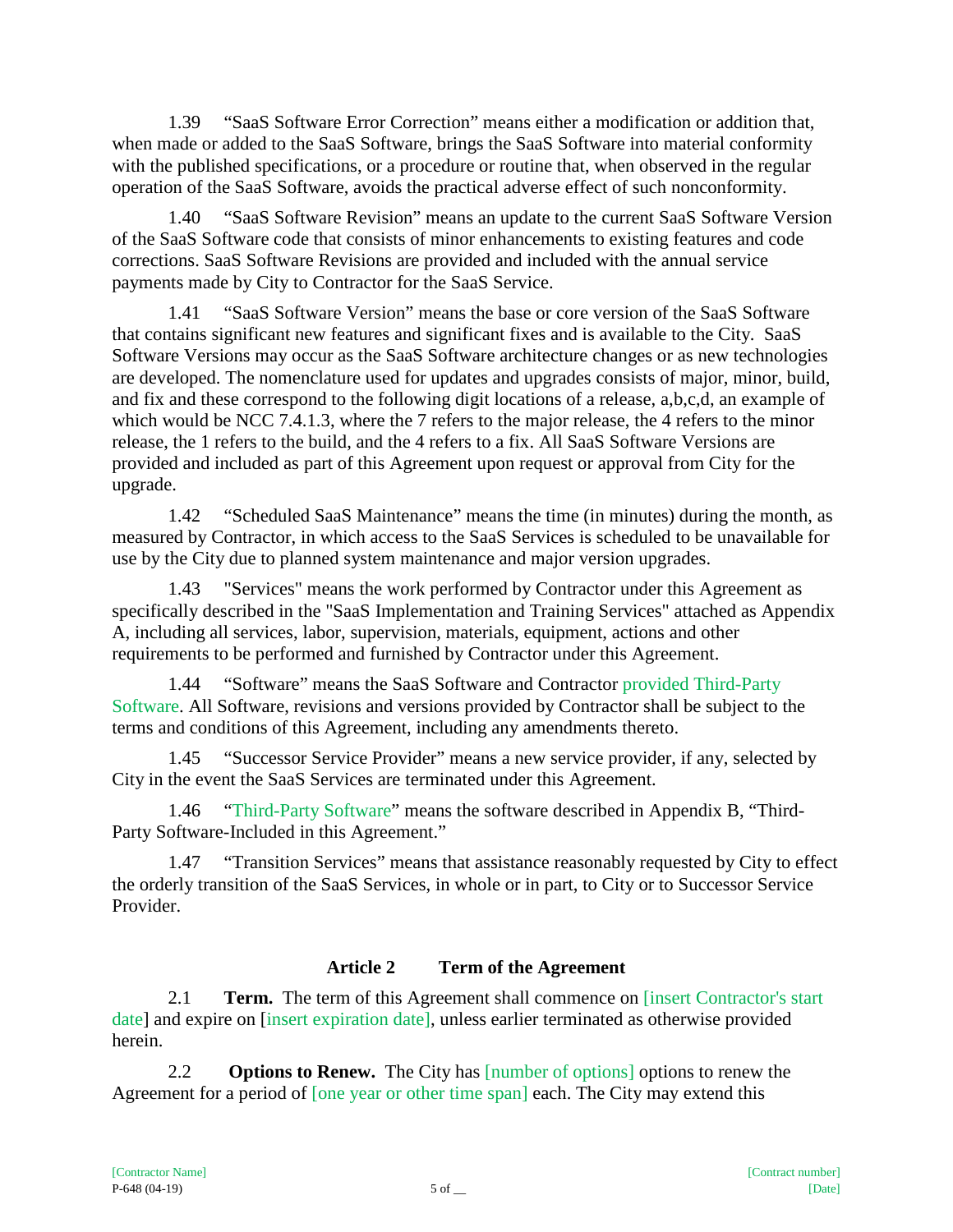Agreement beyond the expiration date by exercising an option at the City's sole and absolute discretion and by modifying this Agreement as provided in Section 11.5, "Modification of this Agreement."

## **Article 3 Financial Matters**

3.1 **Certification of Funds; Budget and Fiscal Provisions; Termination in the Event of Non-Appropriation**. This Agreement is subject to the budget and fiscal provisions of the City's Charter. Charges will accrue only after prior written authorization certified by the Controller, and the amount of City's obligation hereunder shall not at any time exceed the amount certified for the purpose and period stated in such advance authorization. This Agreement will terminate without penalty, liability or expense of any kind to City at the end of any fiscal year if funds are not appropriated for the next succeeding fiscal year. If funds are appropriated for a portion of the fiscal year, this Agreement will terminate, without penalty, liability or expense of any kind at the end of the term for which funds are appropriated. City has no obligation to make appropriations for this Agreement in lieu of appropriations for new or other agreements. City budget decisions are subject to the discretion of the Mayor and the Board of Supervisors. Contractor's assumption of risk of possible non-appropriation is part of the consideration for this Agreement.

#### THIS SECTION CONTROLS AGAINST ANY AND ALL OTHER PROVISIONS OF THIS AGREEMENT.

3.2 **Guaranteed Maximum Costs**. The City's payment obligation to Contractor cannot at any time exceed the amount certified by City's Controller for the purpose and period stated in such certification. Absent an authorized Emergency per the City Charter or applicable Code, no City representative is authorized to offer or promise, nor is the City required to honor, any offered or promised payments to Contractor under this Agreement in excess of the certified maximum amount without the Controller having first certified the additional promised amount and the Parties having modified this Agreement as provided in Section 11.5, "Modification of this Agreement."

## 3.3 **Compensation.**

3.3.1 **Payment**. Contractor shall provide an invoice to the City on a monthly basis for Services completed in the immediate preceding month, unless a different schedule is set out in Appendix C, "Calculation of Charges." Compensation shall be made for Services identified in the invoice that the [insert title of department head], in his or her sole discretion, concludes has been satisfactorily performed. Payment shall be made within 30 calendar days of receipt of the invoice, unless the City notifies the Contractor that a dispute as to the invoice exists. In no event shall the amount of this Agreement exceed [insert whole dollar amount in numbers and words -- no pennies and no ".00"]. The breakdown of charges associated with this Agreement appears in Appendix C, "Calculation of Charges," attached hereto and incorporated by reference as though fully set forth herein. A portion of payment may be withheld until conclusion of the Agreement if agreed to by both Parties as retainage, described in Appendix C. In no event shall City be liable for interest or late charges for any late payments.

(a) **SaaS Implementation and Training Services:** The breakdown of costs associated with the SaaS Implementation and Training Services appear in Appendix C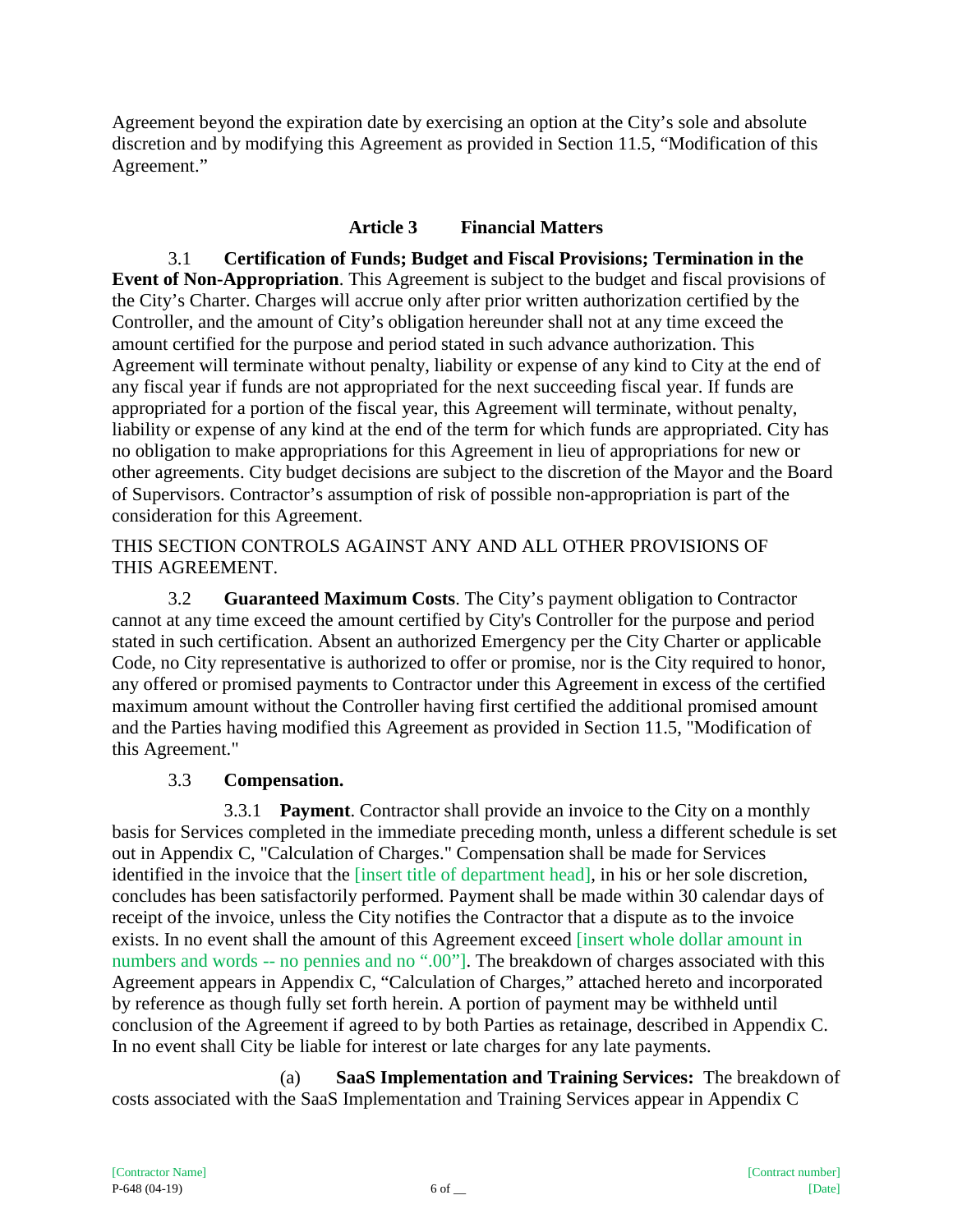("Calculation of Charges"), attached hereto and incorporated by reference as though fully set forth herein. Compensation for services rendered pursuant to Appendix A shall be made in monthly payments on or before the 30<sup>th</sup> day of each month for work that City, in its reasonable discretion, concludes has been performed as of the  $1<sup>st</sup>$  day of the immediately preceding month. In no event shall the amount for SaaS Implementation and Training Services under this Agreement exceed [insert whole dollar amount in numbers and words -- no pennies and no ".00"]**.**

(b) **SaaS Application and Hosted Services:** The breakdown of costs associated with the SaaS Application and Hosted Services appear in Appendix C ("Calculation of Charges"), attached hereto and incorporated by reference as though fully set forth herein. Compensation for services rendered pursuant to Appendix B shall be made in quarterly payments, based on a calendar year, on or before the **1st** day of each quarter. In no event shall the amount for SaaS Application and Hosted Services under this Agreement exceed [insert whole dollar amount in numbers and words -- no pennies and no ".00"]. If there is an increase in annual SaaS Application and Hosted Services charges, Contractor shall give City written notice of such increase at least thirty (30) days prior to the expiration of the applicable SaaS Application and Hosted Services period. Annual SaaS Application and Hosted Services charges shall not increase more than 3% of the rate of the year immediately prior to such increase.

3.3.2 **Payment Limited to Satisfactory Services.** Contractor is not entitled to any payments from City until the Department of Human Resources approves Services, including any furnished Deliverables, as satisfying all of the requirements of this Agreement. Payments to Contractor by City shall not excuse Contractor from its obligation to replace unsatisfactory Deliverables, including equipment, components, materials, or Services even if the unsatisfactory character of such Deliverables, equipment, components, materials, or Services may not have been apparent or detected at the time such payment was made. Deliverables, equipment, components, materials and Services that do not conform to the requirements of this Agreement may be rejected by City and in such case must be replaced by Contractor without delay at no cost to the City.

3.3.3 **Withhold Payments.** If Contractor fails to provide Services in accordance with Contractor's obligations under this Agreement, the City may withhold any and all payments due Contractor until such failure to perform is cured, and Contractor shall not stop work as a result of City's withholding of payments as provided herein.

3.3.4 **Invoice Format**. Invoices furnished by Contractor under this Agreement must be in a form acceptable to the Controller and City, and must include a unique invoice number. Payment shall be made by City as specified in 3.3.6," or in such alternate manner as the Parties have mutually agreed upon in writing.

# 3.3.5 **Reserved. (LBE Payment and Utilization Tracking System)**

# 3.3.6 **Getting paid for goods and/or services from the City.**

(a) All City vendors receiving new contracts, contract renewals, or contract extensions must sign up to receive electronic payments through the City's Automated Clearing House (ACH) payments service/provider. Electronic payments are processed every business day and are safe and secure. To sign up for electronic payments, visit www.sfgov.org/ach.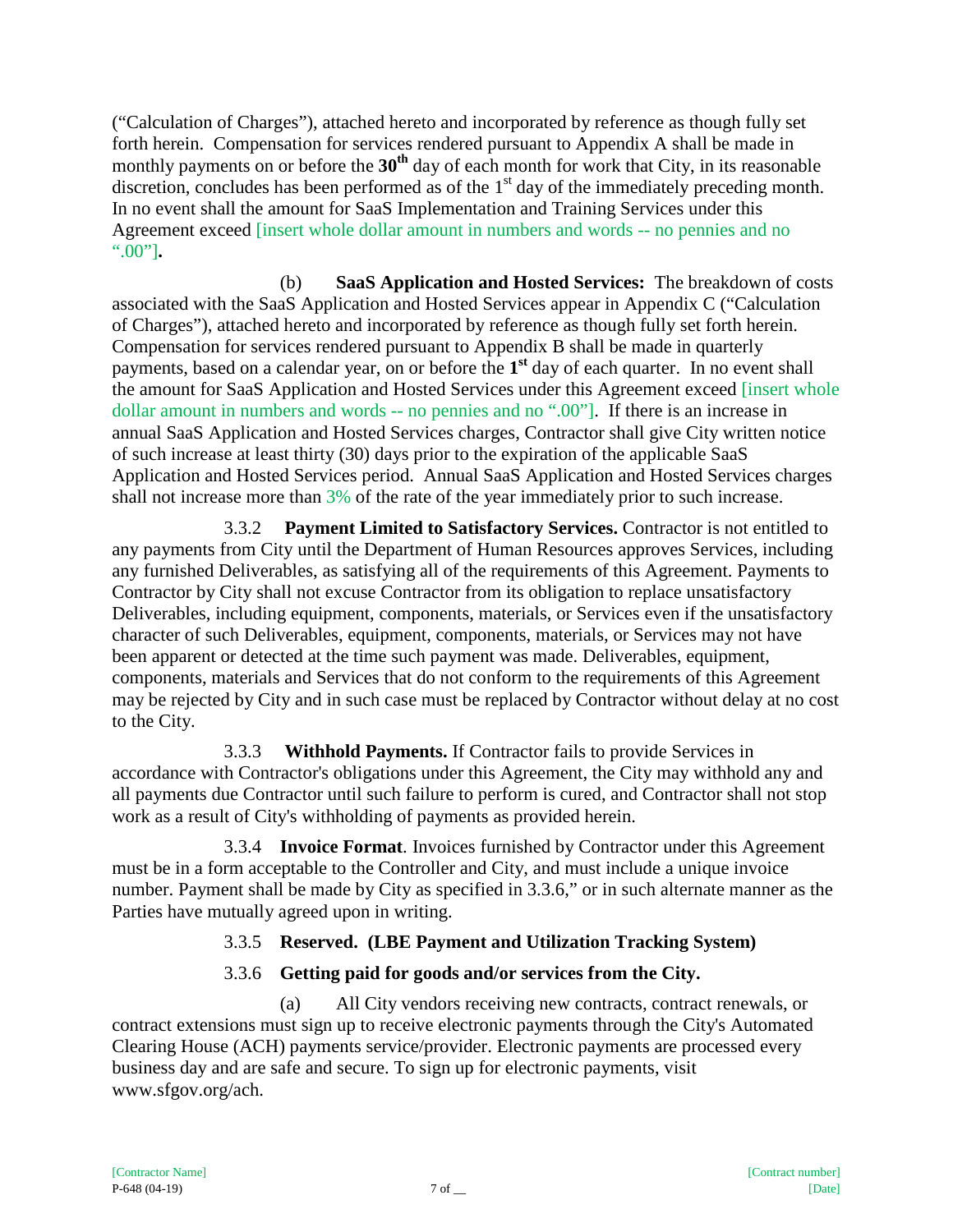(b) The following information is required to sign up: (i) The enroller must be their company's authorized financial representative, (ii) the company's legal name, main telephone number and all physical and remittance addresses used by the company, (iii) the company's U.S. federal employer identification number (EIN) or Social Security number (if they are a sole proprietor), and (iv) the company's bank account information, including routing and account numbers.

# 3.3.7 **Reserved. (Grant Funded Contracts)**

3.4 **Audit and Inspection of Records**. Contractor agrees to maintain and make available to the City, during regular business hours, accurate books and accounting records relating to its Services. Contractor will permit City to audit, examine and make excerpts and transcripts from such books and records, and to make audits of all invoices, materials, payrolls, records or personnel and other data related to all other matters covered by this Agreement, whether funded in whole or in part under this Agreement. Contractor shall maintain such data and records in an accessible location and condition for a period of not less than five years after final payment under this Agreement or until after final audit has been resolved, whichever is later. The State of California or any Federal agency having an interest in the subject matter of this Agreement shall have the same rights as conferred upon City by this Section. Contractor shall include the same audit and inspection rights and record retention requirements in all subcontracts.

3.5 **Submitting False Claims**. The full text of San Francisco Administrative Code Chapter 21, Section 21.35, including the enforcement and penalty provisions, is incorporated into this Agreement. Pursuant to San Francisco Administrative Code §21.35, any contractor or subcontractor who submits a false claim shall be liable to the City for the statutory penalties set forth in that section. A contractor or subcontractor will be deemed to have submitted a false claim to the City if the contractor or subcontractor: (a) knowingly presents or causes to be presented to an officer or employee of the City a false claim or request for payment or approval; (b) knowingly makes, uses, or causes to be made or used a false record or statement to get a false claim paid or approved by the City; (c) conspires to defraud the City by getting a false claim allowed or paid by the City; (d) knowingly makes, uses, or causes to be made or used a false record or statement to conceal, avoid, or decrease an obligation to pay or transmit money or property to the City; or (e) is a beneficiary of an inadvertent submission of a false claim to the City, subsequently discovers the falsity of the claim, and fails to disclose the false claim to the City within a reasonable time after discovery of the false claim.

## **Article 4 SaaS Services and Resources**

4.1 **SaaS Licensed Software.** Subject to the terms and conditions of this Agreement, Contractor hereby grants City and Authorized Users a renewable, irrevocable, non-exclusive, royalty-free, and worldwide license to access, display, and execute the SaaS Application and SaaS Services during the Term of this Agreement and any renewals thereof, if any.

4.1.1 **Click-Wrap Disclaimer.** No "click to accept" agreement that may be required for the City and/or Authorized Users' access to the SaaS Services or Contractor's Website and no "terms of use" or "privacy policy" referenced therein or conditioned for use of the SaaS Services or Contractor's Website shall apply. Only the provisions of this Agreement as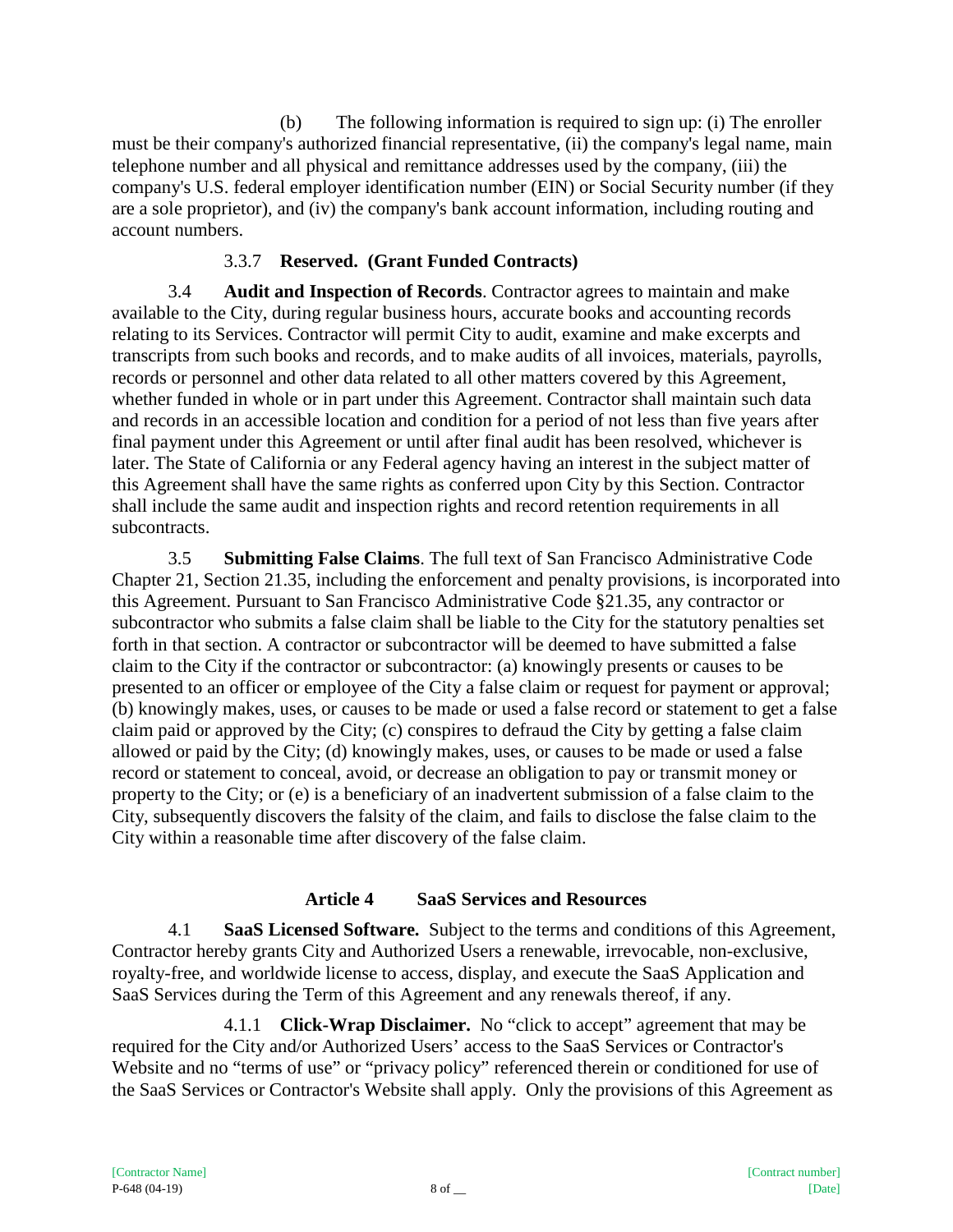amended from time to time shall apply to City and/or Authorized Users for access thereto and use thereof. The Parties acknowledge that City and/or each Authorized User may be required to click "Accept" as a condition of access to the SaaS Services through the Contractor's Website, but the provisions of such "click to accept" agreement and other terms (including Terms of Use and Privacy Policy) referenced therein shall be null and void for City and/or each such Authorized User. The foregoing does not apply to the City's own click-wrap agreements in the event the City chooses to have Contractor include terms of use, terms or service, privacy policies, or similar requirements drafted and approved by the City.

4.1.2 **SaaS Application Title.** City acknowledges that title to each SaaS Application and SaaS Services shall at all times remain with Contractor, and that City has no rights in the SaaS Application or SaaS Services except those expressly granted by this Agreement.

4.1.3 **Authorized APIs.** City shall be permitted to access and use Contractor's SaaS Application Program Interfaces (APIs) when commercially available to develop and modify, as necessary, macros and user interfaces for use with any existing or future City systems and infrastructure. For purposes of this Agreement, such development shall be deemed an authorized modification but will not be supported by Contractor unless provided for in this Agreement. Functionality and compatibility of City developed macros will be sole responsibility of City. Any such macros or user interfaces developed by City shall become the property of City. All flat-file exchanges will be over an encrypted file transport service (ftps/vsftpd/scp/sftp) to a secure private ftp site.

4.1.4 **Proprietary Markings**. City agrees not to remove or destroy any proprietary markings or proprietary legends placed upon or contained within the SaaS Application or any related materials or Documentation.

# 4.2 **Project Managers; Services Contractor Agrees to Perform.**

4.2.1 **Project Managers.** Contractor and City shall each designate a Project Manager, who shall be accessible by telephone throughout the duration of the Agreement and shall be available 9 a.m. to 5 p.m. Monday through Friday, excluding City-designated holidays. These hours may be adjusted by mutual agreement of City and Contractor. Contractor shall use its best efforts to maintain the same Project Manager throughout the duration of the Agreement. However, if Contractor needs to replace its Project Manager, Contractor shall provide City with written notice thereof at least forty-five (45) days prior to the date the Project Manager shall be replaced. Notwithstanding the foregoing, Contractor will have the right to appoint temporary Project Managers in connection with short term unavailability, sick leave or reasonable vacations. Contractor shall notify City in advance of any such temporary appointments. City may require Contractor to replace its Project Manager, by giving Contractor notification thereof and City's objective reasons therefor.

| <b>Contractor's Project Manager:</b> | [Name]<br>[Address]<br>$[e-mail]$<br>[phone number] |
|--------------------------------------|-----------------------------------------------------|
| <b>City's Project Manager:</b>       | [Name]<br>[Address]                                 |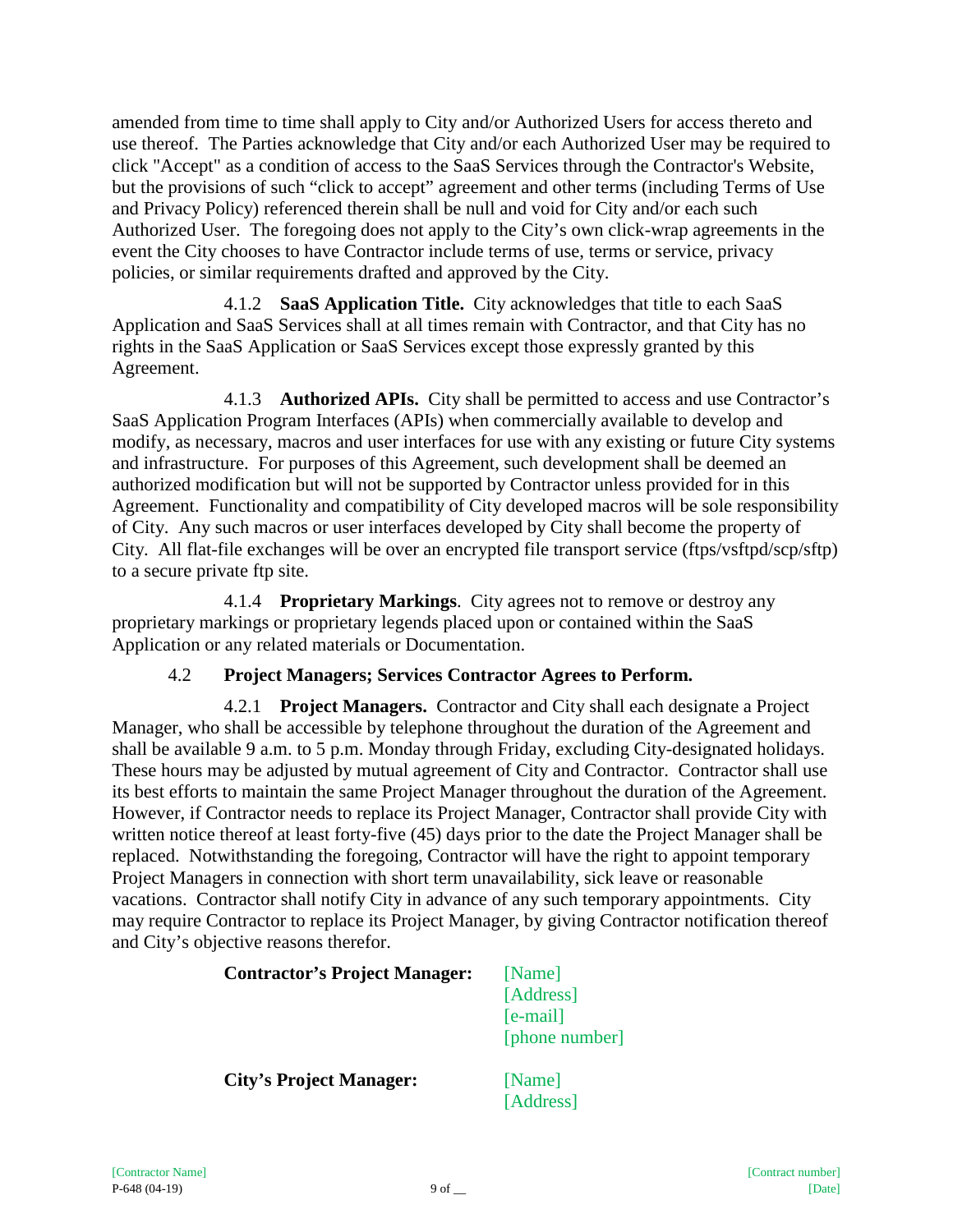## [e-mail] [phone number]

4.2.2 **Services Contractor Agrees to Perform**. During the Term of this Agreement, Contractor will perform all of the services set forth in Appendix A, "SaaS Implementation and Training Services," Appendix B, "SaaS Application and Hosted Services," and the following:

(a) Provide all hardware, software and other equipment at Contractor's hosting site as described in Appendix B or any Description of Services (and any applicable disaster recovery site) as necessary to host and deliver the SaaS Application and Services.

(b) Provide Authorized Users access to the SaaS Application and Services pursuant to the grant of access in Section 4.1.

(c) Comply with the Service Level Obligations described in Appendix D. It is mutually agreed and understood, that the Service Level Obligations will be applied beginning on the first full calendar month following the Acceptance of the SaaS Application and Services.

(d) Maintain the correct operation of the SaaS Application and Services, Contractor's Website, and provide SaaS Maintenance Services and support services as specified in this Agreement.

(e) Provide telephone support for Authorized Users in the operation of the SaaS Application and Services.

(f) Provide Disaster Recovery Services as described in Section 14.4 and Appendix E.

# 4.3 **Acceptance Testing; Document Delivery; Training.**

4.3.1 After City has obtained access to the SaaS Application and Services, and subsequent to each SaaS Software version upgrade, revision and patch as further outlined in Appendix B, City and Contractor shall conduct user acceptance testing as outlined in Appendices A and B, as the case may be, to verify that the SaaS Application and Services substantially conform to the specifications and City's requirements contained therein. In the event that the City determines that the SaaS Services do not meet such specifications, the City shall notify the Contractor in writing, and Contractor shall modify or correct the SaaS Services so that it satisfies the Acceptance criteria. The date of Acceptance will be that date upon which City provides Contractor with written notice of satisfactory completion of Acceptance testing. If City notifies Contractor after the Acceptance Testing Period that the SaaS Services do not meet the Acceptance criteria outlined in Appendices A and B, as the case may be, then City shall be entitled to terminate this Agreement in accordance with the procedures specified in Article 8 herein, and shall be entitled to a full refund of any fees paid as part of this Agreement prior to termination.

4.3.2 **Document Delivery.** Contractor will deliver completed Documentation in electronic format for the SaaS Application and Services at the time it gives City access to the SaaS Application and Services. The Documentation will accurately and completely describe the functions and features of the SaaS Application and Services, including all subsequent revisions thereto. The Documentation shall be understandable by a typical end user and shall provide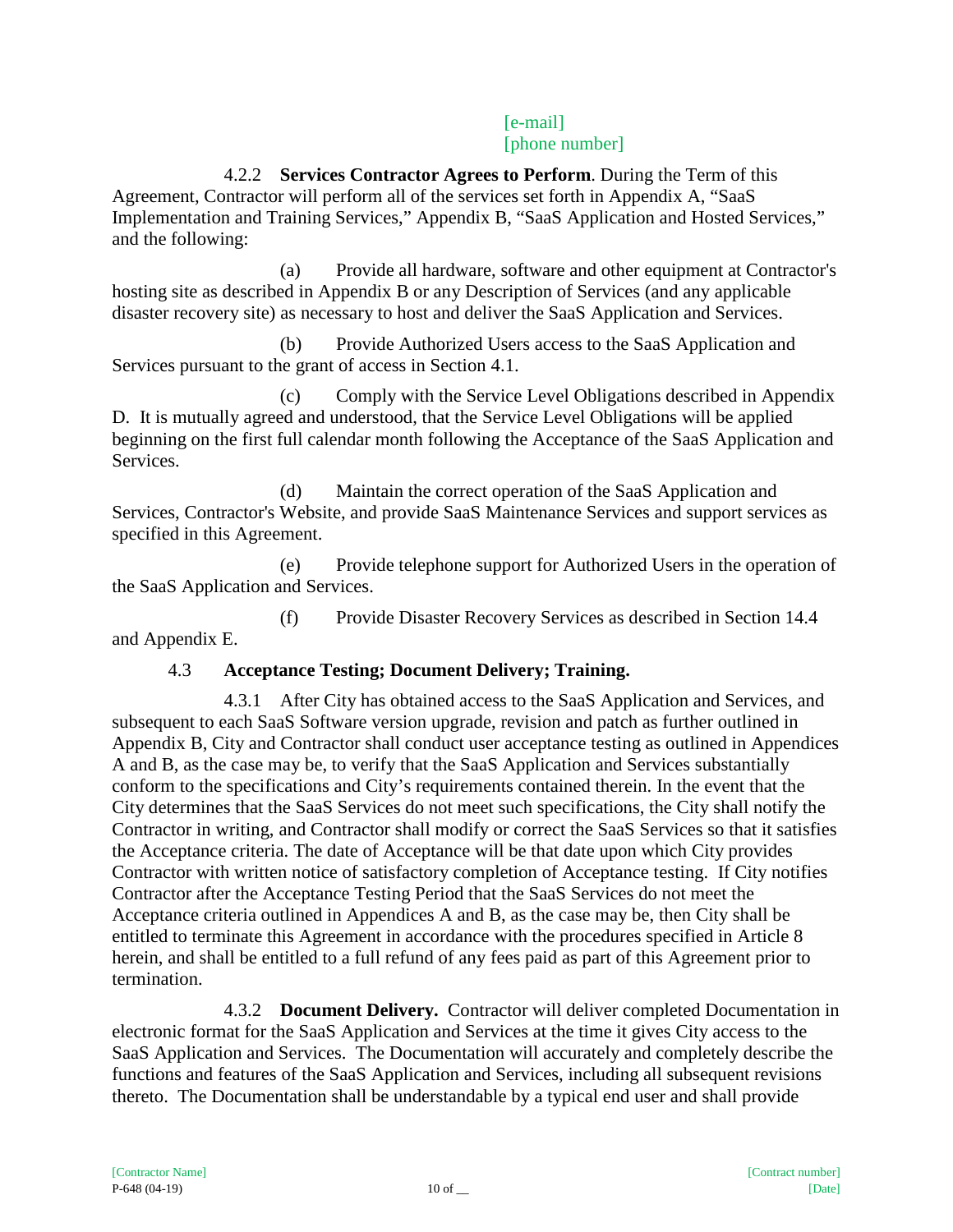Authorized Users with sufficient instruction such that an Authorized User can become selfreliant with respect to access and use of the SaaS Application and Services. City shall have the right to make any number of additional copies of the Documentation at no additional charge. The City may withhold its issuance of the notice of final Acceptance until City receives the completed Documentation.

4.4 **Qualified Personnel**. Contractor shall utilize only competent personnel under the supervision of, and in the employment of, Contractor (or Contractor's authorized subcontractors) to perform the Services. Contractor will comply with City's reasonable requests regarding assignment and/or removal of personnel, but all personnel, including those assigned at City's request, must be supervised by Contractor. Contractor shall commit adequate resources to allow timely completion within the project schedule specified in this Agreement.

# 4.5 **Subcontracting**.

4.5.1 Contractor may subcontract portions of the Services only upon prior written approval of City. Contractor is responsible for its subcontractors throughout the course of the work required to perform the Services. All Subcontracts must incorporate the terms of Article 10 "Additional Requirements Incorporated by Reference" and Article 13 "Data and Security" of this Agreement, unless inapplicable. Neither Party shall, on the basis of this Agreement, contract on behalf of, or in the name of, the other Party. Any agreement made in violation of this provision shall be null and void.

4.5.2 City's execution of this Agreement constitutes its approval of the subcontractors listed below.

[List of Subcontractors]

## 4.6 **Independent Contractor; Payment of Employment Taxes and Other Expenses.**

4.6.1 **Independent Contractor**. For the purposes of this Article 4, "Contractor" shall be deemed to include not only Contractor, but also any agent or employee of Contractor. Contractor acknowledges and agrees that at all times, Contractor or any agent or employee of Contractor shall be deemed at all times to be an independent contractor and is wholly responsible for the manner in which it performs the services and work requested by City under this Agreement. Contractor, its agents, and employees will not represent or hold themselves out to be employees of the City at any time. Contractor or any agent or employee of Contractor shall not have employee status with City, nor be entitled to participate in any plans, arrangements, or distributions by City pertaining to or in connection with any retirement, health or other benefits that City may offer its employees. Contractor or any agent or employee of Contractor is liable for the acts and omissions of itself, its employees and its agents. Contractor shall be responsible for all obligations and payments, whether imposed by federal, state or local law, including, but not limited to, FICA, income tax withholdings, unemployment compensation, insurance, and other similar responsibilities related to Contractor's performing services and work, or any agent or employee of Contractor providing same. Nothing in this Agreement shall be construed as creating an employment or agency relationship between City and Contractor or any agent or employee of Contractor. Any terms in this Agreement referring to direction from City shall be construed as providing for direction as to policy and the result of Contractor's work only, and not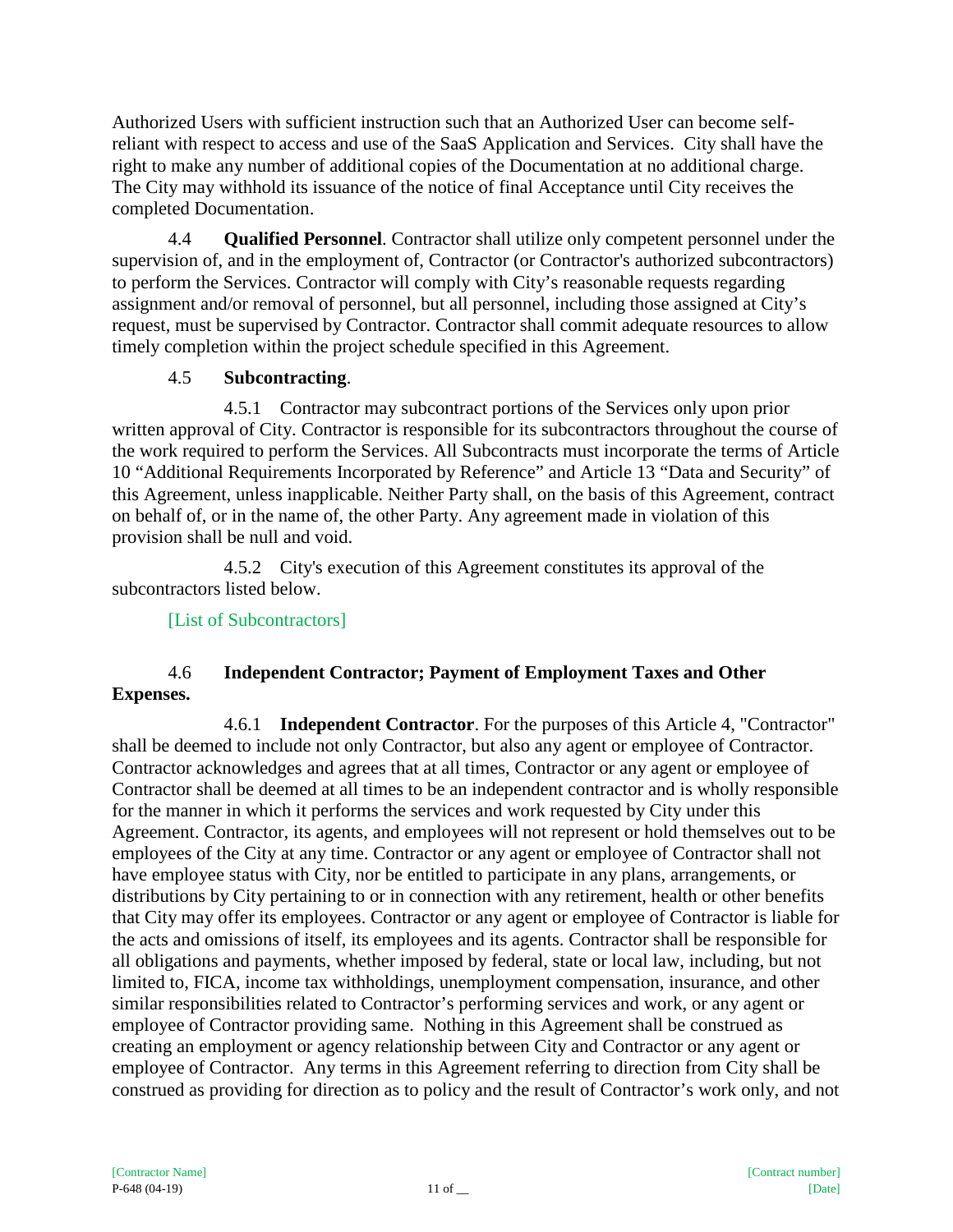as to the means by which such a result is obtained. City does not retain the right to control the means or the method by which Contractor performs work under this Agreement. Contractor agrees to maintain and make available to City, upon request and during regular business hours, accurate books and accounting records demonstrating Contractor's compliance with this section. Should City determine that Contractor, or any agent or employee of Contractor, is not performing in accordance with the requirements of this Agreement, City shall provide Contractor with written notice of such failure. Within five (5) business days of Contractor's receipt of such notice, and in accordance with Contractor policy and procedure, Contractor shall remedy the deficiency. Notwithstanding, if City believes that an action of Contractor, or any agent or employee of Contractor, warrants immediate remedial action by Contractor, City shall contact Contractor and provide Contractor in writing with the reason for requesting such immediate action.

4.6.2 **Payment of Employment Taxes and Other Expenses**. Should City, in its discretion, or a relevant taxing authority such as the Internal Revenue Service or the State Employment Development Division, or both, determine that Contractor is an employee for purposes of collection of any employment taxes, the amounts payable under this Agreement shall be reduced by amounts equal to both the employee and employer portions of the tax due (and offsetting any credits for amounts already paid by Contractor which can be applied against this liability). City shall then forward those amounts to the relevant taxing authority. Should a relevant taxing authority determine a liability for past services performed by Contractor for City, upon notification of such fact by City, Contractor shall promptly remit such amount due or arrange with City to have the amount due withheld from future payments to Contractor under this Agreement (again, offsetting any amounts already paid by Contractor which can be applied as a credit against such liability). A determination of employment status pursuant to the preceding two paragraphs shall be solely for the purposes of the particular tax in question, and for all other purposes of this Agreement, Contractor shall not be considered an employee of City. Notwithstanding the foregoing, Contractor agrees to indemnify and save harmless City and its officers, agents and employees from, and, if requested, shall defend them against any and all claims, losses, costs, damages, and expenses, including attorneys' fees, arising from this section.

4.7 **Assignment**. The Services to be performed by Contractor are personal in character. Neither this Agreement, nor any duties or obligations hereunder, may be directly or indirectly assigned, novated, hypothecated, transferred, or delegated by Contractor, or, where the Contractor is a joint venture, a joint venture partner, (collectively referred to as an "Assignment") unless first approved by City by written instrument executed and approved in the same manner as this Agreement in accordance with the Administrative Code. The City's approval of any such Assignment is subject to the Contractor demonstrating to City's reasonable satisfaction that the proposed transferee is: (i) reputable and capable, financially and otherwise, of performing each of Contractor's obligations under this Agreement and any other documents to be assigned, (ii) not forbidden by applicable law from transacting business or entering into contracts with City; and (iii) subject to the jurisdiction of the courts of the State of California. A change of ownership or control of Contractor or a sale or transfer of substantially all of the assets of Contractor shall be deemed an Assignment for purposes of this Agreement. Contractor shall immediately notify City about any Assignment. Any purported Assignment made in violation of this provision shall be null and void.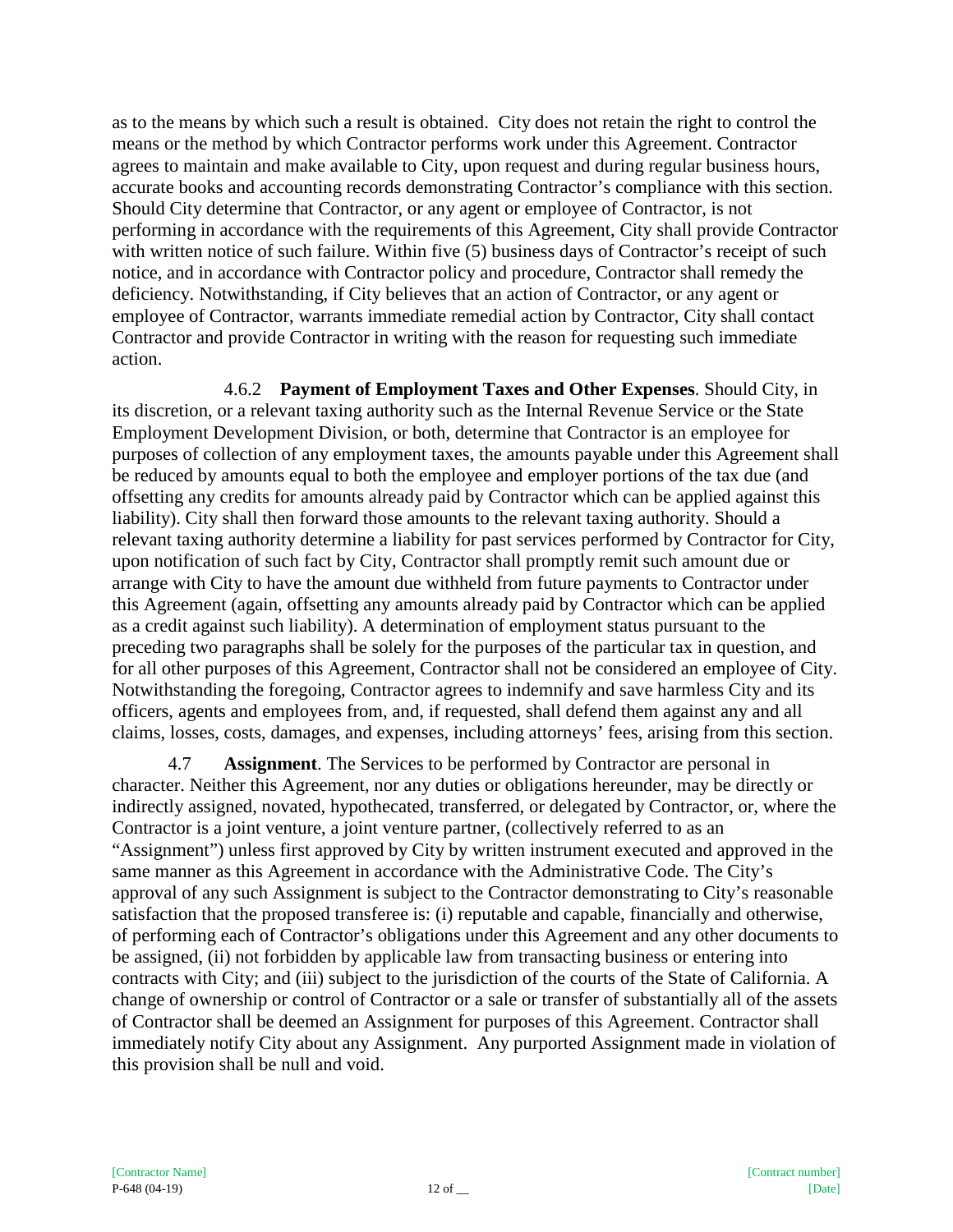4.8 **Liquidated Damages.** By entering into this Agreement, Contractor agrees that in the event the Services are delayed beyond the scheduled milestones and timelines as provided in Appendix A, City will suffer actual damages that will be impractical or extremely difficult to determine. Contractor agrees that the sum of **[insert whole dollar amount in words and numbers -- no pennies and no ".00"]** per calendar day for each day of delay beyond scheduled milestones and timelines is not a penalty, but is a reasonable estimate of the loss that City will incur based on the delay, established in light of the circumstances existing at the time this Agreement was awarded. City may deduct a sum representing the liquidated damages from any money due to Contractor under this Agreement or any other contract between City and Contractor. Such deductions shall not be considered a penalty, but rather agreed upon monetary damages sustained by City because of Contractor's failure to furnish deliverables to City within the time fixed or such extensions of time permitted in writing by City.

## **Article 5 Insurance; Indemnity and Warranties**

## 5.1 **Insurance.**

5.1.1 **Required Coverages.** Without in any way limiting Contractor's liability pursuant to the "Indemnification" section of this Agreement, Contractor must maintain in force, during the full term of the Agreement, insurance in the following amounts and coverages:

(a) Workers' Compensation, in statutory amounts, with Employers' Liability Limits not less than \$1,000,000 each accident, injury, or illness; and

(b) Commercial General Liability Insurance with limits not less than \$1,000,000 each occurrence and \$2,000,000 general aggregate for Bodily Injury and Property Damage, including Contractual Liability, Personal Injury, Products and Completed Operations; and

(c) Commercial Automobile Liability Insurance with limits not less than \$1,000,000 each occurrence, "Combined Single Limit" for Bodily Injury and Property Damage, including Owned, Non-Owned and Hired auto coverage, as applicable.

(d) Technology Errors and Omissions Liability coverage, with limits of \$1,000,000 each claim. The policy shall at a minimum cover professional misconduct or lack of the requisite skill required for the performance of services defined in the contract and shall also provide coverage for the following risks:

- (i) Network security liability arising from the unauthorized access to, use of, or tampering with computers or computer systems, including hacker attacks; and
- (ii) Liability arising from the introduction of any form of malicious software including computer viruses into, or otherwise causing damage to the City's or third person's computer, computer system, network, or similar computer related property and the data, software, and programs thereon.

(e) Contractor shall maintain in force during the full life of the agreement Cyber and Privacy Insurance with limits of not less than \$10,000,000 per claim and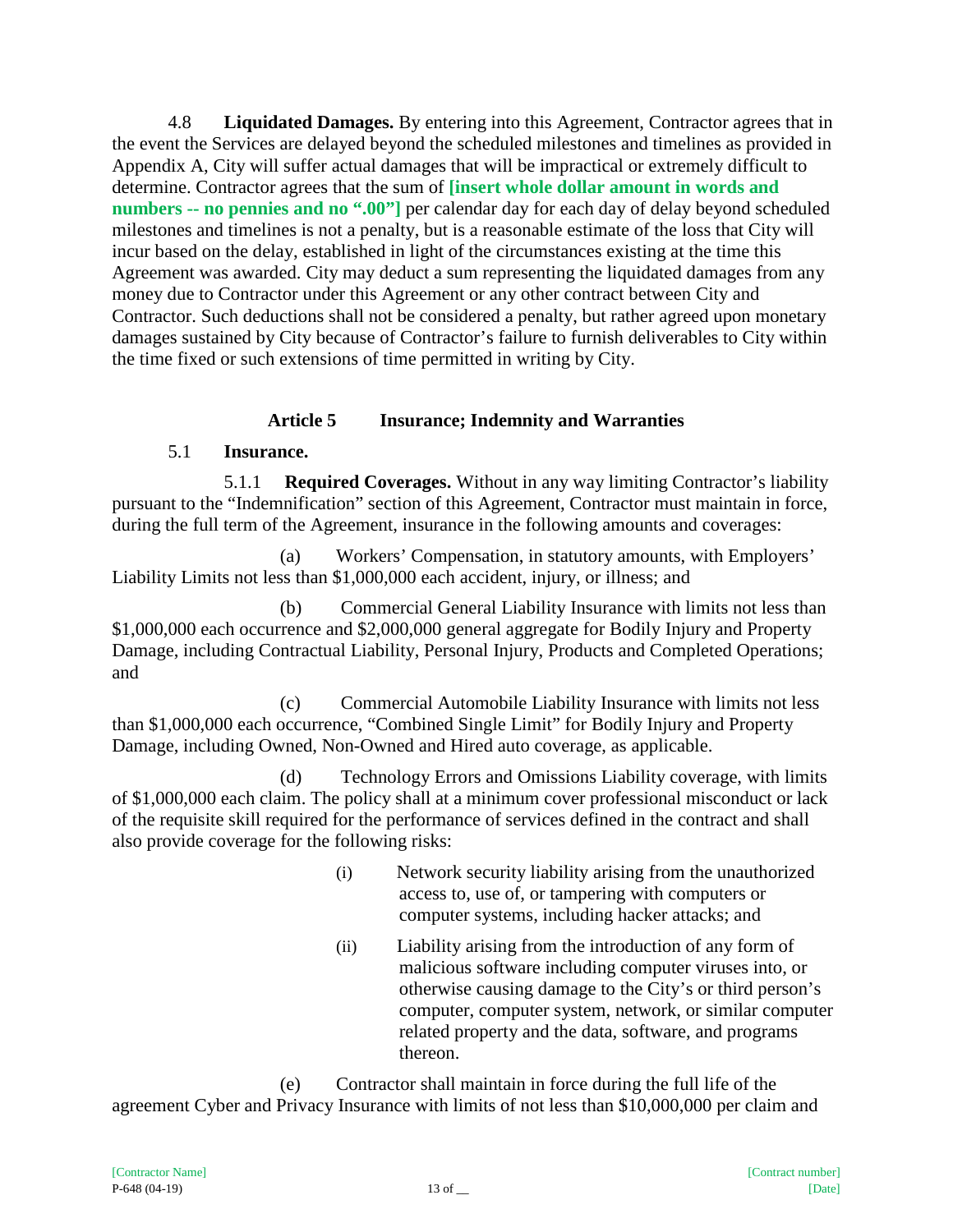\$10,000,000 general aggregate. Such insurance shall include coverage for liability arising from theft, dissemination, and/or use of confidential information, including but not limited to, bank and credit card account information or personal information, such as name, address, social security numbers, protected health information or other personally identifying information, stored or transmitted in electronic form.

5.1.2 Commercial General Liability and Commercial Automobile Liability Insurance policies must be endorsed to provide:

(a) Name as Additional Insured the City and County of San Francisco, its Officers, Agents, and Employees.

(b) That such policies are primary insurance to any other insurance available to the Additional Insureds, with respect to any claims arising out of this Agreement, and that insurance applies separately to each insured against whom claim is made or suit is brought.

5.1.3 All policies shall be endorsed to provide thirty (30) days' advance written notice to the City of cancellation for any reason, intended non-renewal, or reduction in coverages. Notices shall be sent to the City address set forth in Section 11.1, entitled "Notices to the Parties."

5.1.4 Should any of the required insurance be provided under a claims-made form, Contractor shall maintain such coverage continuously throughout the term of this Agreement and, without lapse, for a period of three years beyond the expiration of this Agreement, to the effect that, should occurrences during the contract term give rise to claims made after expiration of the Agreement, such claims shall be covered by such claims-made policies.

5.1.5 Should any of the required insurance be provided under a form of coverage that includes a general annual aggregate limit or provides that claims investigation or legal defense costs be included in such general annual aggregate limit, such general annual aggregate limit shall be double the occurrence or claims limits specified above.

5.1.6 Should any required insurance lapse during the term of this Agreement, requests for payments originating after such lapse shall not be processed until the City receives satisfactory evidence of reinstated coverage as required by this Agreement, effective as of the lapse date. If insurance is not reinstated, the City may, at its sole option, terminate this Agreement effective on the date of such lapse of insurance.

5.1.7 Before commencing any Services, Contractor shall furnish to City certificates of insurance and additional insured policy endorsements with insurers with ratings comparable to A-, VIII or higher, that are authorized to do business in the State of California, and that are satisfactory to City, in form evidencing all coverages set forth above. Approval of the insurance by City shall not relieve or decrease Contractor's liability hereunder.

5.1.8 The Workers' Compensation policy(ies) shall be endorsed with a waiver of subrogation in favor of the City for all work performed by the Contractor, its employees, agents and subcontractors.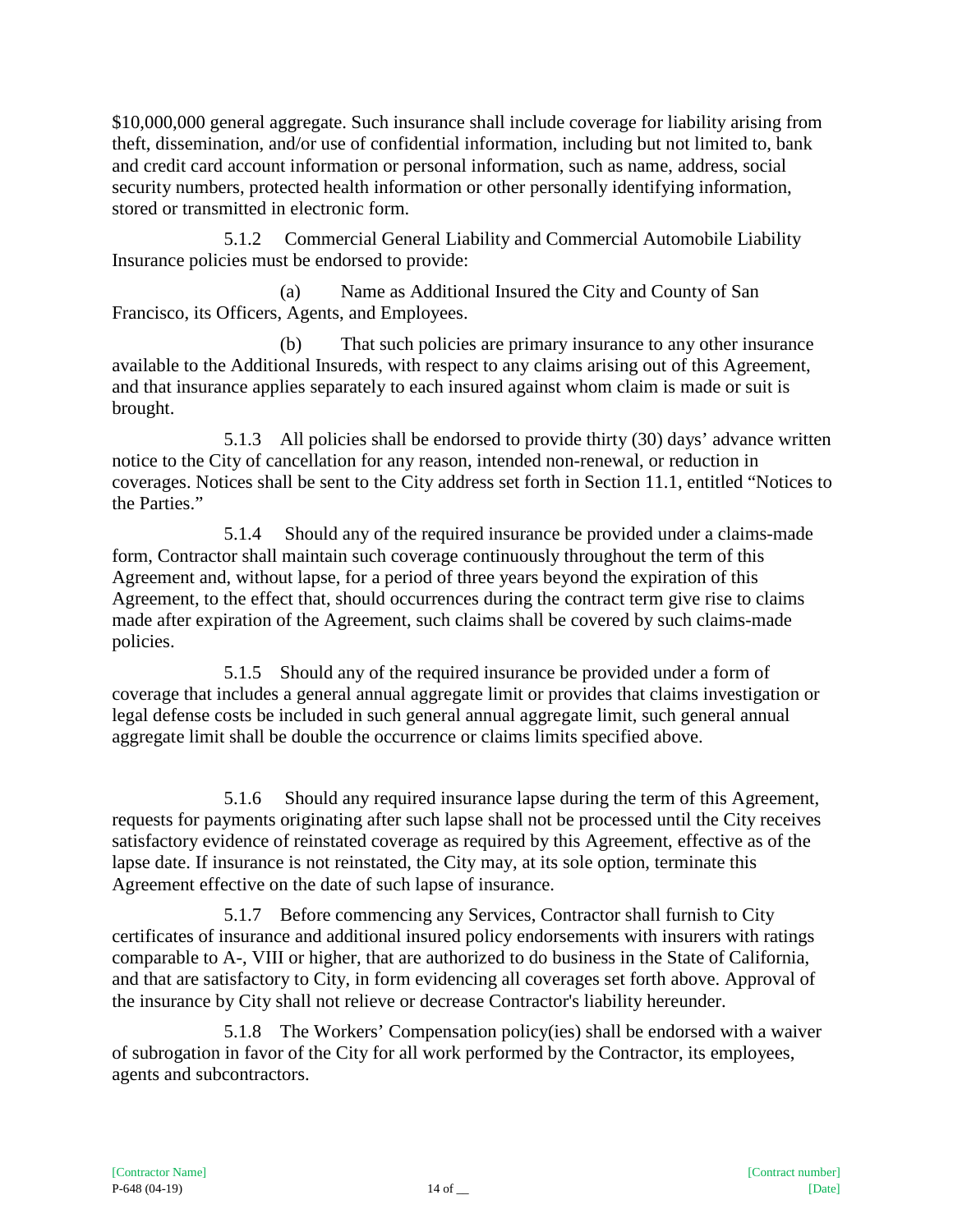5.1.9 If Contractor will use any subcontractor(s) to provide Services, Contractor shall require the subcontractor(s) to provide all necessary insurance and to name the City and County of San Francisco, its officers, agents and employees and the Contractor as additional insureds.

## 5.2 **Indemnification**

5.2.1 **General Indemnification.** Contractor shall indemnify and hold harmless City and its officers, agents and employees from, and, if requested, shall defend them from and against any and all liabilities (legal, contractual, or otherwise), losses, damages, costs, expenses, or claims for injury or damages (collectively, "Claims"), arising from or in any way connected with Contractor's performance of the Agreement, including but not limited to, any: (i) injury to or death of a person, including employees of City or Contractor; (ii) loss of or damage to property; (iii) violation of local, state, or federal common law, statute or regulation, including but not limited to privacy or personally identifiable information, health information, disability and labor laws or regulations; (iv) strict liability imposed by any law or regulation; or (v) losses arising from Contractor's execution of subcontracts not in accordance with the requirements of this Agreement applicable to subcontractors; except where such Claims are the result of the sole active negligence or willful misconduct of City. The foregoing indemnity shall include, without limitation, reasonable fees of attorneys, consultants and experts and related costs and City's costs of investigating any claims against the City. In addition to Contractor's obligation to indemnify City, Contractor specifically acknowledges and agrees that it has an immediate and independent obligation to defend City from any claim which actually or potentially falls within this indemnification provision, even if the allegations are or may be groundless, false or fraudulent, which obligation arises at the time such Claim is tendered to Contractor by City and continues at all times thereafter.

5.2.2 **Infringement Indemnification.** If notified promptly in writing of any judicial action brought against City based on an allegation that City's use of the SaaS Application and Services infringes a patent, copyright, or any right of a third-party or constitutes misuse or misappropriation of a trade secret or any other right in intellectual property (Infringement), Contractor will hold City harmless and defend such action at its own expense. Contractor will pay the costs and damages awarded in any such action or the cost of settling such action, provided that Contractor shall have sole control of the defense of any such action and all negotiations or its settlement or compromise, provided, however, that Contractor shall not agree to any injunctive relief or settlement that obligates the City to perform any obligation, make an admission of guilt, fault or culpability or incur any expense, without City's prior written consent, which shall not be unreasonably withheld or delayed. If notified promptly in writing of any informal claim (other than a judicial action) brought against City based on an allegation that City's use of the SaaS Application and/or Services constitutes Infringement, Contractor will pay the costs associated with resolving such claim and will pay the settlement amount (if any), provided that Contractor shall have sole control of the resolution of any such claim and all negotiations for its settlement. In the event a final injunction is obtained against City's use of the SaaS Application and Services by reason of Infringement, or in Contractor's opinion City's use of the SaaS Application and Services is likely to become the subject of Infringement, Contractor may at its option and expense: (a) procure for City the right to continue to use the SaaS Application and Services as contemplated hereunder, (b) replace the SaaS Application and Services with a non-infringing, functionally equivalent substitute SaaS Application and Services,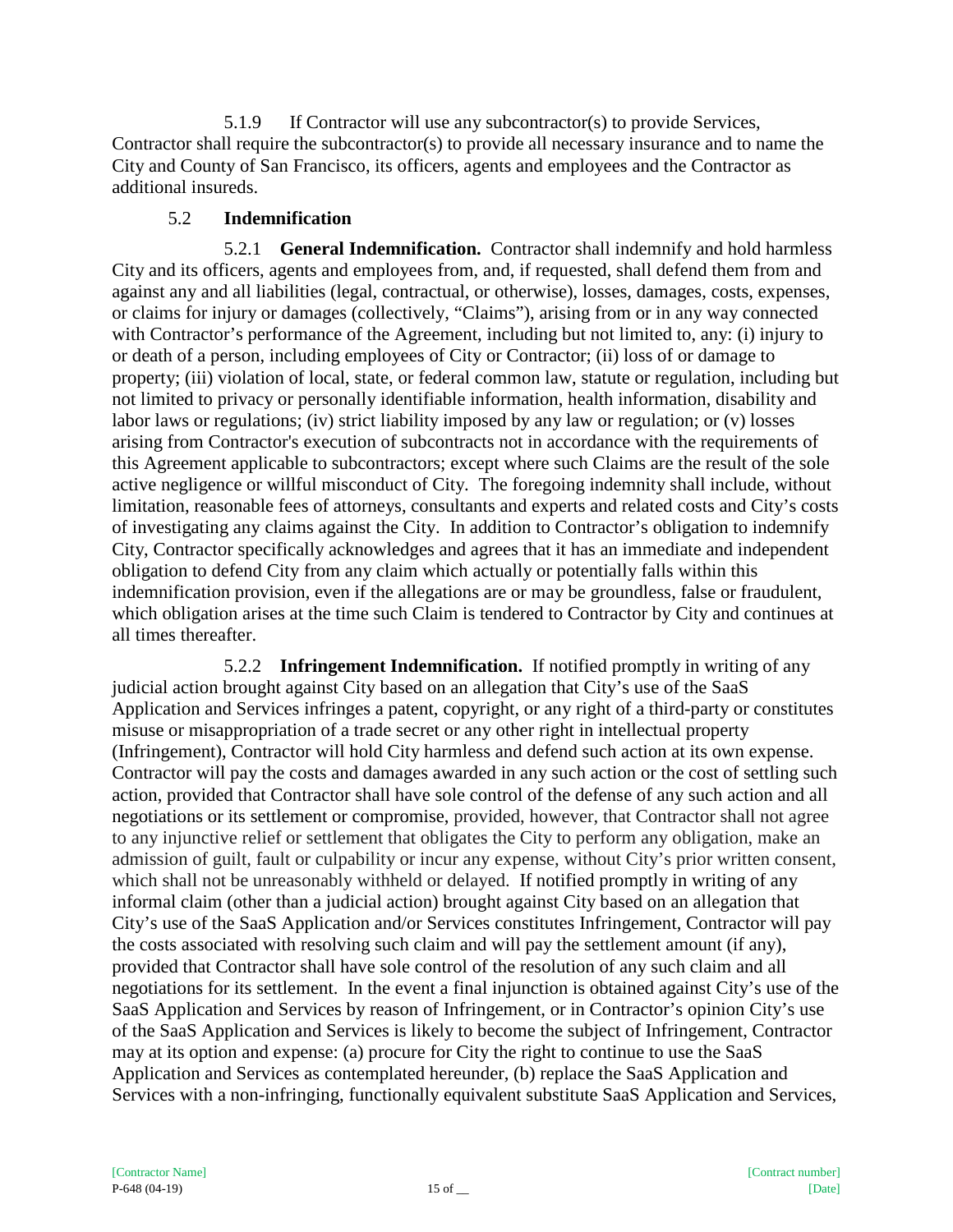or (c) suitably modify the SaaS Application and Services to make its use hereunder noninfringing while retaining functional equivalency to the unmodified version of the SaaS Application and Services. If none of these options is reasonably available to Contractor, then the applicable Authorization Document or relevant part of such Authorization Document may be terminated at the option of either Party hereto and Contractor shall refund to City all amounts paid under this Agreement for the license of such infringing SaaS Application and/or Services. Any unauthorized modification or attempted modification of the SaaS Application and Services by City or any failure by City to implement any improvements or updates to the SaaS Application and Services, as supplied by Contractor, shall void this indemnity unless City has obtained prior written authorization from Contractor permitting such modification, attempted modification or failure to implement. Contractor shall have no liability for any claim of Infringement based on City's use or combination of the SaaS Application and Services with products or data of the type for which the SaaS Application and Services was neither designed nor intended to be used.

## 5.3 **Warranties of Contractor**

5.3.1 **Warranty of Authority; No Conflict.** Each Party warrants to the other that it is authorized to enter into this Agreement and that its performance of the Agreement will not conflict with any other agreement.

5.3.2 **Warranty of Performance.** Contractor warrants that when fully implemented, the SaaS Application to be configured and provided under this Agreement shall perform in accordance with the specifications applicable thereto. With respect to all Services to be performed by Contractor under this Agreement, including SaaS Implementation and Training Services outlined in Appendix A, and SaaS Application and Hosted Services outlined in Appendix B, Contractor warrants that it will use reasonable care and skill. All services shall be performed in a professional, competent and timely manner by Contractor personnel appropriately qualified and trained to perform such services. In the event of a breach of the foregoing warranty relating to any service under this Agreement within twelve (12) months from the date of provision such services, Contractor shall, at its sole cost and expense, re-perform such services.

5.3.3 **Compliance with Description of Services.** Contractor represents and warrants that the SaaS Application and Services specified in this Agreement and all updates and improvements to the SaaS Application and Services will comply in all material respects with the specifications and representations specified in the Documentation (including performance, capabilities, accuracy, completeness, characteristics, specifications, configurations, standards, functions and requirements) as set forth (i) herein or in any amendment hereto, and (ii) the updates thereto.

5.3.4 **Title.** Contractor represents and warrants to City that it is the lawful owner or license holder of all Software, materials and property identified by Contractor as Contractor-owned and used by it in the performance of the SaaS Services contemplated hereunder and has the right to permit City access to or use of the SaaS Application and Services and each component thereof. To the extent that Contractor has used Open Source Software ("OSS") in the development of the SaaS Application and Services, Contractor represents and warrants that it is in compliance with any applicable OSS license(s) and is not infringing.

5.3.5 **Disabling Code.** Contractor represents and warrants that the SaaS Application and Services, and any information, reports or other materials provided to Authorized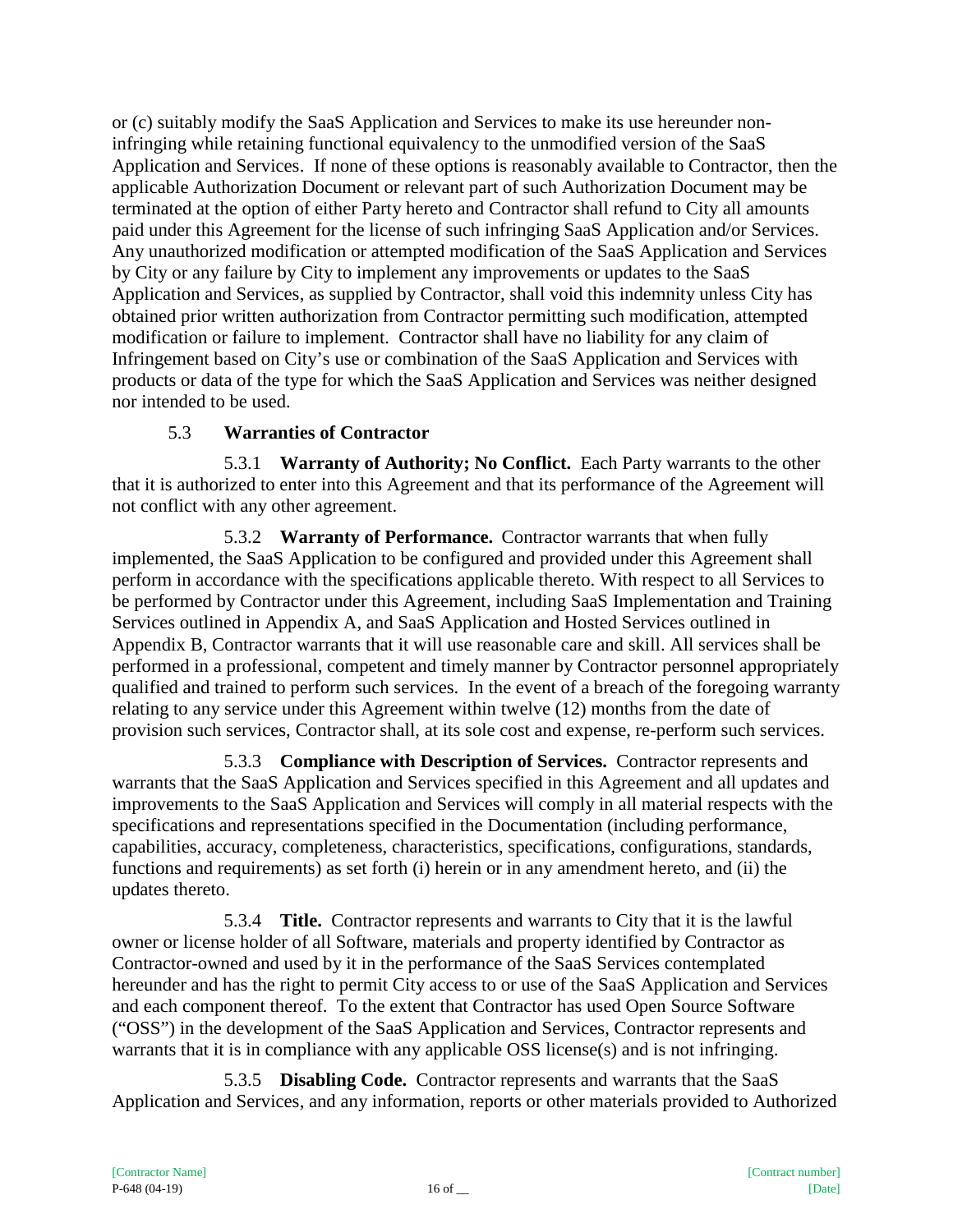Users as a result of the operation of the SaaS Application and Services, including future enhancements and modifications thereto, shall be free of any Disabling Code.

5.3.6 **Warranty of Suitability for Intended Purpose.** Contractor warrants that the SaaS Application and Services will be suitable for the intended purpose of modernizing the City's hiring practices by providing a cloud-based applicant tracking system solution to support the large volume of applications and positions processed and filled each year.

## **Article 6 Liability of the Parties**

6.1 **Liability of City**. CITY'S PAYMENT OBLIGATIONS UNDER THIS AGREEMENT SHALL BE LIMITED TO THE PAYMENT OF THE COMPENSATION PROVIDED FOR IN SECTION 3.3.1, "PAYMENT," OF THIS AGREEMENT. NOTWITHSTANDING ANY OTHER PROVISION OF THIS AGREEMENT, IN NO EVENT SHALL CITY BE LIABLE, REGARDLESS OF WHETHER ANY CLAIM IS BASED ON CONTRACT OR TORT, FOR ANY SPECIAL, CONSEQUENTIAL, INDIRECT OR INCIDENTAL DAMAGES, INCLUDING, BUT NOT LIMITED TO, LOST PROFITS, ARISING OUT OF OR IN CONNECTION WITH THIS AGREEMENT OR THE SERVICES PERFORMED IN CONNECTION WITH THIS AGREEMENT.

6.2 **Liability for Use of Equipment**. City shall not be liable for any damage to persons or property as a result of the use, misuse or failure of any equipment used by Contractor, or any of its subcontractors, or by any of their employees, even though such equipment is furnished, rented or loaned by City.

6.3 **Liability for Incidental and Consequential Damages**. Contractor shall be responsible for incidental and consequential damages resulting in whole or in part from Contractor's acts or omissions.

# **Article 7 Payment of Taxes**

7.1 **Contractor to Pay All Taxes.** Except for any applicable California sales and use taxes charged by Contractor to City, Contractor shall pay all taxes, including possessory interest taxes levied upon or as a result of this Agreement, or the Services delivered pursuant hereto. Contractor shall remit to the State of California any sales or use taxes paid by City to Contractor under this Agreement. Contractor agrees to promptly provide information requested by the City to verify Contractor's compliance with any State requirements for reporting sales and use tax paid by City under this Agreement.

7.2 **Possessory Interest Taxes.** Contractor acknowledges that this Agreement may create a "possessory interest" for property tax purposes. Generally, such a possessory interest is not created unless the Agreement entitles the Contractor to possession, occupancy, or use of City property for private gain. If such a possessory interest is created, then the following shall apply:

7.2.1 Contractor, on behalf of itself and any permitted successors and assigns, recognizes and understands that Contractor, and any permitted successors and assigns, may be subject to real property tax assessments on the possessory interest.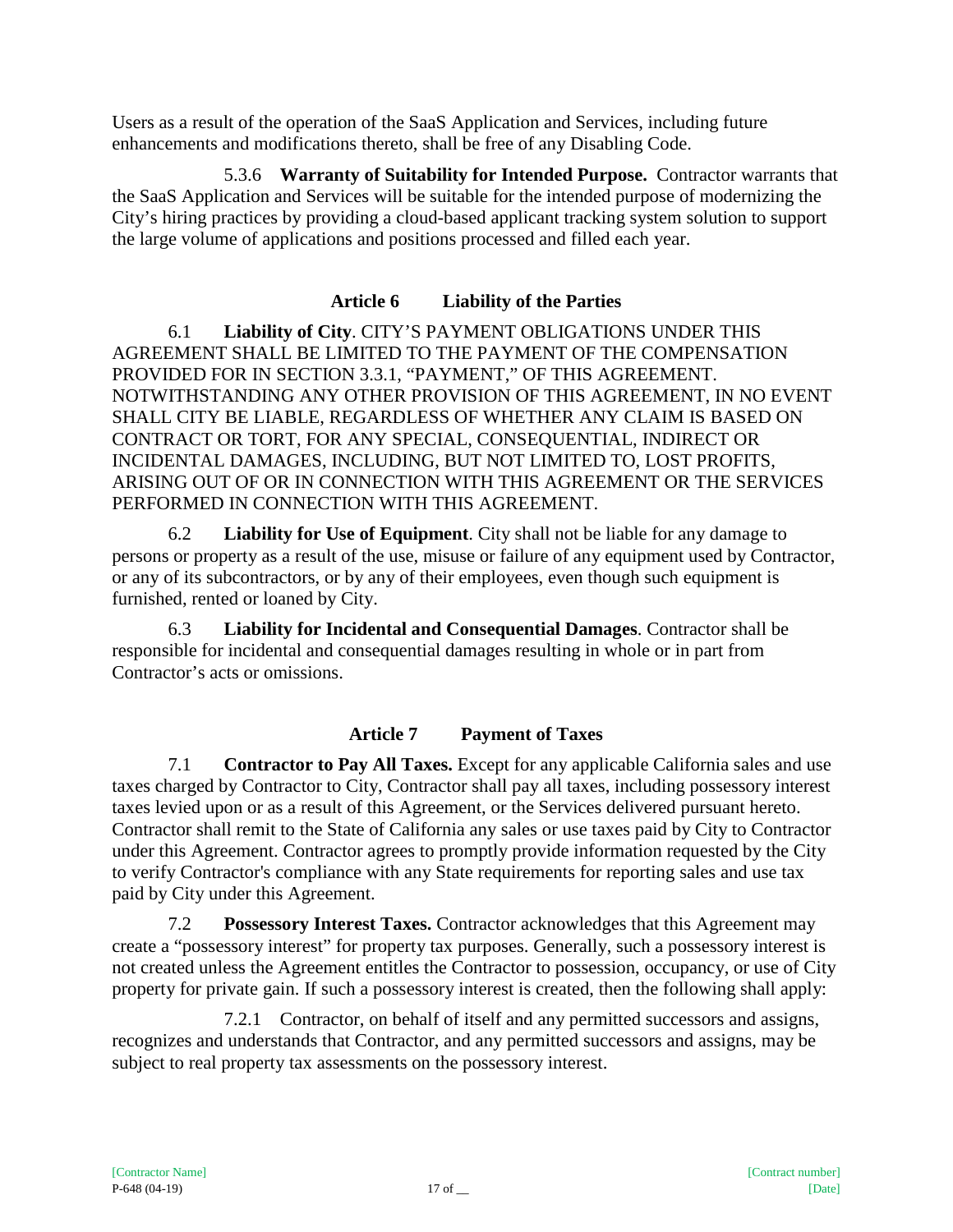7.2.2 Contractor, on behalf of itself and any permitted successors and assigns, recognizes and understands that the creation, extension, renewal, or assignment of this Agreement may result in a "change in ownership" for purposes of real property taxes, and therefore may result in a revaluation of any possessory interest created by this Agreement. Contractor accordingly agrees on behalf of itself and its permitted successors and assigns to report on behalf of the City to the County Assessor the information required by Revenue and Taxation Code section 480.5, as amended from time to time, and any successor provision.

7.2.3 Contractor, on behalf of itself and any permitted successors and assigns, recognizes and understands that other events also may cause a change of ownership of the possessory interest and result in the revaluation of the possessory interest. (see, e.g., Rev. & Tax. Code section 64, as amended from time to time). Contractor accordingly agrees on behalf of itself and its permitted successors and assigns to report any change in ownership to the County Assessor, the State Board of Equalization or other public agency as required by law.

7.2.4 Contractor further agrees to provide such other information as may be requested by the City to enable the City to comply with any reporting requirements for possessory interests that are imposed by applicable law.

7.3 **Withholding.** Contractor agrees that it is obligated to pay all amounts due to the City under the San Francisco Business and Tax Regulations Code during the term of this Agreement. Pursuant to Section 6.10-2 of the San Francisco Business and Tax Regulations Code, Contractor further acknowledges and agrees that City may withhold any payments due to Contractor under this Agreement if Contractor is delinquent in the payment of any amount required to be paid to the City under the San Francisco Business and Tax Regulations Code. Any payments withheld under this paragraph shall be made to Contractor, without interest, upon Contractor coming back into compliance with its obligations.

# **Article 8 Termination; Disposition of Content; Survival**

8.1 **Termination for Cause and/or Convenience.** City shall have the right, without further obligation or liability to Contractor:

8.1.1 To immediately terminate this Agreement if Contractor commits any breach of this Agreement or default (see Section 8.2 below) and fails to remedy such breach or default within ten (10) days after written notice by City of such breach (10-day cure period), in which event, Contractor shall refund to City all amounts paid under this Agreement for the SaaS Application and/or Services in the same manner as if City ceased to use the SaaS Application due to infringement under Section 5.2.2. At City's sole election, the 10-day cure period will *not* apply to termination for data breach and/or breach of confidentiality; or

8.1.2 To terminate this Agreement upon thirty (30) days prior written notice for City's convenience and without cause, provided that except for termination due to an uncured breach as set forth in this Section and in the event of Infringement, City shall not be entitled to a refund of any amounts previously paid under this Agreement.

8.2 Each of the following shall constitute an immediate event of default ("Event of Default") under this Agreement: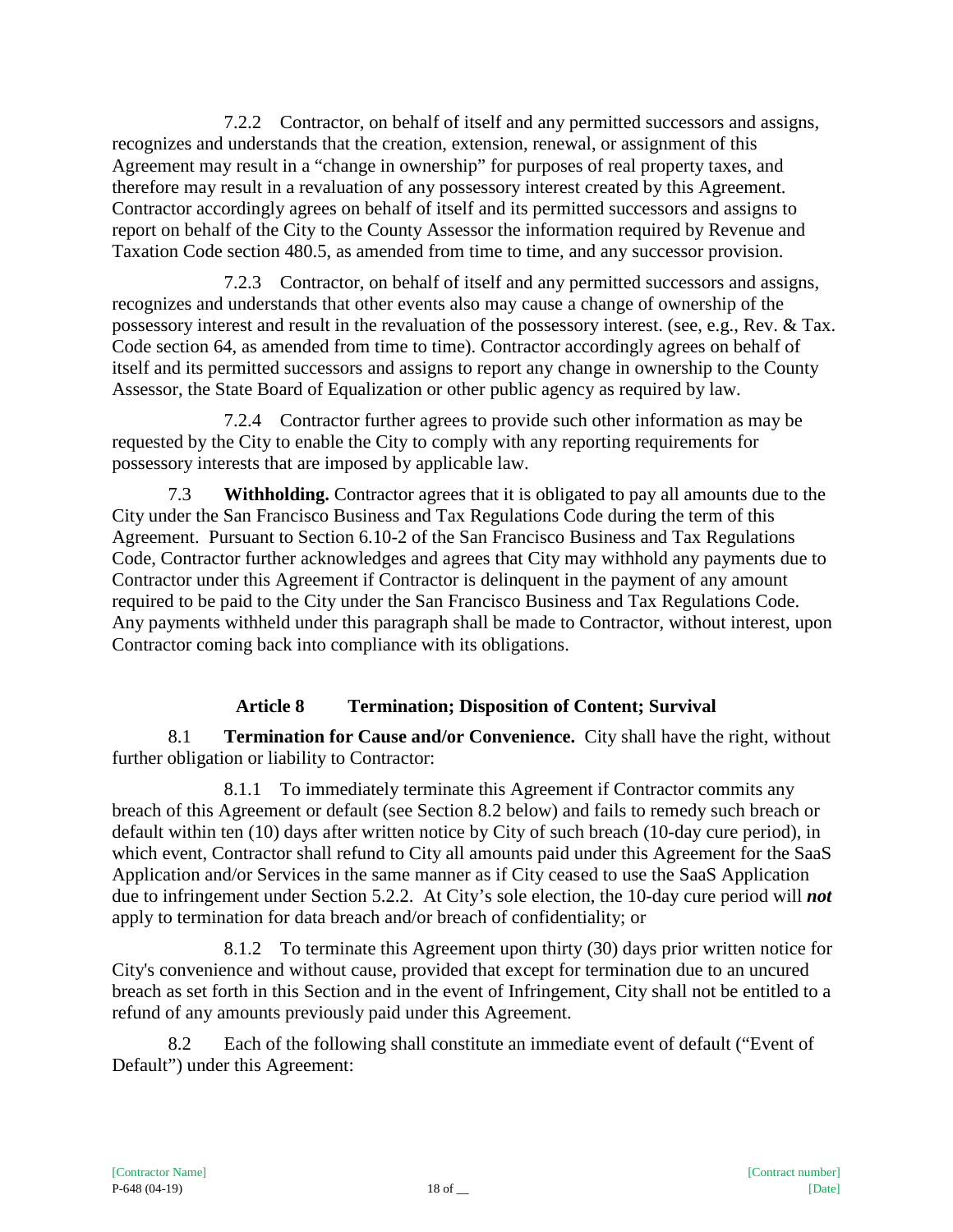8.2.1 Contractor fails or refuses to perform or observe any term, covenant or condition contained in any of the following Sections of this Agreement:

| 3.5       | <b>Submitting False Claims</b> | 11.10 | Compliance with Laws            |
|-----------|--------------------------------|-------|---------------------------------|
| 4.7       | Assignment                     | 10.10 | Alcohol and Drug-Free Workplace |
| Article 5 | Insurance; Indemnity and       |       |                                 |
|           | Warranties                     |       |                                 |
| Article 7 | Payment of Taxes               |       | Article 13   Data and Security  |

8.2.2 Contractor fails or refuses to perform or observe any other term, covenant or condition contained in this Agreement, including any obligation imposed by ordinance or statute and incorporated by reference herein, and such default is not cured within ten (10) days after written notice thereof from City to Contractor. If Contractor defaults a second time in the same manner as a prior default cured by Contractor, City may in its sole discretion immediately terminate the Agreement for default or grant an additional period not to exceed five days for Contractor to cure the default.

8.2.3 Contractor (i) is generally not paying its debts as they become due; (ii) files, or consents by answer or otherwise to the filing against it of a petition for relief or reorganization or arrangement or any other petition in bankruptcy or for liquidation or to take advantage of any bankruptcy, insolvency or other debtors' relief law of any jurisdiction; (iii) makes an assignment for the benefit of its creditors; (iv) consents to the appointment of a custodian, receiver, trustee or other officer with similar powers of Contractor or of any substantial part of Contractor's property; or (v) takes action for the purpose of any of the foregoing.

8.2.4 A court or government authority enters an order (i) appointing a custodian, receiver, trustee or other officer with similar powers with respect to Contractor or with respect to any substantial part of Contractor's property, (ii) constituting an order for relief or approving a petition for relief or reorganization or arrangement or any other petition in bankruptcy or for liquidation or to take advantage of any bankruptcy, insolvency or other debtors' relief law of any jurisdiction or (iii) ordering the dissolution, winding-up or liquidation of Contractor.

8.2.5 On and after any Event of Default, City shall have the right to exercise its legal and equitable remedies, including, without limitation, the right to terminate this Agreement or to seek specific performance of all or any part of this Agreement. In addition, where applicable, City shall have the right (but no obligation) to cure (or cause to be cured) on behalf of Contractor any Event of Default; Contractor shall pay to City on demand all costs and expenses incurred by City in effecting such cure, with interest thereon from the date of incurrence at the maximum rate then permitted by law. City shall have the right to offset from any amounts due to Contractor under this Agreement or any other agreement between City and Contractor: (i) all damages, losses, costs or expenses incurred by City as a result of an Event of Default; and (ii) any liquidated damages levied upon Contractor pursuant to the terms of this Agreement; and (iii), any damages imposed by any ordinance or statute that is incorporated into this Agreement by reference, or into any other agreement with the City.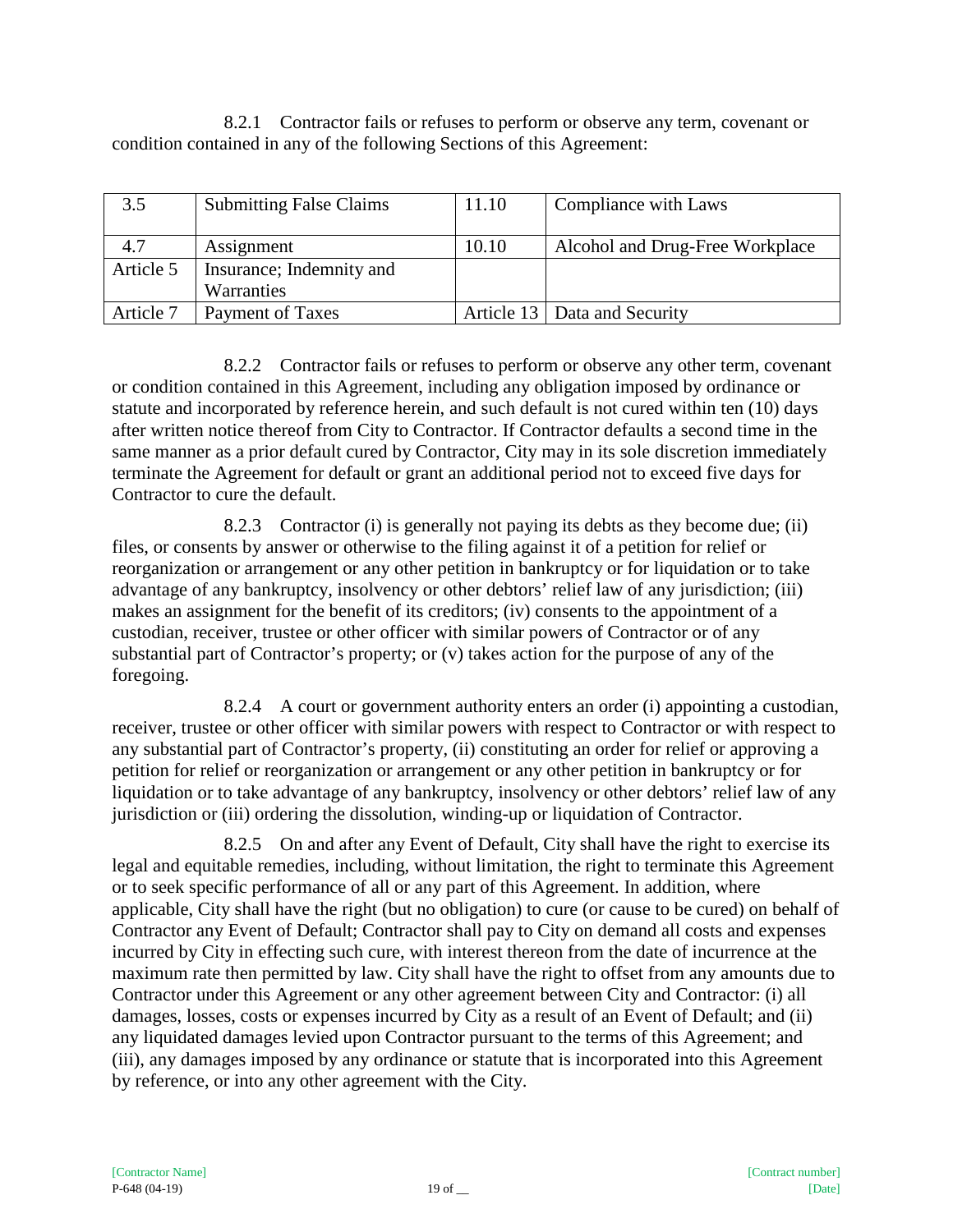8.3 **Bankruptcy.** In the event that Contractor shall cease conducting business in the normal course, become insolvent, make a general assignment for the benefit of creditors, suffer or permit the appointment of a receiver for its business or assets or shall avail itself of, or become subject to, any proceeding under the Federal Bankruptcy Act or any other statute of any state relating to insolvency or the protection of rights of creditors, then at City's option this Agreement shall terminate and be of no further force and effect. Upon termination of this Agreement pursuant to this Section, Contractor shall within forty-eight (48) hours return City's Data in an agreed-upon machine readable format. Once Contractor has received written confirmation from City that City's Data has been successfully transferred to City, Contractor shall within thirty (30) calendar days clear, purge or physically destroy all City Data from its hosted servers or files and provide City with written certification within five (5) calendar days that such clear, purge and/or physical destruction has occurred. Secure disposal shall be accomplished by "clearing," "purging" or "physical destruction," in accordance with National Institute of Standards and Technology (NIST) Special Publication 800-88 or most current industry standard.

8.4 **Transition Services and Disposition of City Data.** Upon expiration or termination of the SaaS Services under this Agreement:

8.4.1 Contractor may immediately discontinue the SaaS Services and City shall immediately cease accessing the SaaS Application and Services. Contractor shall within five (5) calendar days of the expiration or termination of the SaaS Services return City's data in an agreed-upon machine readable format. This provision shall also apply to all City Data that is in the possession of subcontractors, agents or auditors of Contractor. Such data transfer shall be done at no cost to the City. Once Contractor has received written confirmation from City that City's Data has been successfully transferred to City, Contractor shall within thirty (30) calendar days clear, purge or physically destroy all City Data from its hosted servers or files and provide City with written certification within five (5) calendar days that such clear or purge and/or physical destruction has occurred. Secure disposal shall be accomplished by "clearing," "purging" or "physical destruction," in accordance with National Institute of Standards and Technology (NIST) Special Publication 800-88 or most current industry standard.

8.4.2 Contractor shall provide to City and/or Successor Service Provider assistance requested by City to effect the orderly transition of the SaaS Services, in whole or in part, to City or to Successor Service Provider. During the transition period, SaaS and City Data access shall continue to be made available to City without alteration. Such Transition Services shall be provided on a time and materials basis if the City opts to return to its own servers or City chooses a Successor Service Provider. Transition costs may include: (a) developing a plan for the orderly transition of the terminated SaaS Services from Contractor to Successor Service Provider; (b) if required, transferring the City Data to Successor Service Provider; (c) using commercially reasonable efforts to assist City in acquiring any necessary rights to legally and physically access and use any third-party technologies and documentation then being used by Contractor in connection with the Services; (d) using commercially reasonable efforts to make available to City, pursuant to mutually agreeable terms and conditions, any third-party services then being used by Contractor in connection with the SaaS Services; and, (e) such other activities upon which the Parties may agree. Notwithstanding the foregoing, should City terminate this Agreement due to Contractor's material breach, City may elect to use the Services for a period of no greater than six (6) months from the date of termination at a reduced rate of twenty (20%)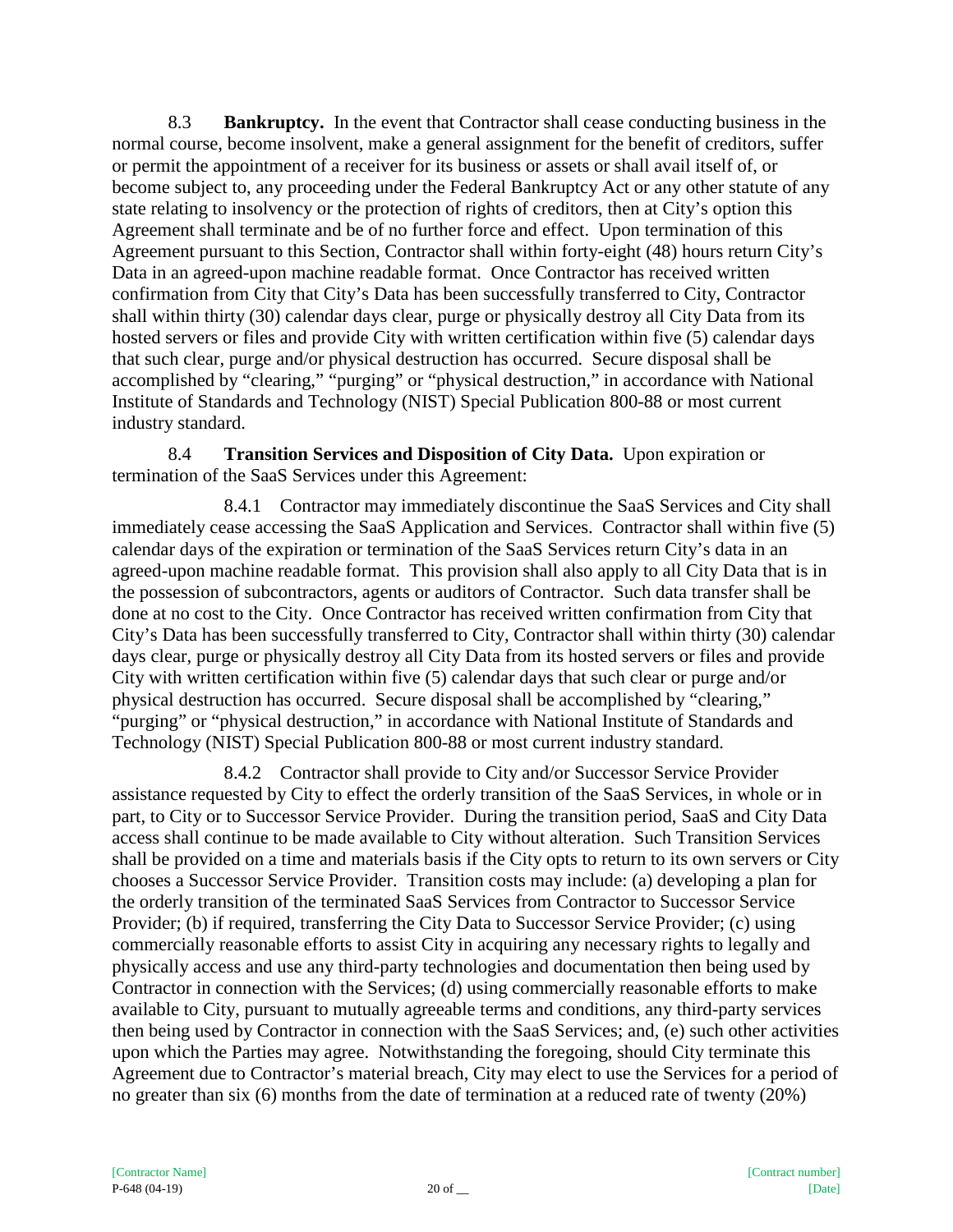percent off of the then-current Services Fees for the terminated Services. All applicable terms and conditions of this Agreement shall apply to the Transition Services. This Section shall survive the termination of this Agreement.

8.5 **Remedies.** All remedies provided for in this Agreement may be exercised individually or in combination with any other remedy available hereunder or under applicable laws, rules and regulations. The exercise of any remedy shall not preclude or in any way be deemed to waive any other remedy. Nothing in this Agreement shall constitute a waiver or limitation of any rights that City may have under applicable law.

8.6 **Notice of Default.** Any notice of default must be sent by registered mail to the address set forth in Section 11.1, "Notices to the Parties."

8.7 **Non-Waiver of Rights**. The omission by either Party at any time to enforce any default or right reserved to it, or to require performance of any of the terms, covenants, or provisions hereof by the other Party at the time designated, shall not be a waiver of any such default or right to which the Party is entitled, nor shall it in any way affect the right of the Party to enforce such provisions thereafter.

## 8.8 **Survival.**

8.8.1 This Section and the following Sections of this Agreement listed below, shall survive termination or expiration of this Agreement:

| 3.3.2     | <b>Payment Limited to Satisfactory</b><br><b>Services</b>                                  | 9.1    | <b>Ownership of Results</b>                               |
|-----------|--------------------------------------------------------------------------------------------|--------|-----------------------------------------------------------|
|           |                                                                                            | 9.2    | <b>Works for Hire</b>                                     |
| 3.4       | Audit and Inspection of Records                                                            | 11.6   | <b>Dispute Resolution Procedure</b>                       |
| 3.5       | <b>Submitting False Claims</b>                                                             | 11.7   | Agreement Made in California;<br>Venue                    |
| 4.6       | Independent Contractor; Payment of<br><b>Employment Taxes and Other</b><br><b>Expenses</b> | 11.8   | Construction                                              |
| Article 5 | Insurance; Indemnity and<br>Warranties                                                     | 11.9   | <b>Entire Agreement</b>                                   |
| 6.1       | Liability of City                                                                          | 11.10  | Compliance with Laws                                      |
| 6.3       | Liability for Incidental and<br><b>Consequential Damages</b>                               | 11.11  | Severability                                              |
| Article 7 | Payment of Taxes                                                                           | 13.2.1 | Proprietary or Confidential<br><b>Information of City</b> |
| 8.4       | <b>Transition Services and Disposition</b><br>of Content                                   | 13.2.5 | Notification of Legal Requests                            |
| 8.7       | Non-Waiver of Rights                                                                       |        |                                                           |

## 8.9 **Data Rights**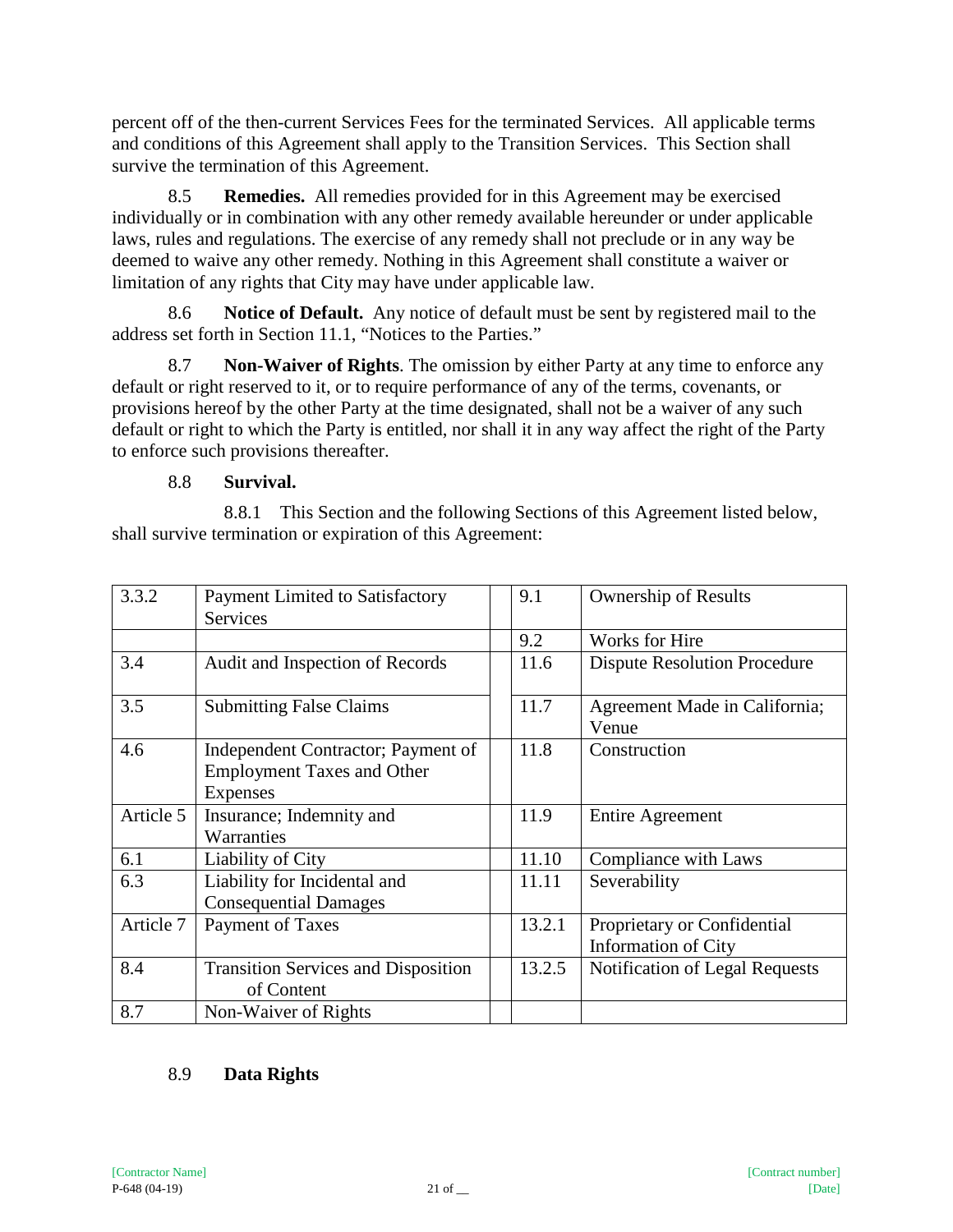8.9.1 Preexisting Data of each Party that will be included as a Deliverable under this Agreement will be identified in Appendix A. Preexisting Data of the City may only be used by the Contractor for purposes of the Scope of Work of this this Agreement, unless such data is otherwise publicly available.

8.9.2 The City shall have the unrestricted right to use the Deliverable Data and delivered Project Data, including all Preexisting Data provided as a Deliverable under this Agreement.

#### **Article 9 Rights In Deliverables**

9.1 **Ownership of Results**. Any interest of Contractor or its subcontractors, in the Deliverables, including any drawings, plans, specifications, blueprints, studies, reports, memoranda, computation sheets, computer files and media or other documents prepared by Contractor or its subcontractors for the purposes of this Agreement, shall become the property of and will be transmitted to City. However, unless expressly prohibited elsewhere in this Agreement, Contractor may retain and use copies for reference and as documentation of its experience and capabilities.

9.2 **Works for Hire**. If, in connection with Services, Contractor or its subcontractor(s) creates Deliverables including, without limitation, artwork, copy, posters, billboards, photographs, videotapes, audiotapes, systems designs, software, reports, diagrams, surveys, blueprints, source codes, or any other original works of authorship, whether in digital or any other format, such works of authorship shall be works for hire as defined under Title 17 of the United States Code, and all copyrights in such works shall be the property of the City. If any Deliverables created by Contractor or its subcontractor(s) under this Agreement are ever determined not to be works for hire under U.S. law, Contractor hereby assigns all Contractor's copyrights to such Deliverables to the City, agrees to provide any material and execute any documents necessary to effectuate such assignment, and agrees to include a clause in every subcontract imposing the same duties upon subcontractor(s). With City's prior written approval, Contractor and its subcontractor(s) may retain and use copies of such works for reference and as documentation of their respective experience and capabilities.

# **Article 10 Additional Requirements Incorporated by Reference**

10.1 **Laws Incorporated by Reference**. The full text of the laws listed in this Article 10, including enforcement and penalty provisions, are incorporated by reference into this Agreement. The full text of the San Francisco Municipal Code provisions incorporated by reference in this Article and elsewhere in the Agreement ("Mandatory City Requirements") are available at http://www.amlegal.com/codes/client/san-francisco\_ca/ .

10.2 **Conflict of Interest**. By executing this Agreement, Contractor certifies that it does not know of any fact that constitutes a violation of Section 15.103 of the City's Charter; Article III, Chapter 2 of City's Campaign and Governmental Conduct Code; Title 9, Chapter 7 of the California Government Code (Section 87100 *et seq.*), or Title 1, Division 4, Chapter 1, Article 4 of the California Government Code (Section 1090 *et seq.*). Contractor further agrees promptly to notify the City if it becomes aware of any such fact during the term of this Agreement.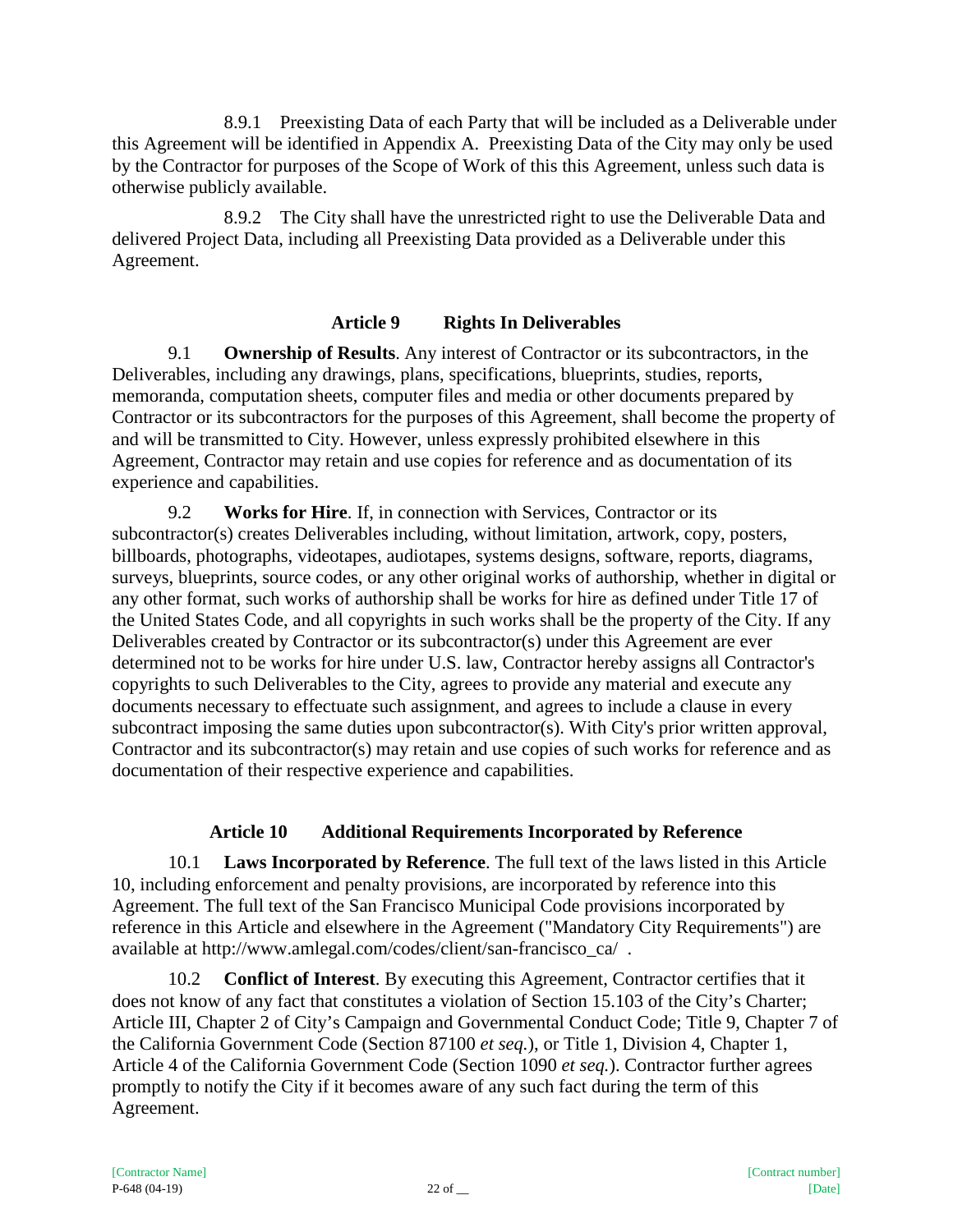10.3 **Prohibition on Use of Public Funds for Political Activity.** In performing the Services, Contractor shall comply with San Francisco Administrative Code Chapter 12G, which prohibits funds appropriated by the City for this Agreement from being expended to participate in, support, or attempt to influence any political campaign for a candidate or for a ballot measure. Contractor is subject to the enforcement and penalty provisions in Chapter 12G.

10.4 **Consideration of Salary History.** Contractor shall comply with San Francisco Administrative Code Chapter 12K, the Consideration of Salary History Ordinance or "Pay Parity Act." Contractor is prohibited from considering current or past salary of an applicant in determining whether to hire the applicant or what salary to offer the applicant to the extent that such applicant is applying for employment to be performed on this Agreement or in furtherance of this Agreement, and whose application, in whole or part, will be solicited, received, processed or considered, whether or not through an interview, in the City or on City property. The ordinance also prohibits employers from (1) asking such applicants about their current or past salary or (2) disclosing a current or former employee's salary history without that employee's authorization unless the salary history is publicly available. Contractor is subject to the enforcement and penalty provisions in Chapter 12K. Information about and the text of Chapter 12K is available on the web at https://sfgov.org/olse/consideration-salary-history. Contractor is required to comply with all of the applicable provisions of 12K, irrespective of the listing of obligations in this Section.

# 10.5 **Nondiscrimination Requirements**

10.5.1 **Non Discrimination in Contracts**. Contractor shall comply with the provisions of Chapters 12B and 12C of the San Francisco Administrative Code. Contractor shall incorporate by reference in all subcontracts the provisions of Sections 12B.2(a), 12B.2(c)-(k), and 12C.3 of the San Francisco Administrative Code and shall require all subcontractors to comply with such provisions. Contractor is subject to the enforcement and penalty provisions in Chapters 12B and 12C.

10.5.2 **Nondiscrimination in the Provision of Employee Benefits**. Contractor does not as of the date of this Agreement, and will not during the term of this Agreement, in any of its operations in San Francisco, on real property owned by San Francisco, or where work is being performed for the City elsewhere in the United States, discriminate in the provision of employee benefits between employees with domestic partners and employees with spouses and/or between the domestic partners and spouses of such employees, subject to the conditions set forth in San Francisco Administrative Code Section 12B.2.

10.6 **Local Business Enterprise and Non-Discrimination in Contracting Ordinance.** Contractor shall comply with all applicable provisions of Chapter 14B ("LBE Ordinance"). Contractor is subject to the enforcement and penalty provisions in Chapter 14B.

10.7 **Minimum Compensation Ordinance**. Contractor shall pay covered employees no less than the minimum compensation required by San Francisco Administrative Code Chapter 12P, including a minimum hourly gross compensation, compensated time off, and uncompensated time off. Contractor is subject to the enforcement and penalty provisions in Chapter 12P. Information about and the text of the Chapter 12P is available on the web at http://sfgov.org/olse/mco. Contractor is required to comply with all of the applicable provisions of 12P, irrespective of the listing of obligations in this Section. By signing and executing this Agreement, Contractor certifies that it is in compliance with Chapter 12P.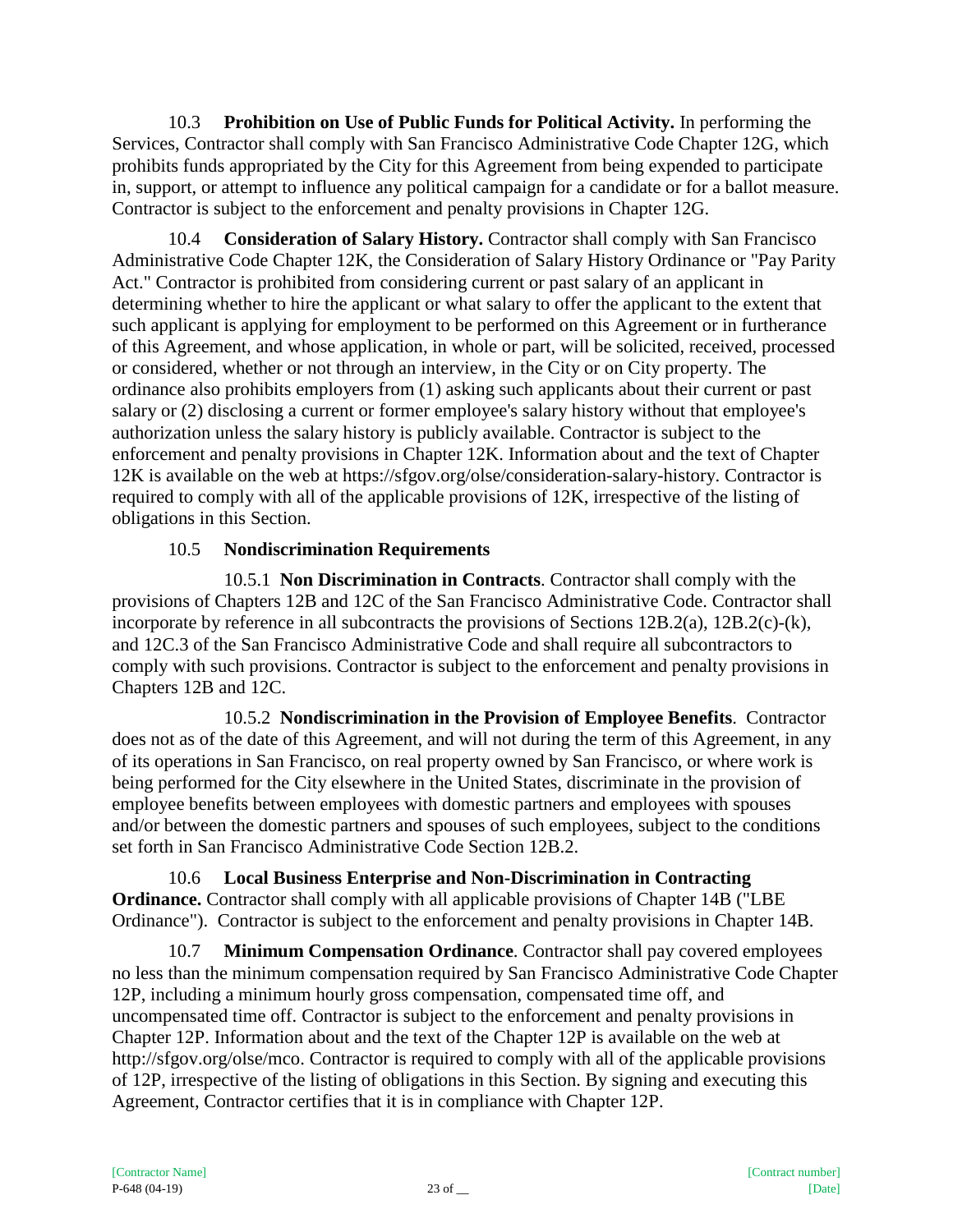10.8 **Health Care Accountability Ordinance**. Contractor shall comply with San Francisco Administrative Code Chapter 12Q. For each Covered Employee, Contractor shall provide the appropriate health benefit set forth in Section 12Q.3 of the HCAO. If Contractor chooses to offer the health plan option, such health plan shall meet the minimum standards set forth by the San Francisco Health Commission. Information about and the text of the Chapter 12Q, as well as the Health Commission's minimum standards, is available on the web at http://sfgov.org/olse/hcao. Contractor is subject to the enforcement and penalty provisions in Chapter 12Q. Any Subcontract entered into by Contractor shall require any Subcontractor with 20 or more employees to comply with the requirements of the HCAO and shall contain contractual obligations substantially the same as those set forth in this Section.

10.9 **First Source Hiring Program.** Contractor must comply with all of the provisions of the First Source Hiring Program, Chapter 83 of the San Francisco Administrative Code, that apply to this Agreement, and Contractor is subject to the enforcement and penalty provisions in Chapter 83.

10.10 **Alcohol and Drug-Free Workplace.** City reserves the right to deny access to, or require Contractor to remove from, City facilities personnel of any Contractor or subcontractor who City has reasonable grounds to believe has engaged in alcohol abuse or illegal drug activity which in any way impairs City's ability to maintain safe work facilities or to protect the health and well-being of City employees and the general public. City shall have the right of final approval for the entry or re-entry of any such person previously denied access to, or removed from, City facilities. Illegal drug activity means possessing, furnishing, selling, offering, purchasing, using or being under the influence of illegal drugs or other controlled substances for which the individual lacks a valid prescription. Alcohol abuse means possessing, furnishing, selling, offering, or using alcoholic beverages, or being under the influence of alcohol.

10.11 **Limitations on Contributions.** By executing this Agreement, Contractor acknowledges its obligations under section 1.126 of the City's Campaign and Governmental Conduct Code, which prohibits any person who contracts with, or is seeking a contract with, any department of the City for the rendition of personal services, for the furnishing of any material, supplies or equipment, for the sale or lease of any land or building, for a grant, loan or loan guarantee, or for a development agreement, from making any campaign contribution to (i) a City elected official if the contract must be approved by that official, a board on which that official serves, or the board of a state agency on which an appointee of that official serves, (ii) a candidate for that City elective office, or (iii) a committee controlled by such elected official or a candidate for that office, at any time from the submission of a proposal for the contract until the later of either the termination of negotiations for such contract or twelve months after the date the City approves the contract. The prohibition on contributions applies to each prospective party to the contract; each member of Contractor's board of directors; Contractor's chairperson, chief executive officer, chief financial officer and chief operating officer; any person with an ownership interest of more than 10% in Contractor; any subcontractor listed in the bid or contract; and any committee that is sponsored or controlled by Contractor. Contractor certifies that it has informed each such person of the limitation on contributions imposed by Section 1.126 by the time it submitted a proposal for the contract, and has provided the names of the persons required to be informed to the City department with whom it is contracting.

## 10.12 **Reserved. (Slavery Era Disclosure)**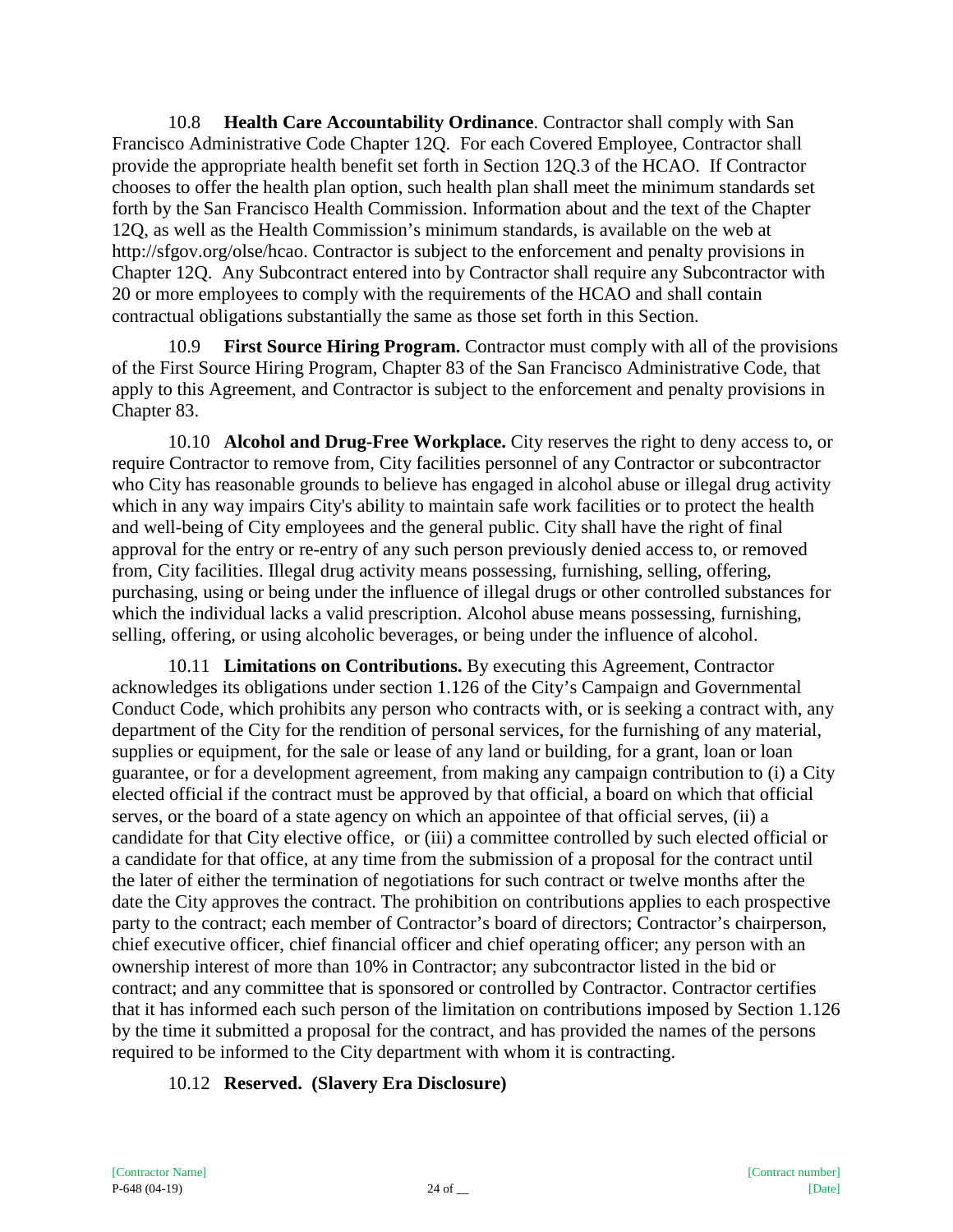#### 10.13 **Reserved. (Working with Minors)**

#### 10.14 **Consideration of Criminal History in Hiring and Employment Decisions**

10.14.1 Contractor agrees to comply fully with and be bound by all of the provisions of Chapter 12T, "City Contractor/Subcontractor Consideration of Criminal History in Hiring and Employment Decisions," of the San Francisco Administrative Code ("Chapter 12T"), including the remedies provided, and implementing regulations, as may be amended from time to time. The provisions of Chapter 12T are incorporated by reference and made a part of this Agreement as though fully set forth herein. The text of the Chapter 12T is available on the web at http://sfgov.org/olse/fco. Contractor is required to comply with all of the applicable provisions of 12T, irrespective of the listing of obligations in this Section. Capitalized terms used in this Section and not defined in this Agreement shall have the meanings assigned to such terms in Chapter 12T.

10.14.2 The requirements of Chapter 12T shall only apply to a Contractor's or Subcontractor's operations to the extent those operations are in furtherance of the performance of this Agreement, shall apply only to applicants and employees who would be or are performing work in furtherance of this Agreement, and shall apply when the physical location of the employment or prospective employment of an individual is wholly or substantially within the City of San Francisco. Chapter 12T shall not apply when the application in a particular context would conflict with federal or state law or with a requirement of a government agency implementing federal or state law.

10.15 **Public Access to Nonprofit Records and Meetings.** If Contractor receives a cumulative total per year of at least \$250,000 in City funds or City-administered funds and is a non-profit organization as defined in Chapter 12L of the San Francisco Administrative Code, Contractor must comply with the City's Public Access to Nonprofit Records and Meetings requirements, as set forth in Chapter 12L of the San Francisco Administrative Code, including the remedies provided therein.

10.16 **Food Service Waste Reduction Requirements.** Contractor shall comply with the Food Service Waste Reduction Ordinance, as set forth in San Francisco Environment Code Chapter 16, including but not limited to the remedies for noncompliance provided therein.

#### 10.17 **Reserved. (Distribution of Beverages and Water)**

10.18 **Tropical Hardwood and Virgin Redwood Ban**. Pursuant to San Francisco Environment Code Section 804(b), the City urges Contractor not to import, purchase, obtain, or use for any purpose, any tropical hardwood, tropical hardwood wood product, virgin redwood or virgin redwood wood product.

#### **Article 11 General Provisions**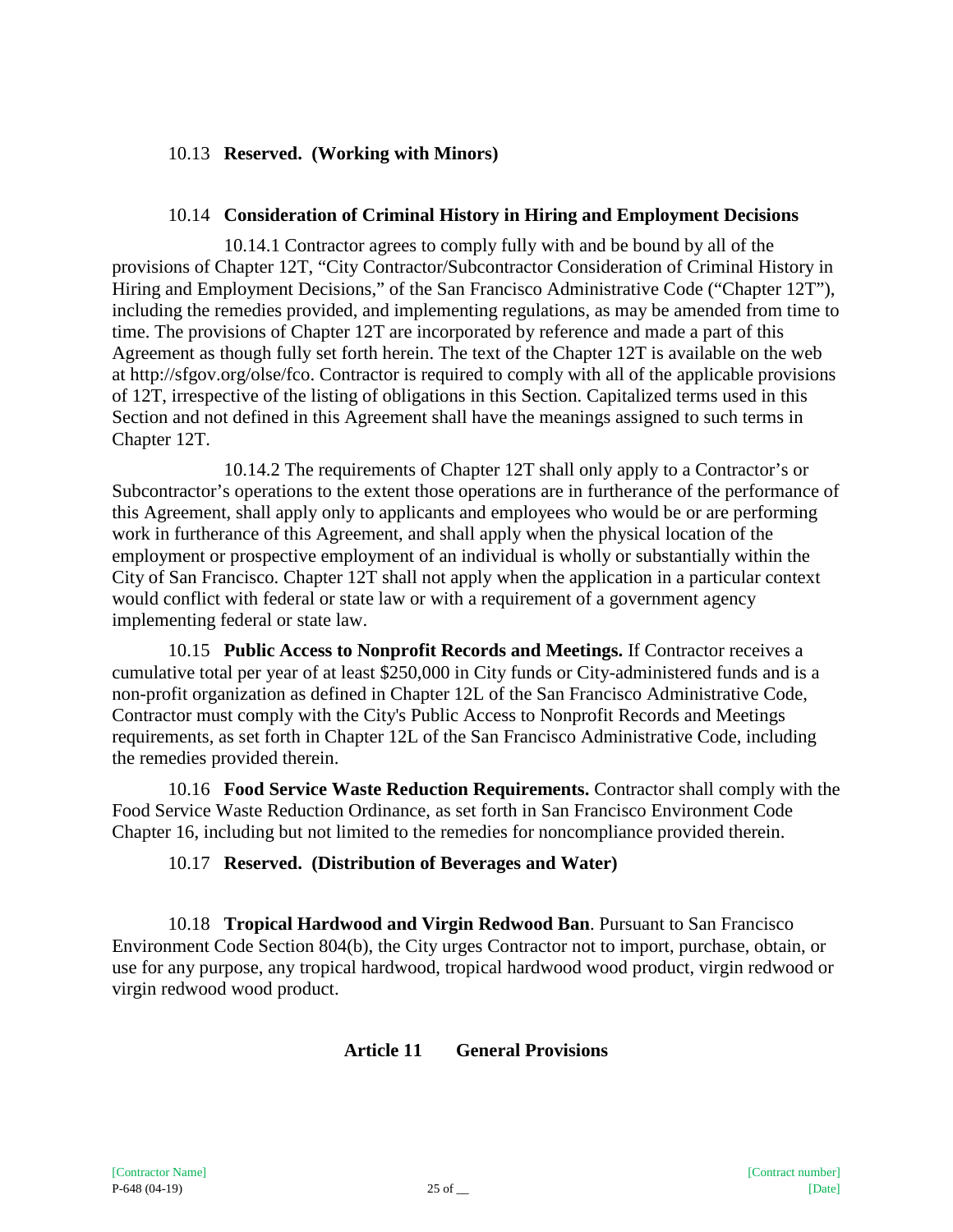11.1 **Notices to the Parties.** Unless otherwise indicated in this Agreement, all written communications sent by the Parties may be by U.S. mail or e-mail, and shall be addressed as follows:

#### To City: **[insert name or title of department contact person, name of department, mailing address, and e-mail address]**

To Contractor: **[insert name of contractor, mailing address, and e-mail address]**

Any notice of default must be sent by registered mail. Either Party may change the address to which notice is to be sent by giving written notice thereof to the other Party. If email notification is used, the sender must specify a receipt notice.

## 11.2 **Compliance with Americans with Disabilities Act.**

11.2.1 Contractor shall ensure and warrants that all products and services consisting of or utilizing electronic, information or communication technology (EICT), including but not limited to software and web-based applications, meet the applicable requirements of each of the following statutes, regulations, standards, guidelines and policies ("Requirements"):

(a) California Government Code (Cal. Gov. Code) Section 11135, which prohibits discrimination on the basis of physical or mental disability and other grounds;

(b) Section 202 of the Americans with Disabilities Act of 1990, as amended (42 U.S.C. 12132, et seq.), and the federal rules and regulations adopted in implementation thereof, which are incorporated in California law by Cal. Gov. Code Section 11135;

(c) Cal. Gov. Code Section 7405, which:

(i) Incorporates in California law Section 508 of the Rehabilitation Act of 1973,as amended [29 United States Code (USC) Sec. 794d], and implementing regulations, as set forth in 36 Code of Federal Regulations (CFR) Part 1194, as in effect on March 19, 2017; and

(ii) Requires Contractors with state governmental entities subject to Cal.Gov. Code Section 11135 to respond to and resolve complaints regarding accessibility of its EICT products and related services;

(d) To the extent any telecommunications products or services are provided under the contract, 47 USC Section 255 and related regulations, including:

provided) 67, and

(i) 47 CFR Parts 6, 7, 14 and (if real-time text functionality is

(ii) 36 CFR Part 1193, to the extent it remains in effect;

(e) California Fair Employment and Housing Act (Cal. Gov. Code sections 12900-12951 & 12960-12976);

- (f) Unruh Civil Rights Act (California Civil Code section 51);
- (g) Disabled Persons Act (California Civil Code sections 54-54.1);
- (h) Cal. Gov. Code sections 19230-19237;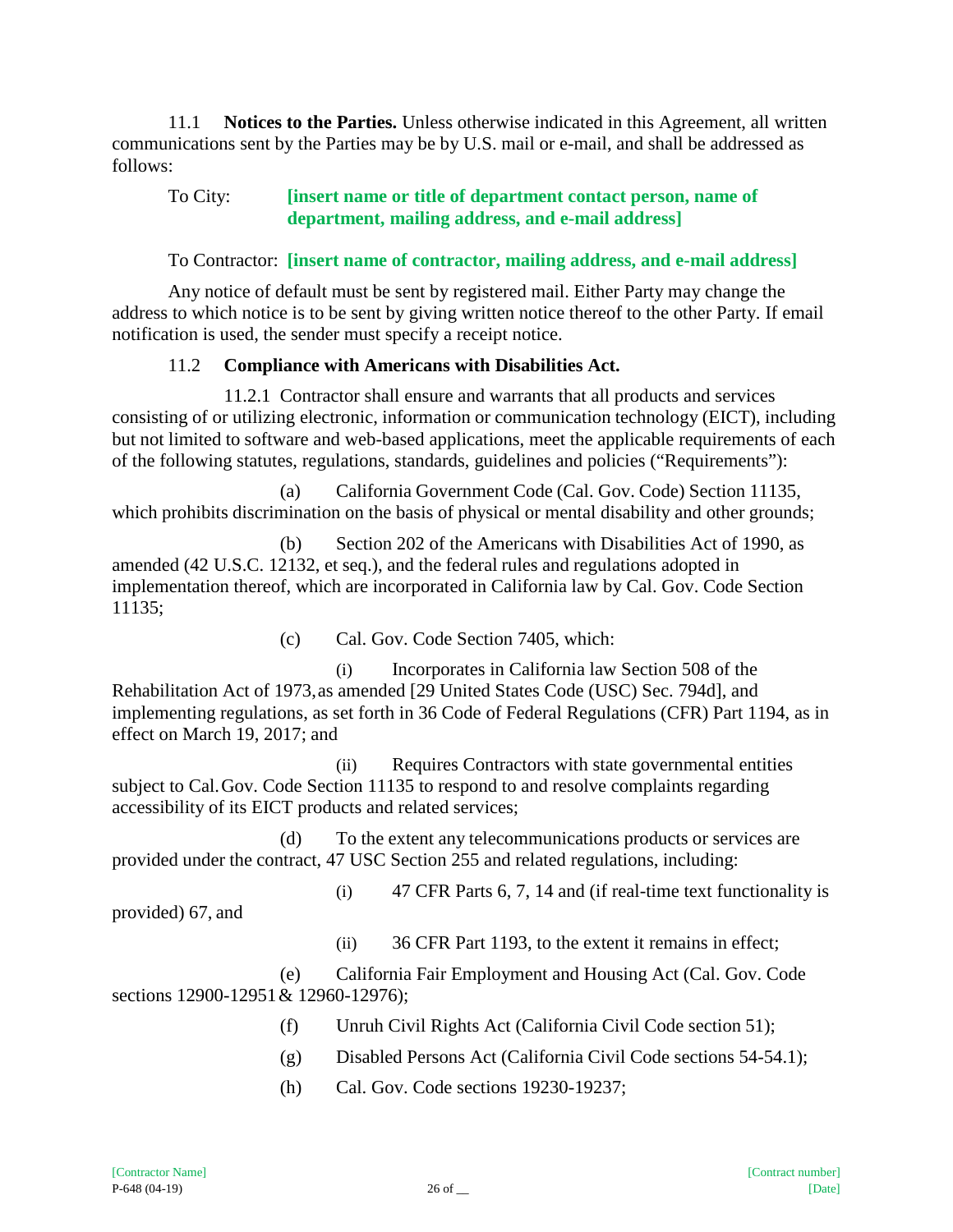(i) Web Content Accessibility Guidelines (WCAG) 2.0 Levels A and

AA; and

(j) WCAG 1.0 Level AA, to the extent these guidelines include additional requirements that are not included in and are not inconsistent with WCAG 2.0 Levels A and AA and WCAG 2.1, as updated from time to time.

11.2.2 Contractor shall ensure that its products and services maintain or enhance, and do not diminish, the net accessibility, usability and compatibility of the City's existing environment and applications.

11.2.3 All documentation, user guides, training materials and services, and challenge response password and other identity-verification systems must meet the requirements. The Contractor shall ensure that individuals with disabilities have access to the full functionality and documentation for the product, including instructions, product information (including information accessible features), and technical support which is provided to equivalently authorized individuals withoutdisabilities.

11.2.4 All subsequent updates, upgrades, bug-fixes and patches provided pursuant to the contract shall meet the Requirements.

11.2.5 In accordance with Cal. Gov. Code section 7405(b), the Contractor shall have an ongoing obligation to promptly respond to and resolve any complaint regarding accessibility of its EICT products and services that is brought to the attention of the Contractor, to the satisfaction of the City.

11.2.6 A failure to meet any of the requirements may result in rejection of the product or services by the City, withholding of payment, a complaint filed with California Department of Fair Employment and Housing (DFEH), a civil action, or other remedies, including, but not limited to, those provided in Cal. Gov. Code sections 11136 – 11139 and 12930, and this Agreement.

11.2.7 In the event of a conflict between accessibility standards, the highest standard will apply.

11.3 **Incorporation of Recitals.** The matters recited above are hereby incorporated into and made part of this Agreement.

11.4 **Sunshine Ordinance.** Contractor acknowledges that this Agreement and all records related to its formation, Contractor's performance of Services, and City's payment are subject to the California Public Records Act, (California Government Code §6250 et. seq.), and the San Francisco Sunshine Ordinance, (San Francisco Administrative Code Chapter 67). Such records are subject to public inspection and copying unless exempt from disclosure under federal, state or local law.

11.5 **Modification of this Agreement**. This Agreement may not be modified, nor may compliance with any of its terms be waived, except as noted in Section 11.1, "Notices to Parties," regarding change in personnel or place, and except by written instrument executed and approved in the same manner as this Agreement. Contractor shall cooperate with Department to submit to the Director of CMD any amendment, modification, supplement or change order that would result in a cumulative increase of the original amount of this Agreement by more than 20% (CMD Contract Modification Form).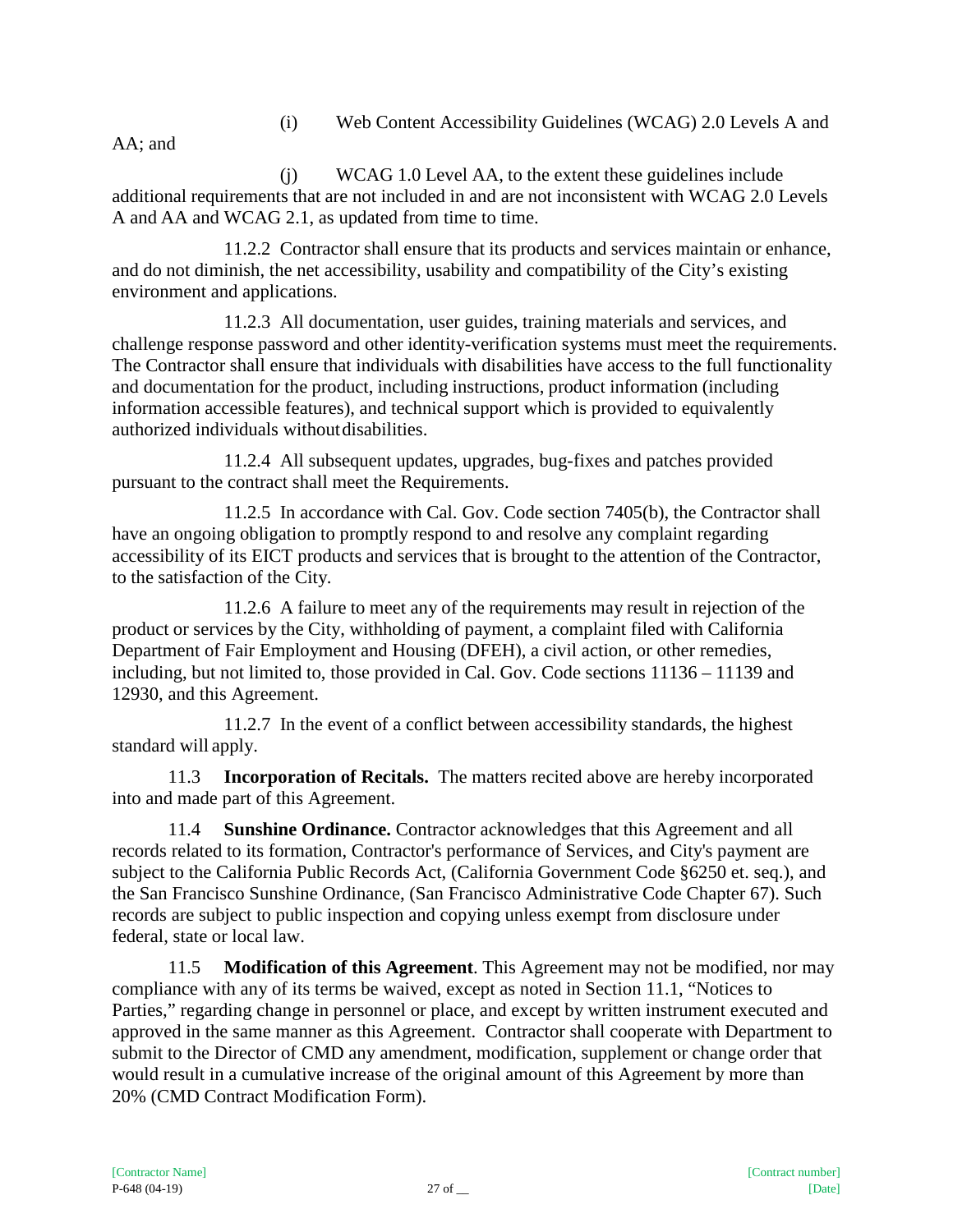## 11.6 **Dispute Resolution Procedure**.

11.6.1 **Negotiation; Alternative Dispute Resolution.** The Parties will attempt in good faith to resolve any dispute or controversy arising out of or relating to the performance of services under this Agreement. If the Parties are unable to resolve the dispute, then, pursuant to San Francisco Administrative Code Section 21.36, Contractor may submit to the Contracting Officer a written request for administrative review and documentation of the Contractor's claim(s). Upon such request, the Contracting Officer shall promptly issue an administrative decision in writing, stating the reasons for the action taken and informing the Contractor of its right to judicial review. If agreed by both Parties in writing, disputes may be resolved by a mutually agreed-upon alternative dispute resolution process. If the Parties do not mutually agree to an alternative dispute resolution process or such efforts do not resolve the dispute, then either Party may pursue any remedy available under California law. The status of any dispute or controversy notwithstanding, Contractor shall proceed diligently with the performance of its obligations under this Agreement in accordance with the Agreement and the written directions of the City. Neither Party will be entitled to legal fees or costs for matters resolved under this section.

11.6.2 **Government Code Claim Requirement.** No suit for money or damages may be brought against the City until a written claim therefor has been presented to and rejected by the City in conformity with the provisions of San Francisco Administrative Code Chapter 10 and California Government Code Section 900, et seq. Nothing set forth in this Agreement shall operate to toll, waive or excuse Contractor's compliance with the California Government Code Claim requirements set forth in San Francisco Administrative Code Chapter 10 and California Government Code Section 900, et seq.

11.6.3 **Reserved. (Health and Human Service Contract Dispute Resolution Procedure)**

11.7 **Agreement Made in California; Venue**. The formation, interpretation and performance of this Agreement shall be governed by the laws of the State of California. Venue for all litigation relative to the formation, interpretation and performance of this Agreement shall be in San Francisco.

11.8 **Construction.** All paragraph captions are for reference only and shall not be considered in construing this Agreement.

11.9 **Entire Agreement**. This Agreement sets forth the entire agreement between the Parties, and supersedes all other oral or written provisions. This Agreement may be modified only as provided in Section 11.5, "Modification of this Agreement."

11.10 **Compliance with Laws**. Contractor shall keep itself fully informed of the City's Charter, codes, ordinances and duly adopted rules and regulations of the City and of all state, and federal laws in any manner affecting the performance of this Agreement, and must at all times comply with such local codes, ordinances, and regulations and all applicable laws as they may be amended from time to time.

11.11 **Severability**. Should the application of any provision of this Agreement to any particular facts or circumstances be found by a court of competent jurisdiction to be invalid or unenforceable, then (a) the validity of other provisions of this Agreement shall not be affected or impaired thereby, and (b) such provision shall be enforced to the maximum extent possible so as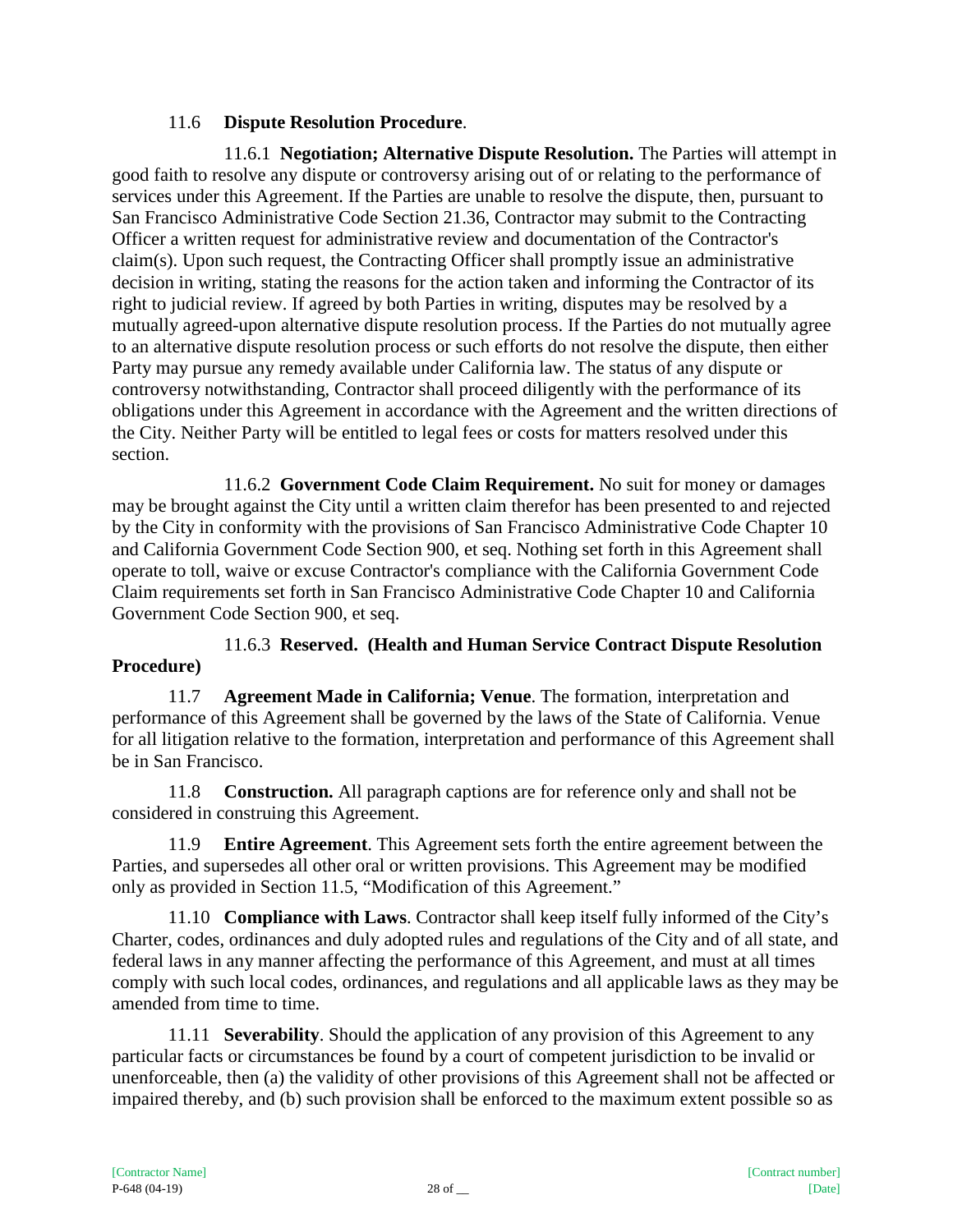to effect the intent of the Parties and shall be reformed without further action by the Parties to the extent necessary to make such provision valid and enforceable.

11.12 **Cooperative Drafting**. This Agreement has been drafted through a cooperative effort of City and Contractor, and both Parties have had an opportunity to have the Agreement reviewed and revised by legal counsel. No Party shall be considered the drafter of this Agreement, and no presumption or rule that an ambiguity shall be construed against the Party drafting the clause shall apply to the interpretation or enforcement of this Agreement.

11.13 **Order of Precedence.** Contractor agrees to perform the services described below in accordance with the terms and conditions of this Agreement, implementing task orders, the RFP, and Contractor's proposal dated [Insert Date of Proposal]. The RFP and Contractor's proposal are incorporated by reference as though fully set forth herein. Should there be a conflict of terms or conditions, this Agreement and any implementing task orders shall control over the RFP and the Contractor's proposal. If the Appendices to this Agreement include any standard printed terms from the Contractor, Contractor agrees that in the event of discrepancy, inconsistency, gap, ambiguity, or conflicting language between the City's terms and Contractor's printed terms attached, the City's terms shall take precedence, followed by the procurement issued by the department, Contractor's proposal, and Contractor's printed terms, respectively.

## **Article 12 Department Specific Terms**

12.1 **Reserved**.

## **Article 13 Data and Security**

## 13.1 **City Data.**

13.1.1 **Ownership of City Data.** The Parties agree that as between them, all rights, including all intellectual property rights, in and to the City Data and any derivative works of the City Data is the exclusive property of the City. The Contractor warrants that the SaaS Application does not maintain, store, or export the City Data using a database structure, data model, entity relationship diagram or equivalent.

13.1.2 **Use of City Data**. Contractor agrees to hold City Data received from or created on behalf of the City in strictest confidence. Contractor shall not use or disclose City's Data except as permitted or required by the Agreement or as otherwise authorized in writing by the City. Access to City's Confidential Information must be strictly controlled and limited to Contractor's staff assigned to this project on a need-to-know basis only. Contractor is provided a limited non-exclusive license to use the City Data solely for performing its obligations under the Agreement and not for Contractor's own purposes or later use. Nothing herein shall be construed to confer any license or right to the City Data, including user tracking and exception City Data within the system, by implication, estoppel or otherwise, under copyright or other intellectual property rights, to any third-party. Unauthorized use of City Data by Contractor, subcontractors or other third-parties is prohibited. For purpose of this requirement, the phrase "unauthorized use" means the data mining or processing of data, stored or transmitted by the service, for unrelated commercial purposes, advertising or advertising-related purposes, or for any purpose other than security or service delivery analysis that is not explicitly authorized.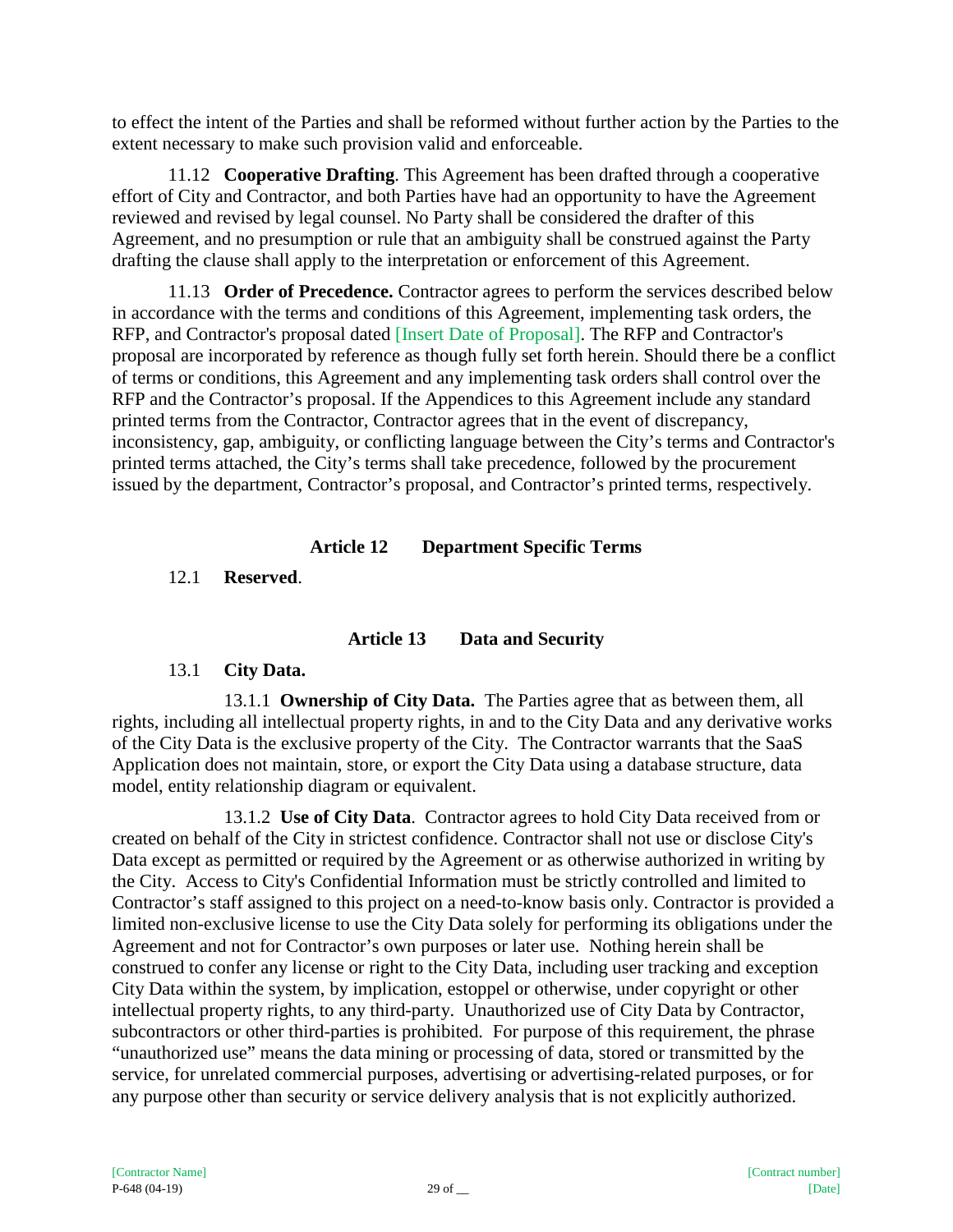13.1.3 **Access to and Extraction of City Data.** City shall have access to City Data 24-hours a day, 7 days a week. The SaaS Application shall be capable of creating a digital, reusable copy of the City Data, in whole and in parts, as a platform independent and machinereadable file. Such file formats include, without limitation, plain text files such as commadelimited tables, extensible markup language, and javascript object notation. City Data that is stored in binary formats, including without limitation portable document format, JPEG, and portable network graphics files, shall instead be reproducible in the same format in which it was loaded into the SaaS Application. This reusable copy must be made available in a publicly documented and non-proprietary format, with a clearly-defined data structure and a data dictionary for all terms of art contained in the data. For purposes of this section, non-proprietary formats include formats for which royalty-free codecs are available to End Users. Contractor warrants that City shall be able to extract City Data from the SaaS Application on demand, but no later than 24-hours of City's request, without charge and without any conditions or contingencies whatsoever (including but not limited to the payment of any fees to Contractor).

13.1.4 **Backup and Recovery of City Data.** As a part of the SaaS Services, Contractor is responsible for maintaining a backup of City Data and for an orderly and timely recovery of such data in the event of data corruption or interruption of the SaaS Services. Unless otherwise described in Appendices A and/or B, Contractor shall maintain a contemporaneous backup of City Data that can be recovered within the requirements in this Agreement and as outlined in Appendix D and maintaining the security of City Data as further described herein. Contractor's backup of City Data shall not be considered in calculating storage used by City.

13.1.5 **Data Breach; Loss of City Data**. In the event of any Data Breach, act, SaaS Software Error, omission, negligence, misconduct, or breach that compromises or is suspected to compromise the security, confidentiality, or integrity of City Data or the physical, technical, administrative, or organizational safeguards put in place by Contractor that relate to the protection of the security, confidentiality, or integrity of City Data, Contractor shall, as applicable:

(a) Notify City immediately following discovery, but no later than twenty-four (24) hours, of becoming aware of such occurrence or suspected occurrence. Contractor's report shall identify:

- (i) the nature of the unauthorized access, use or disclosure;
- (ii) the Confidential Information accessed, used or disclosed;
- (iii) the person(s) who accessed, used, disclosed and/or received protected information (if known);
- (iv) what Contractor has done or will do to mitigate any deleterious effect of the unauthorized access, use or disclosure, and
- (v) what corrective action Contractor has taken or will take to prevent future unauthorized access, use or disclosure.

(b) In the event of a suspected Breach, Contractor shall keep the City informed regularly of the progress of its investigation until the uncertainty is resolved;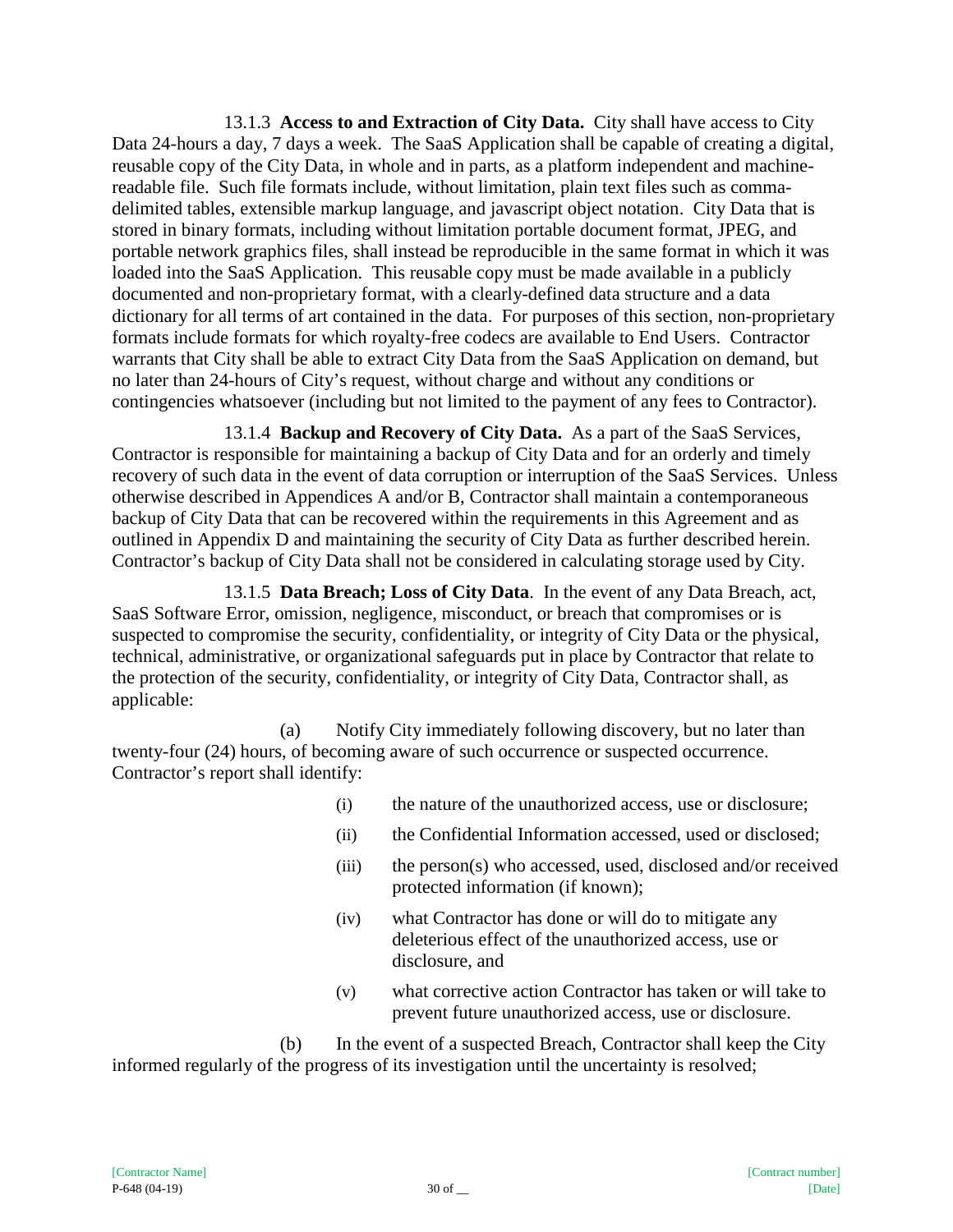(c) Contractor shall coordinate with the City in its breach response activities including without limitation:

- (i) Immediately preserve any potential forensic evidence relating to the breach, and remedy the breach as quickly as circumstances permit;
- (ii) Promptly (within 2 business days) designate a contact person to whom the City will direct inquiries, and who will communicate Contractor responses to City inquiries;
- (iii) As rapidly as circumstances permit, apply appropriate resources to remedy the breach condition, investigate, document, restore City service(s) as directed by the City, and undertake appropriate response activities;
- (iv) Provide status reports to the City on Data Breach response activities, either on a daily basis or a frequency approved by the City;
- (v) Make all reasonable efforts to assist and cooperate with the City in its Breach response efforts;
- (vi) Ensure that knowledgeable Contractor staff are available on short notice, if needed, to participate in City-initiated meetings and/or conference calls regarding the Breach; and
- (vii) Cooperate with City in investigating the occurrence, including making available all relevant records, logs, files, data reporting, and other materials required to comply with applicable law or as otherwise required by City.

(d) In the case of personally identifiable information (PII) or protected health information (PHI), at City's sole election, (a) notify the affected individuals as soon as practicable but no later than is required to comply with applicable law, or, in the absence of any legally required notification period, within five (5) calendar days of the occurrence; or, (b) reimburse City for any costs in notifying the affected individuals;

(e) In the case of PII, provide third-party credit and identity monitoring services to each of the affected individuals who comprise the PII for the period required to comply with applicable law, or, in the absence of any legally required monitoring services, for no fewer than twenty-four (24) months following the date of notification to such individuals;

(f) Perform or take any other actions required to comply with applicable law as a result of the occurrence;

(g) Recreate lost City Data in the manner and on the schedule set by City without charge to City; and

(h) Provide to City a detailed plan within ten (10) calendar days of the occurrence describing the measures Contractor will undertake to prevent a future occurrence.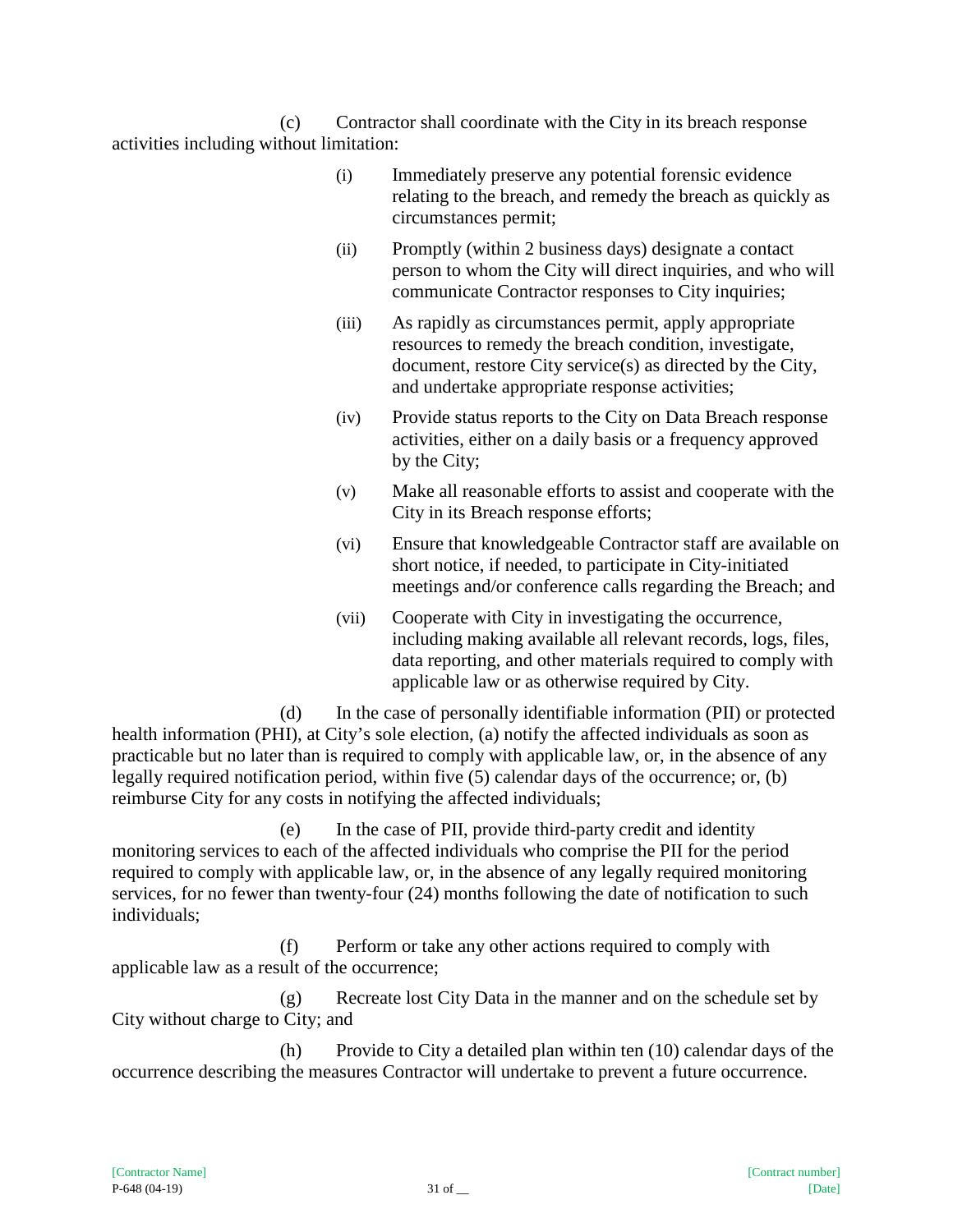(i) Notification to affected individuals, as described above, shall comply with applicable law, be written in plain language, and contain (at the City's election) information that may include: name and contact information of Contractor's (or City's) representative; a description of the nature of the loss; a list of the types of data involved; the known or approximate date of the loss; how such loss may affect the affected individual; what steps Contractor has taken to protect the affected individual; what steps the affected individual can take to protect himself or herself; contact information for major credit card reporting agencies; and, information regarding the credit and identity monitoring services to be provided by Contractor.

(j) Contractor shall retain and preserve City Data in accordance with the City's instruction and requests, including without limitation any retention schedules and/or litigation hold orders provided by the City to Contractor, independent of where the City Data is stored.

(k) City shall conduct all media communications related to such Data Breach, unless in its sole discretion, City directs Contractor to do so.

# 13.2 **Proprietary or Confidential Information**

13.2.1 **Proprietary or Confidential Information of City.** Contractor understands and agrees that, in the performance of the work or services under this Agreement may involve access to City Data that is Confidential Information. Contractor and any subcontractors or agents shall use Confidential Information only in accordance with all applicable local, state and federal laws restricting the access, use and disclosure of Confidential Information and only as necessary in the performance of this Agreement. Contractor's failure to comply with any requirements of local, state or federal laws restricting access, use and disclosure of Confidential Information shall be deemed a material breach of this Agreement, for which City may terminate the Agreement. In addition to termination or any other remedies set forth in this Agreement or available in equity or law, the City may bring a false claim action against the Contractor pursuant to Chapters 6 or 21 of the Administrative Code, or debar the Contractor. Contractor agrees to include all of the terms and conditions regarding Confidential Information contained in this Agreement in all subcontractor or agency contracts providing services under this Agreement.

13.2.2 **Obligation of Confidentiality.** Subject to San Francisco Administrative Code Section 67.24(e), any state open records or freedom of information statutes, and any other applicable laws, the Contractor agrees to hold all Confidential Information in strict confidence and not to copy, reproduce, sell, transfer, or otherwise dispose of, give or disclose such Confidential Information to third-parties other than its employees, agents, or authorized subcontractors who have a need to know in connection with this Agreement or to use such Confidential Information for any purposes whatsoever other than the performance of this Agreement. Contractor agrees to advise and require its respective employees, agents, and subcontractors of their obligations to keep all Confidential Information confidential.

13.2.3 **Nondisclosure.** Contractor agrees and acknowledges that it shall have no proprietary interest in any proprietary or Confidential Information and will not disclose, communicate or publish the nature or content of such information to any person or entity, nor use, except in connection with the performance of its obligations under this Agreement or as otherwise authorized in writing by the disclosing Party, any of the Confidential Information it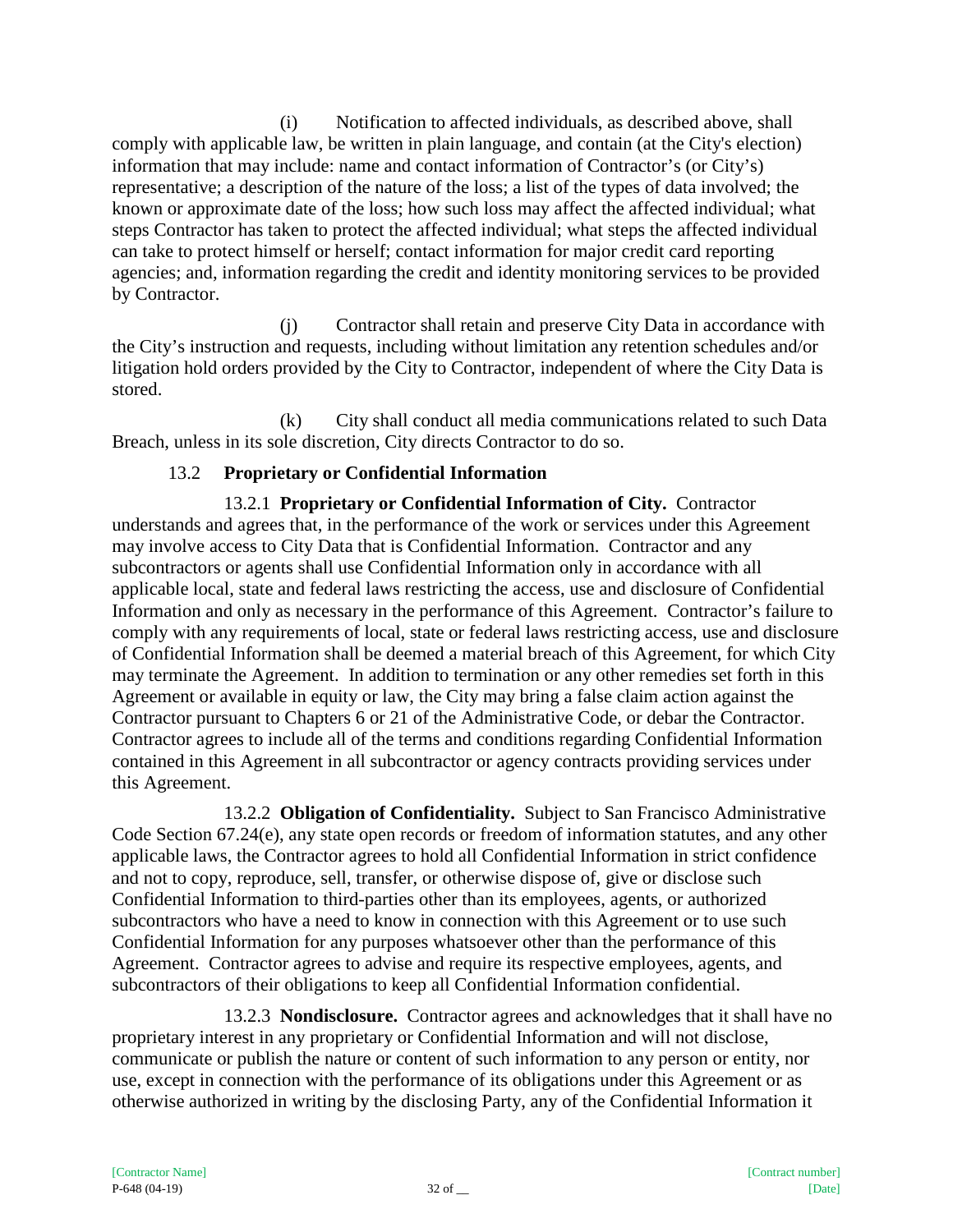produces, receives, acquires or obtains from the disclosing Party. Contractor shall take all necessary steps to ensure that the Confidential Information is securely maintained. Contractor's obligations set forth herein shall survive the termination or expiration of this Agreement. In the event Contractor becomes legally compelled to disclose any of the Confidential Information, it shall provide the City with prompt notice thereof and shall not divulge any information until the City has had the opportunity to seek a protective order or other appropriate remedy to curtail such disclosure. If such actions by the disclosing Party are unsuccessful, or the disclosing Party otherwise waives its right to seek such remedies, the receiving Party shall disclose only that portion of the Confidential Information that it is legally required to disclose.

13.2.4 **Litigation Holds.** Contractor shall retain and preserve City Data in accordance with the City's instruction and requests, including without limitation any retention schedules and/or litigation hold orders provided by the City to Contractor, independent of where the City Data is stored.

13.2.5 **Notification of Legal Requests.** Contractor shall immediately notify City upon receipt of any subpoenas, service of process, litigation holds, discovery requests and other legal requests ("Legal Requests") related to City's Data under this Agreement, or which in any way might reasonably require access to City's Data, and in no event later than 24 hours after it receives the request. Contractor shall not respond to Legal Requests related to City without first notifying City other than to notify the requestor that the information sought is potentially covered under a non-disclosure agreement. Contractor shall retain and preserve City Data in accordance with the City's instruction and requests, including, without limitation, any retention schedules and/or litigation hold orders provided by the City to Contractor, independent of where the City Data is stored.

13.2.6 **Cooperation to Prevent Disclosure of Confidential Information**. Contractor shall use its best efforts to assist the City in identifying and preventing any unauthorized use or disclosure of any Confidential Information. Without limiting the foregoing, Contractor shall advise the City immediately in the event Contractor learns or has reason to believe that any person who has had access to Confidential Information has violated or intends to violate the terms of this Agreement and Contractor will cooperate with the City in seeking injunctive or other equitable relief against any such person.

13.2.7 **Remedies for Breach of Obligation of Confidentiality**. Contractor acknowledges that breach of its obligation of confidentiality may give rise to irreparable injury to the City, which damage may be inadequately compensable in the form of monetary damages. Accordingly, City may seek and obtain injunctive relief against the breach or threatened breach of the foregoing undertakings, in addition to any other legal remedies that may be available, to include, at the sole election of City, the immediate termination of this Agreement, without liability to City.

13.2.8 **Surrender of Confidential Information upon Termination**. Upon termination of this Agreement, including but not limited to expiration of the term, early termination or termination for convenience, Contractor shall, within five (5) calendar days from the date of termination, return to City any and all Confidential Information received from the City, or created or received by Contractor on behalf of the City, which are in Contractor's possession, custody, or control. The return of Confidential Information to City shall follow the timeframe and procedure described further in this Agreement (Article 8).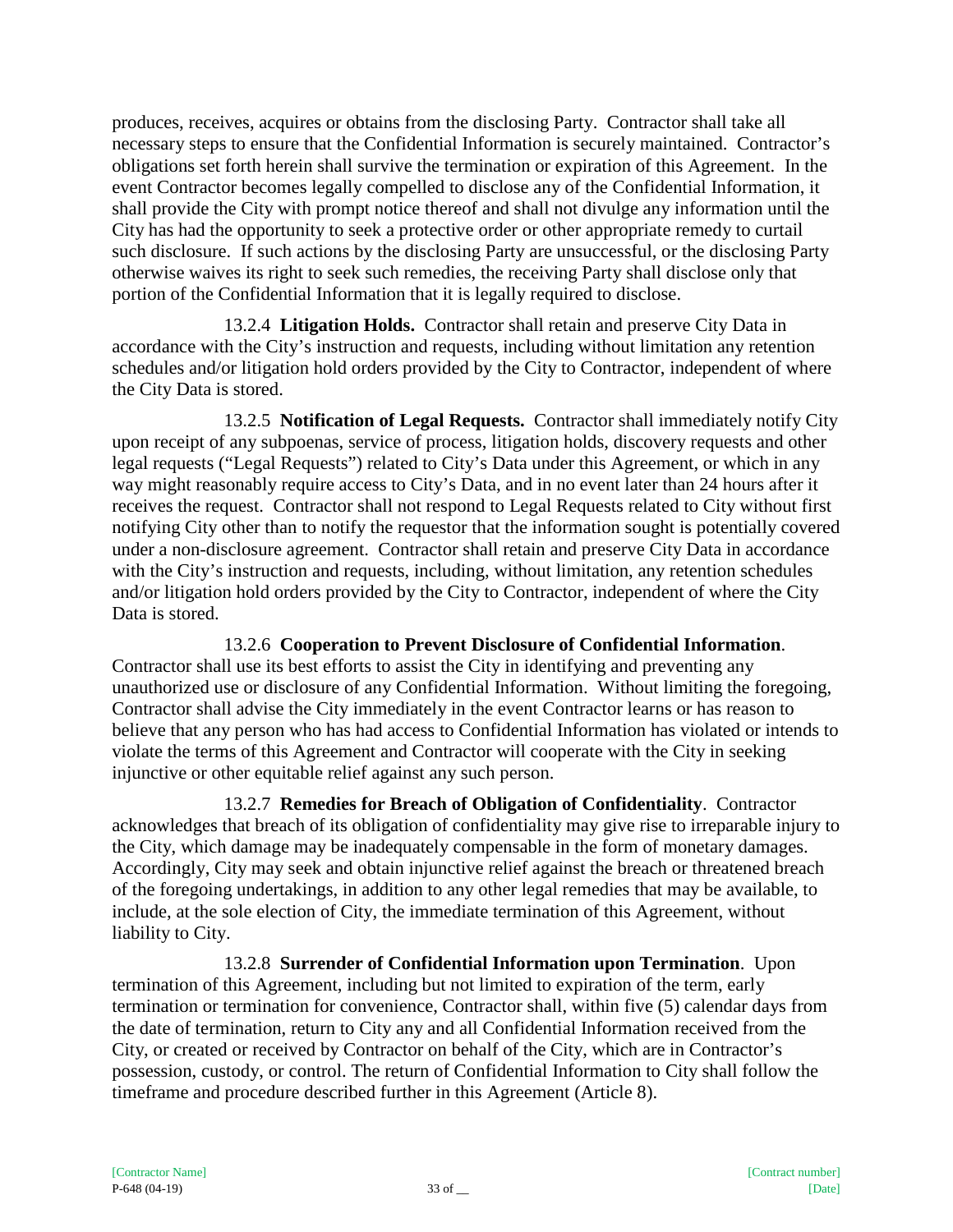13.2.9 **Data Security.** To prevent unauthorized access or "hacking" of City Data, Contractor shall at all times during the Term provide and maintain up-to-date security with respect to (a) the Services, (b) the Contractor's Website, (c) Contractor's physical facilities, and (d) Contractor's networks. Contractor shall provide security for its networks and all Internet connections consistent with best practices observed by well-managed SaaSs working in the financial services industry, and shall promptly install all patches, fixes, upgrades, updates and new versions of any security software it employs. Contractor will maintain appropriate safeguards to restrict access to City's Data to those employees, agents or service providers of Contractor who need the information to carry out the purposes for which it was disclosed to Contractor. For information disclosed in electronic form, Contractor agrees that appropriate safeguards include electronic barriers (e.g., most current industry standard encryption for transport and storage, such as the National Institute of Standards and Technology's Internal Report 7977 or Federal Information Processing Standards [FIPS] 140-2 [Security Requirements for Cryptographic Modules] or FIPS-197 or successors, intrusion prevention/detection or similar barriers) and secure authentication (e.g., password protected) access to the City's Confidential Information and hosted City Data. For information disclosed in written form, Contractor agrees that appropriate safeguards include secured storage of City Data. City Data classified as Confidential Information shall be encrypted at rest and in transit with controlled access. Contractor shall also establish and maintain any additional physical, electronic, administrative, technical and procedural controls and safeguards to protect City Data that are no less rigorous than accepted industry practices (including, as periodically amended or updated, the International Organization for Standardization's standards: ISO/IEC 27001:2005 – Information Security Management Systems – Requirements and ISO-IEC 27002:2005 – Code of Practice for International Security Management, NIST Special Publication 800-53 Revision 4 or its successor, NIST Special Publication 800-18 or its successor, the Information Technology Library (ITIL) standards, the Control Objectives for Information and related Technology (COBIT) standards, or other applicable industry standards for information security), and shall ensure that all such controls and safeguards, including the manner in which Confidential Information is collected, accessed, used, stored, processed, disposed of and disclosed, comply with applicable data protection and privacy laws, as well as the terms and conditions of this Agreement. Contractor warrants to the City compliance with the California Information Practices Act/California Consumer Privacy Act (Civil Code §§ 1798 et seq) and the European General Data Protection Regulation ("GDPR") (as periodically amended or updated).

13.2.10 **Data Privacy and Information Security Program.** Without limiting Contractor's obligation of confidentiality as further described herein, Contractor shall establish and maintain a data privacy and information security program, including physical, technical, administrative, and organizational safeguards, that is designed to: (i) ensure the security and confidentiality of the City Data; (ii) protect against any anticipated threats or hazards to the security or integrity of the City Data; (iii) protect against unauthorized disclosure, access to, or use of the City Data; (iv) ensure the proper disposal of City Data; and, (v) ensure that all of Contractor's employees, agents, and subcontractors, if any, comply with all of the foregoing.

13.2.11 **City's Right to Termination for Deficiencies.** City reserves the right, at its sole election, to immediately terminate this Agreement, without limitation and without liability, if City reasonably determines that Contractor fails or has failed to meet its obligations under this Article 13.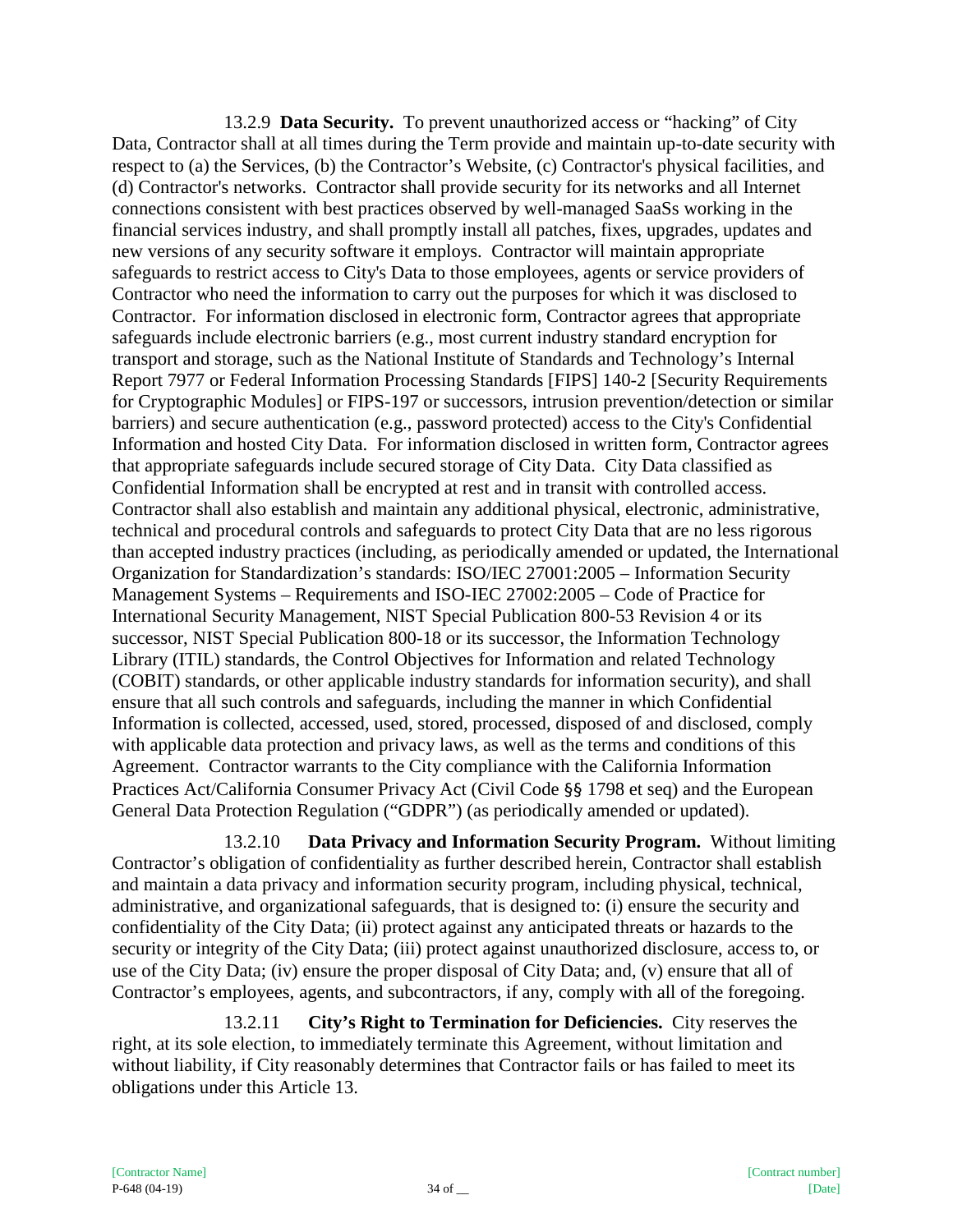13.2.12 **Data Transmission.** The Contractor shall ensure that all electronic transmission or exchange of system and application data with City and/or any other parties expressly designated by City shall take place via encrypted secure means (e.g. HTTPS or SFTP or most current industry standard established by NIST). The Contractor shall also ensure that all data exchanged shall be used expressly and solely for the purposes enumerated in the Agreement. Data shall not be distributed, repurposed or shared across other applications, environments, or business units of the Contractor. The Contractor shall ensure that no City Data of any kind shall be copied, modified, destroyed, deleted, transmitted, exchanged or otherwise passed to other vendors or interested parties except on a case-by-case basis as specifically agreed to in writing by City. Contractor is prohibited from accessing City Data from outside the continental United States.

#### 13.3 **SSAE 16, SOC 2, Type II Audit Report.**

13.3.1 Contractor shall provide to City, on an annual basis, an SSAE 16, SOC 2, Type II Audit Report, to be conducted by an independent third party ("Audit Reports") (if Contractor is using a hosting service provider, Contractor shall provide such Audit Reports it receives from its service provider or providers) as follows: (a) the Audit Reports shall include a 365 day (12-month) testing period; and (b) the Audit Reports shall be available to City no later than thirty (30) days after they are received by Contractor. Upon City's written request, Contractor shall provide a so-called "negative assurance opinion" to City as soon as said opinion is received by Contractor. Contractor shall implement reasonably required safeguards as identified by any audit of Contractor's data privacy and information security program. In the event that an annual Audit Report that finds a material data privacy or information security issue, Contractor shall, upon written request by City, provide to City any additional Audit Reports and "negative assurance opinions" as City may reasonably request in order to help enable City to see if Contractor's mitigation measures have been effective in addressing such issue(s).

13.3.2 **Audit of Contractor's Policies.** Contractor agrees to make its policies, procedures and practices regarding Data Security available to City, if needed, and agrees that City reserves the rights, including, but not limited to, making a site visit, scanning for malicious codes, and hiring a third-party to perform a security audit if City determines that the Audit Report is unsatisfactory.

13.3.3 **Information Security Audits.** Contractor must contract with an independent third-party to perform yearly information security audits of their primary and backup Data Centers. The annual audits must include an outside penetration/vulnerability test, and internal penetration and vulnerability tests with the third-party directly on the internal network. The summary results of the audits must be shared with the City. All audit findings must be remedied.

13.3.4 **Audit Findings.** Contractor shall implement reasonably required safeguards as identified by City or by any audit of Contractor's data privacy and information security program.

- 13.4 **Reserved. (Payment Card Industry ("PCI") Requirements)**
- 13.5 **Reserved. (Protected Health Information)**
- 13.6 **Reserved. (Business Associate Addendum)**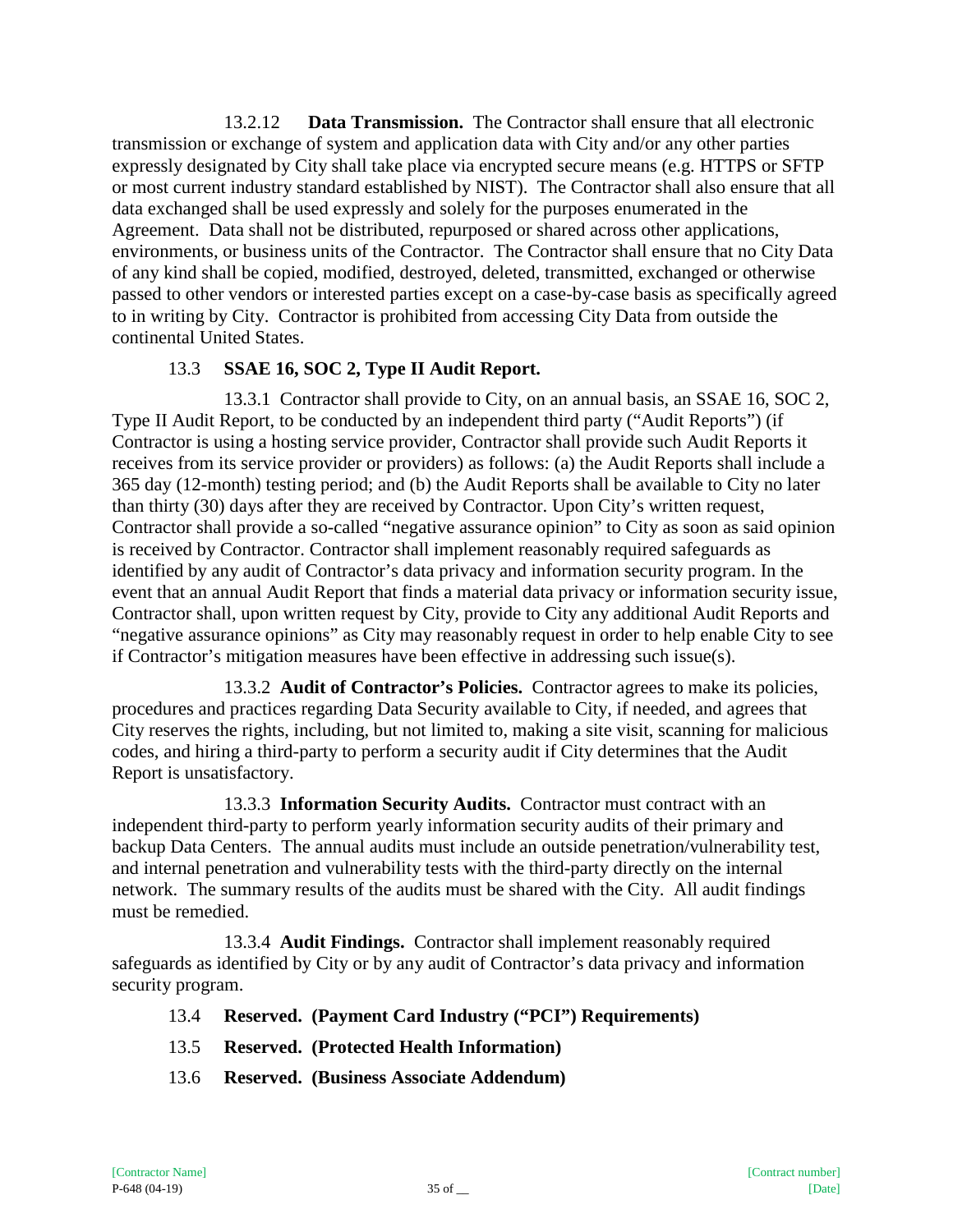#### **Article 14 Force Majeure**

14.1 **Liability.** No Party shall be liable for delay in the performance of its obligations under this Agreement if and to the extent such delay is caused, directly or indirectly, by: fire, flood, earthquake, elements of nature or acts of God, riots, civil disorders, or any other cause beyond the reasonable control of such Party (a "Force Majeure Event"). In the case of a Force Majeure Event, Contractor shall immediately commence disaster recovery services as described in Section 14.4.

14.2 **Duration.** In a Force Majeure Event, the non-performing Party shall be excused from further performance or observance of the obligation(s) so affected for as long as such circumstances prevail and such Party continues to use its best efforts to recommence performance or observance whenever and to whatever extent possible without delay. Any Party so delayed in its performance shall immediately notify the Party to whom performance is due by telephone (to be confirmed in writing within two (2) days of the inception of such delay) and describe at a reasonable level of detail the circumstances causing such delay.

14.3 **Effect.** If a Force Majeure Event substantially prevents, hinders, or delays performance of the Services as critical for more than fifteen (15) consecutive days, then at City's option: (i) City may terminate any portion of this Agreement so affected and the charges payable hereunder shall be equitably adjusted to reflect those terminated Services; or (ii) City may terminate this Agreement without liability to City or Contractor as of a date specified by City in a written notice of termination to Contractor. Contractor shall not have the right to any additional payments from City for costs or expenses incurred by Contractor as a result of any force majeure condition that lasts longer than three (3) days.

14.4 **Disaster Recovery.** In the event of a disaster, as defined below, Contractor shall be provide disaster recovery services in accordance with the provisions of the disaster recovery plan attached as Appendix E hereto, or as otherwise set forth in this Agreement or any Statement of Work. Notwithstanding Section 14.1, a Force Majeure Event shall not excuse Contractor of its obligations for performing disaster recovery services as provided in this Section. In the event that a disaster occurs and Contractor fails to restore the hosting services within 24 hours of the initial disruption to Services, City may, in its discretion, deem such actions to be a material default by Contractor incapable of cure, and City may immediately terminate this Agreement. For purposes of this Agreement, a "disaster" shall mean an interruption in the hosting services or the inability of Contractor to provide City with the SaaS Application and hosting services for any reason that could not be remedied by relocating the SaaS Application and hosting services to a different physical location outside the proximity of its primary Data Center.

## **Article 15** Appendices

15.1 **Additional Appendices.** The following appendices are hereby attached and incorporated into this Agreement as though fully set forth herein and together form the complete Agreement between the Parties:

#### **Appendices:**

- A. SaaS Implementation and Training Services
- B. SaaS Application & Hosting Services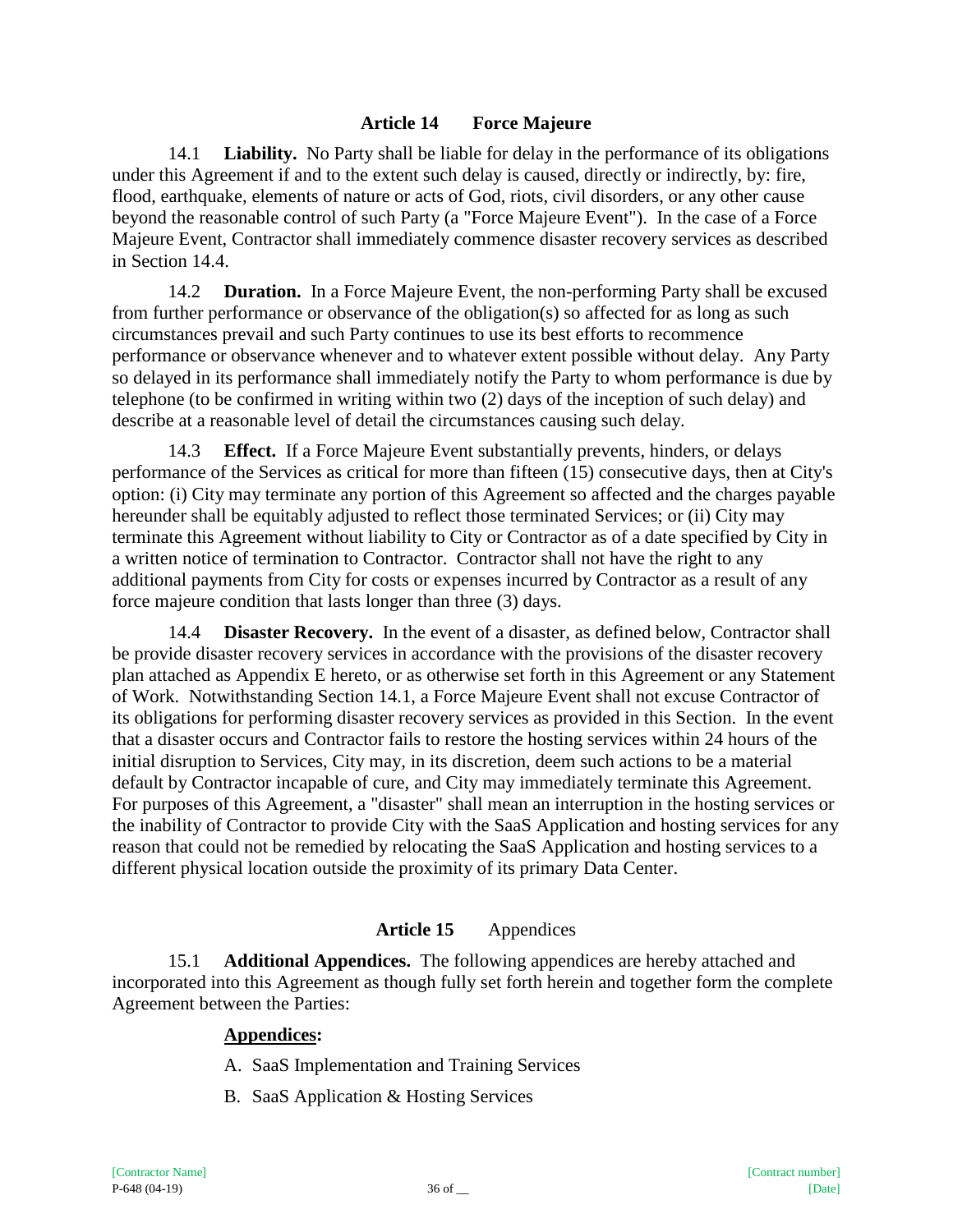- C. Calculation of Charges
- D. Service Level Obligations
- E. Disaster Recovery Plan

## **Article 16 MacBride And Signature**

16.1 **MacBride Principles -Northern Ireland**. The provisions of San Francisco Administrative Code §12F are incorporated herein by this reference and made part of this Agreement. By signing this Agreement, Contractor confirms that Contractor has read and understood that the City urges companies doing business in Northern Ireland to resolve employment inequities and to abide by the MacBride Principles, and urges San Francisco companies to do business with corporations that abide by the MacBride Principles.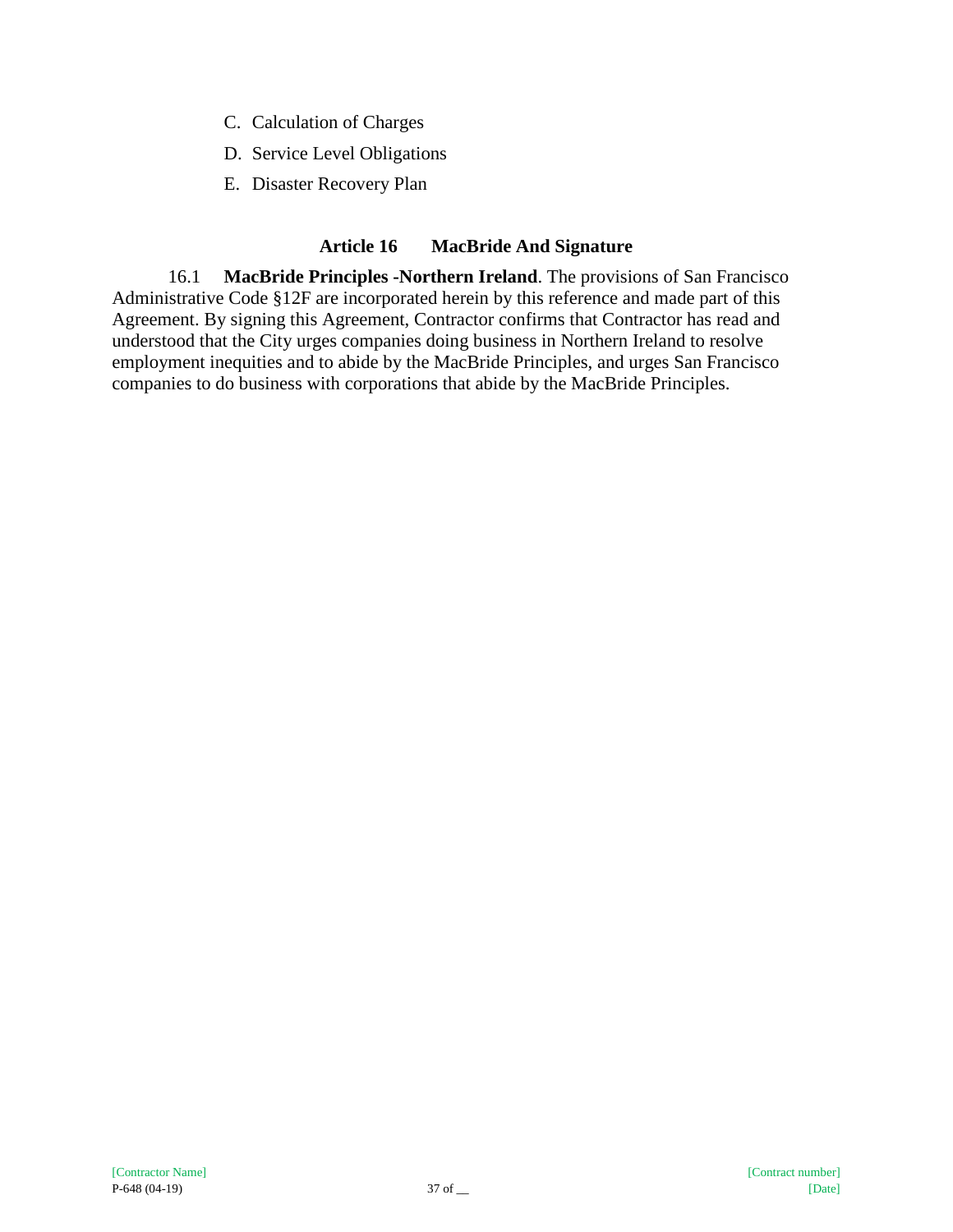IN WITNESS WHEREOF, the Parties hereto have executed this Agreement on the day first mentioned above.

## **CITY**

# Recommended by:

# **CONTRACTOR**

**[company name]**

**[name] [title] [department]**

**[name of authorized representative] [title] [optional: address] [optional: city, state, ZIP]**

\_\_\_\_\_\_\_\_\_\_\_\_\_\_\_\_\_\_\_\_\_\_\_\_\_\_\_\_\_\_\_\_\_\_\_\_\_

City Supplier Number: **[vendor number]**

Approved as to Form:

Dennis J. Herrera City Attorney

By: \_\_\_\_\_\_\_\_\_\_\_\_\_\_\_\_\_\_\_\_\_\_\_\_\_\_\_\_\_\_\_\_

**[name of Deputy City Attorney]** Deputy City Attorney

\_\_\_\_\_\_\_\_\_\_\_\_\_\_\_\_\_\_\_\_\_\_\_\_\_\_\_\_\_\_\_\_\_\_\_

Approved:

Alaric Degrafinried Director of the Office of Contract Administration, and Purchaser

\_\_\_\_\_\_\_\_\_\_\_\_\_\_\_\_\_\_\_\_\_\_\_\_\_\_\_\_\_\_\_\_\_\_\_\_\_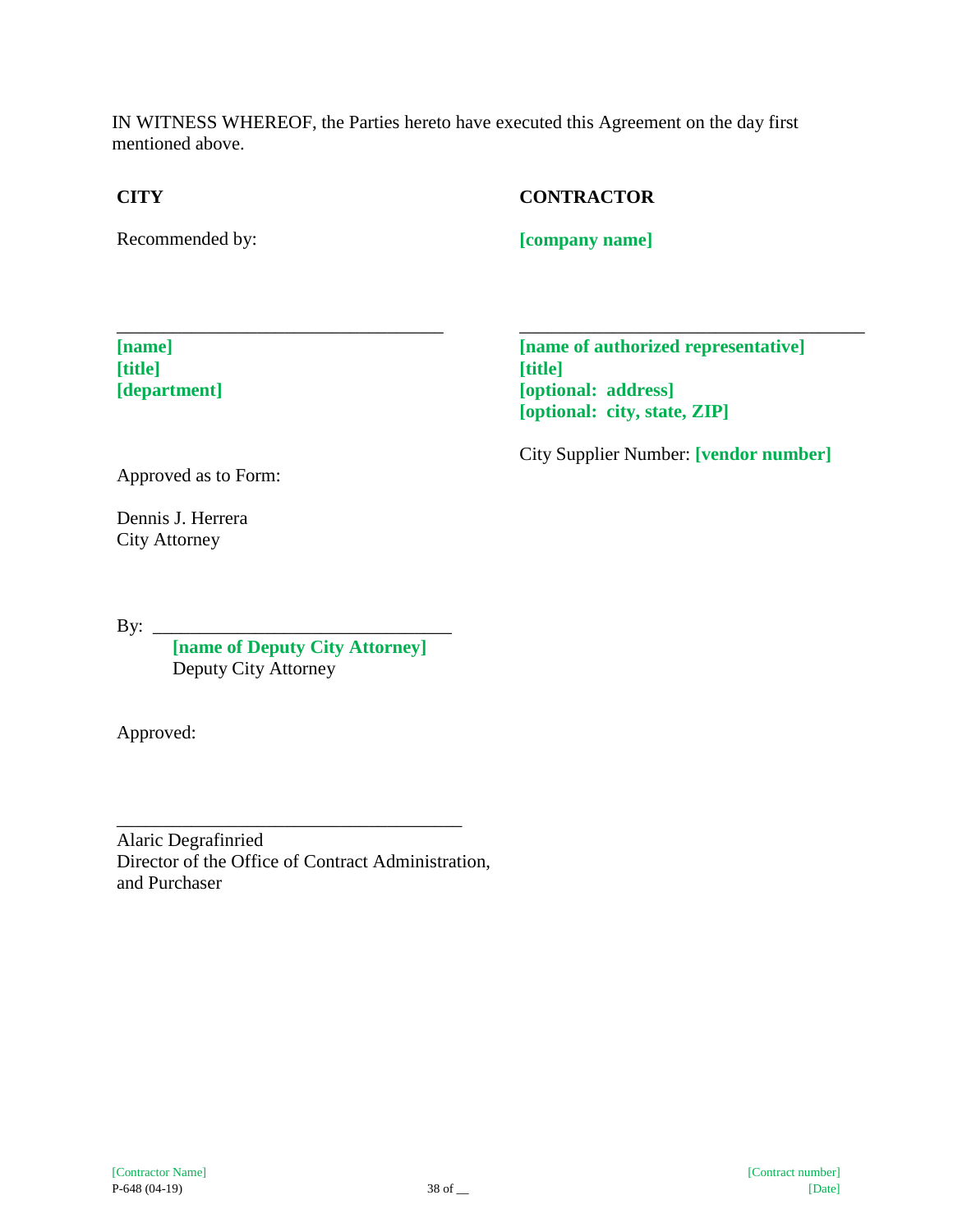**Appendix A SaaS Implementation and Training Services**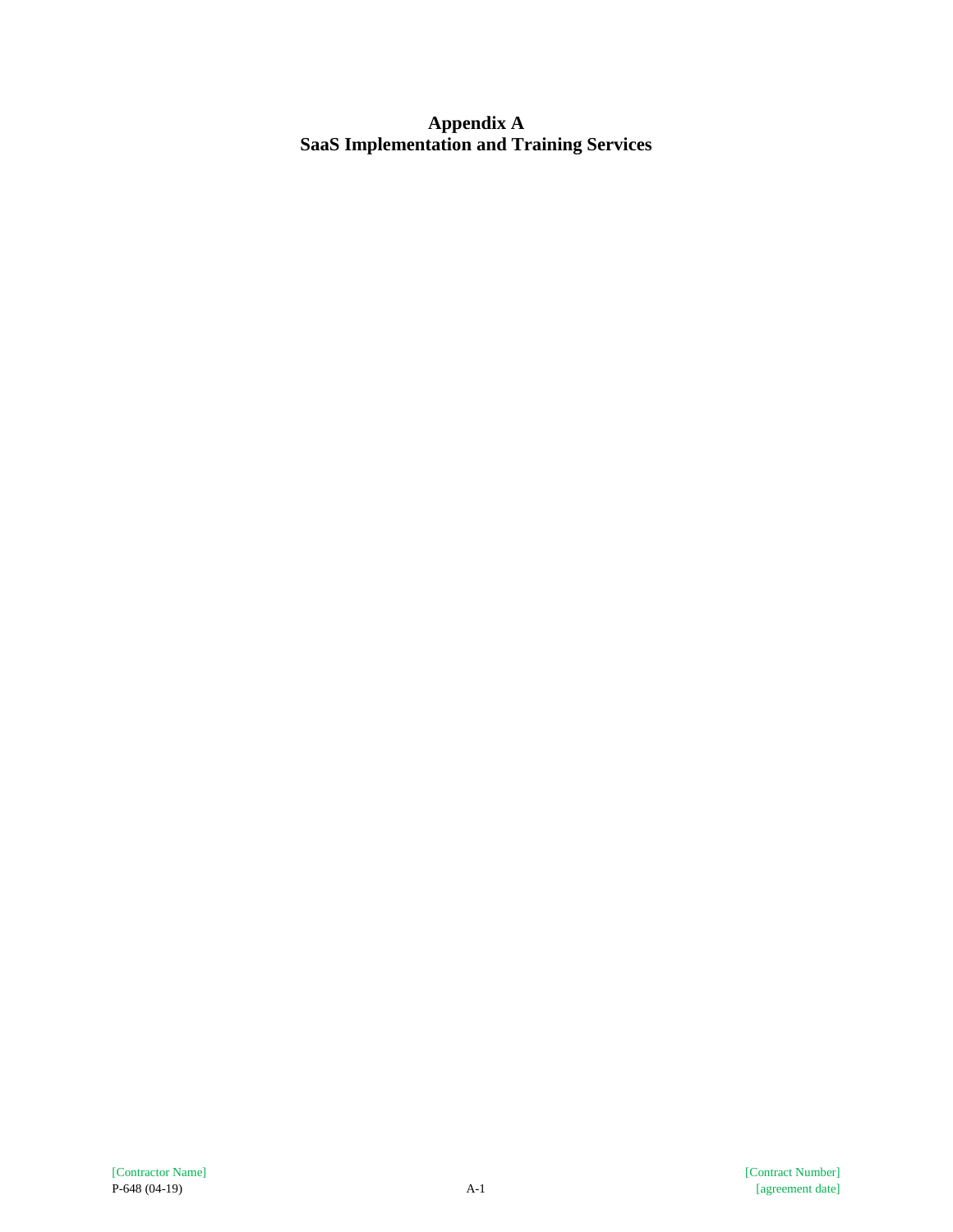## **Appendix B SaaS Application & Hosting Services**

- **I. Description of the SaaS Application and Hosted Services**
- **II. SaaS Data Centers**
- **III. SaaS Maintenance Services.**
- **IV. City Responsibilities**
- **V. Technical Support & Training**

**I. Description of the SaaS Application and Hosted Services:** "SaaS Application and Hosted Services" include the following services [describe the SaaS Application and/or provide functional, performance, etc. references]:

**A. Software:** Use of Contractor's Software operating on hosted equipment located at Contractor's facility and/or any Data Center as further outlined under Section II (SaaS Data Centers) of this Appendix B. This includes:

> 1. … 2. …. 3. ….

# **B. Third-Party Software:**

1. Providing certain third-party software required to operate the SaaS Software, including …………., and other bundled third-party software packages required to support the operation of the SaaS Software.

2. Inclusion of regular Software and Contractor-supplied third-party software updates, patches and fixes as scheduled by Contractor.

**C. Remote Software:** Contractor shall provide access to and use of a remote software tool for City management of Authorized Users, access rights and other similar rolebased controls as they pertain to the SaaS Services. Method will be published through Contractor portal and be made available to Authorized Users with elevated privileges.

# **D. Back-Up of City's Data:**

1. Contractor shall provide up to thirty-six (36) months of on-line hourly data retention for SaaS Software operation and functionality.

2. Contractor shall provide incremental City Data backups at a minimum of every four (4) hours to an off-site location other than the primary hosting center.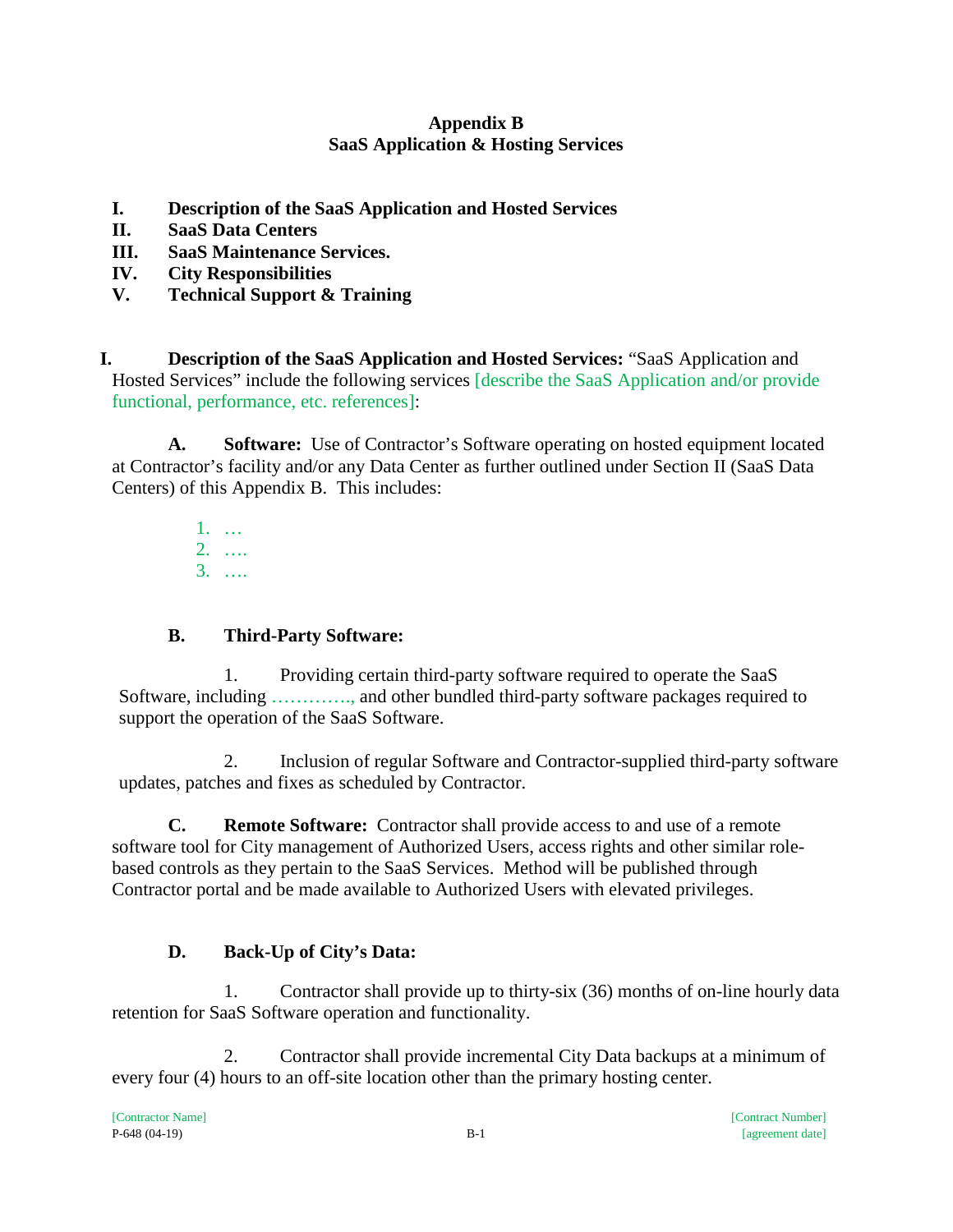3. Contractor shall provide weekly, off-site backups with a duration that matches the agreed-upon backup schedule and retention to a location other than the primary hosting center. Off-site backups to include previous eight (8) weeks.

**E. SaaS Environments:** The SaaS Application and Hosted Services shall be hosted in a certified and secure Tier-3 data hosting center.

1. A single Back-up Environment available as needed to serve as the backup or "failover" environment for the SaaS and Hosted Services

2. A single test environment available to the City and Contractor for the evaluation and eventual promotion of SaaS Software updates, patches, fixes or otherwise deemed tests. Test Environment shall perform at 50% or better of production environment.

**F. Reporting:** Contractor shall provide electronic notification within 2 hours of discovery and subsequent monthly reporting of any incidents or breaches that had occurred within the environment or to the hosted application. In the event of a breach, Contractor shall follow the procedures set forth in Section 13.1.5 of the Agreement.

**G. Availability of SaaS Services:** Contractor (or its Hosting Service contractor) shall host the **SaaS Services** on computers owned or controlled by the Contractor (or its contractor) and shall provide the City with access to both a production environment with SaaS Application and data and a test environment with SaaS Application via Internet-access to use according to the terms herein.

**1. Hosted System Uptime:** Other than Scheduled SaaS Maintenance Services as outlined in Section III, emergency maintenance described below, Force Majeure as described in the Agreement and lack of Internet availability as described below, Contractor shall provide uptime to the SaaS Application and Hosted Service to achieve a 99.9% Service Level Availability.

# **2. Scheduled SaaS Maintenance**

A. Contractor shall conduct Scheduled SaaS Maintenance during the following hours: Saturdays between 12 AM (Pacific Time) and 8 AM (Pacific Time), with the same exclusions noted in subsection 1, above.

B. Scheduled SaaS Maintenance shall not exceed an average of 4 hours per month over a twelve (12) month period except for major scheduled upgrades.

**3. Unscheduled SaaS Maintenance.** Contractor shall use commercially reasonable efforts to prevent more than one (1) hour of continuous down time during business hours in any month for which unscheduled SaaS maintenance is required. If Contractor fails to meet this obligation for a period of three successive calendar months, Contractor shall furnish City with a Performance Credit in the amount of 10% of the Services Fees (as calculated on a monthly basis for the reporting month).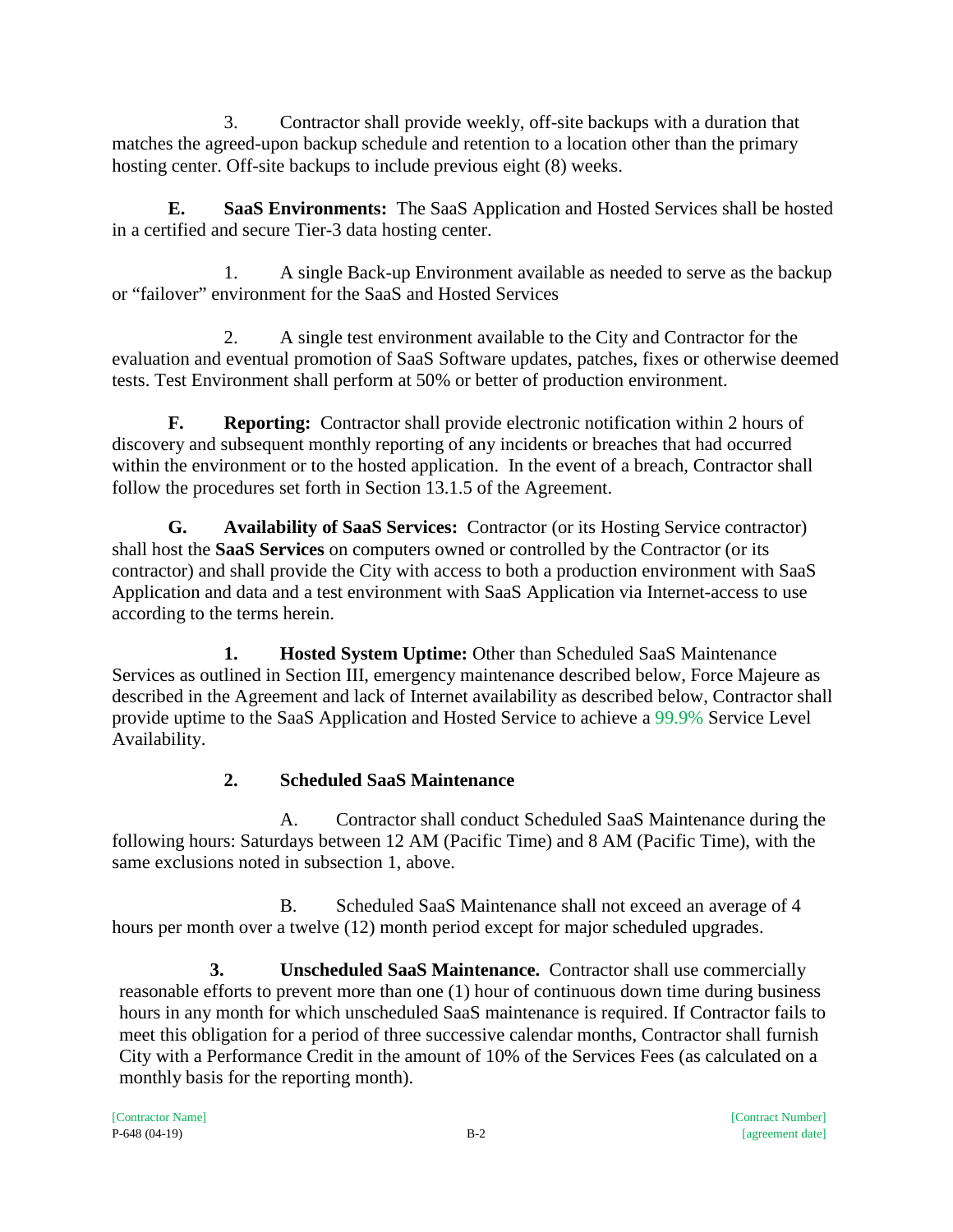**4. Emergency Maintenance**. If Force Majeure Events or emergencies arise or continue, Contractor shall be entitled to take any actions that Contractor, in good faith, determines is necessary or advisable to prevent, remedy, mitigate, or otherwise address actual or potential harm, interruption, loss, threat, security or like concern to any of the SaaS systems or the SaaS Software. Such emergency maintenance may include, but is not limited to: analysis, testing, repair, maintenance, re-setting and other servicing of the hardware, cabling, networks, software and other devices, materials and systems through which access to and/or use of the SaaS Software by City is made available. Contractor shall endeavor to provide advance written notice of such emergency maintenance to City as soon as is reasonably possible.

**5. Notice of Unavailability:** In the event there will be more than thirty (30) minutes down time of any SaaS or Hosted Service components for any reason, including but not limited to, Scheduled SaaS Maintenance or emergency maintenance, Contractor shall provide notice to users by posting a web page that indicates that the site is temporarily unavailable and to please come back later. Contractor shall also provide advanced e-mail notice to XXXX@sfgov.org which will include at least a brief description of the reason for the down time and an estimate of the time when City can expect the site to be up and available.

**H. Changes in Functionality.** During the term of this Agreement, Contractor shall not reduce or eliminate functionality in SaaS Services. Where Contractor has reduced or eliminated functionality in SaaS Services, City, in its sole election, shall: (i) have, in addition to any other rights and remedies under this Agreement or at law, the right to immediately terminate this Agreement and be entitled to a return of any prepaid fees; or, (ii) determine the value of the reduced or eliminated functionality and Contractor shall immediately adjust the Services fees accordingly on a prospective basis. Where Contractor increases functionality in the SaaS Services, such functionality shall be provided to City without any increase in the Services fees.

# **II. SaaS Data Centers**

**A. Control:** The method and means of providing the Services shall be under the exclusive control, management, and supervision of Contractor, giving due consideration to the requests of City. Contractor, or any previously approved subcontractor, shall provide the Services (including data storage) solely from within the continental United States and on computing and data storage devices residing in the United States.

**B. Location:** The location of the approved Data Centers that will be used to host the SaaS Application are as follows:

> **Primary Tier 3 data center:**  [name and address]

> **Back-up Tier 2 data center:**  [name and address]

[Contractor Name] [Contract Number] P-648 (04-19) B-3 [agreement date] **C. Replacement Hosted Provider:** In the event Contractor changes the foregoing Hosted Provider, Contractor shall provide City with prior written notice of said change and disclose the name and location of the replacement Hosted Provider. The replacement Hosted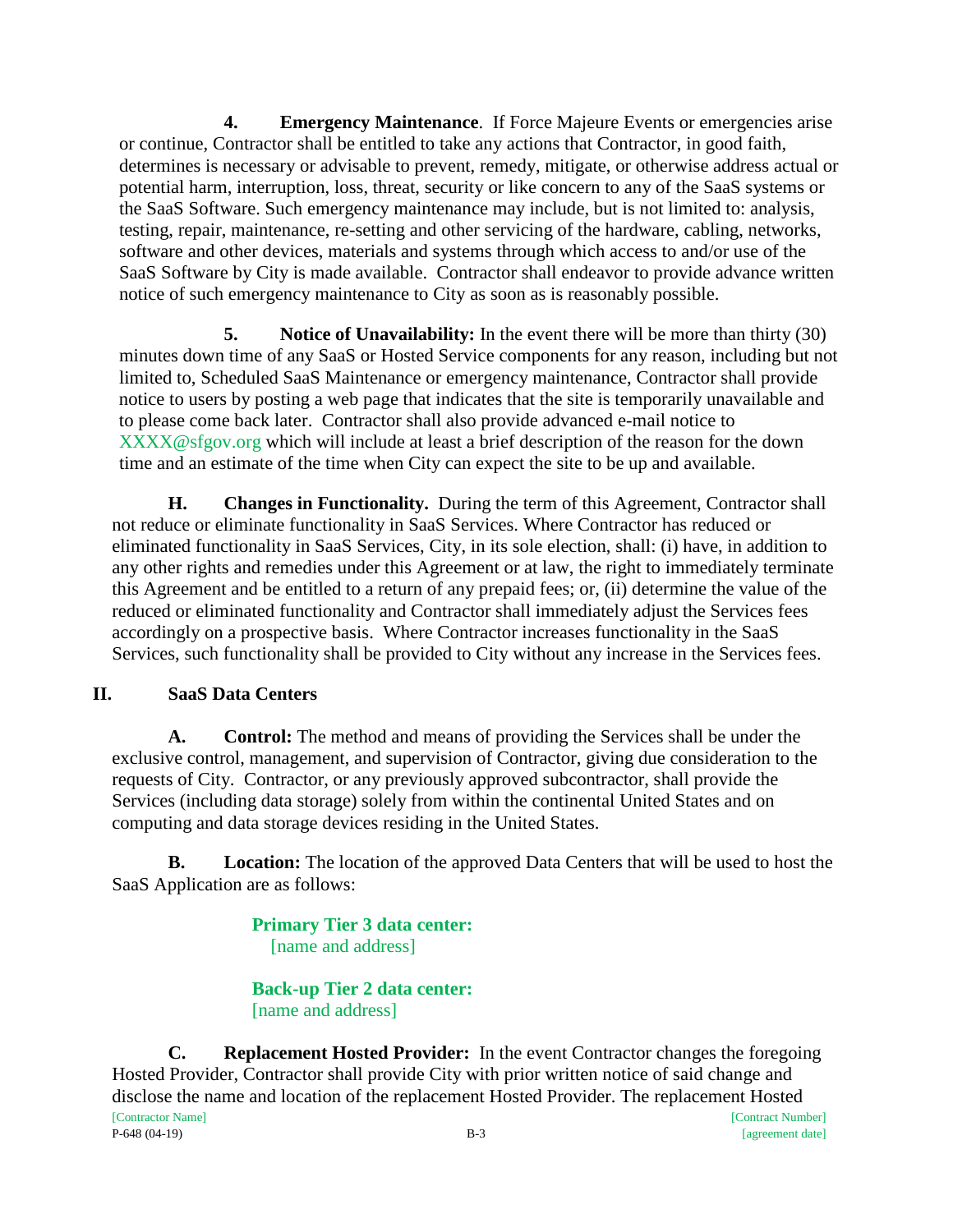Provider shall be a reputable Hosted Provider comparable to Contractor's current Hosted Provider, and said replacement Hosted Provider shall be located within the United States. The replacement Hosted Provider shall perform a SSAE 16 SOC 2, Type II Audit Report at least annually, in accordance with Section 13.3 of this Agreement.

**D. Notice of Change:** If the location of the Data Center used to host the SaaS Application is changed, Contractor shall provide City with written notice of said change at least sixty (60) days prior to any such change taking place. Contractor shall disclose the address of the new facility, which shall be within the United States. The Data Centers referenced above are subcontractors that must be approved by City.

**E. Subcontractors.** Contractor shall not enter into any subcontracts for the performance of the Services, or assign or transfer any of its rights or obligations under this Agreement, without City's prior written consent and any attempt to do so shall be void and without further effect and shall be a material breach of this Agreement. Contractor's use of subcontractors shall not relieve Contractor of any of its duties or obligations under this Agreement.

# **III. SaaS Maintenance Services**.

**A.** The SaaS Software maintained under this Agreement shall be the SaaS Software set forth in Appendix B to this Agreement.

**B.** The following SaaS Maintenance Services are included as part of this Agreement:

**1. Contractor Software Version Upgrades, Software Revisions and Patches.** Contractor shall provide and implement ALL SaaS Software Version upgrades, SaaS Software Revisions and SaaS Software Patches to ensure: (a) that the functionality of the SaaS Software and SaaS Services, as described in the Documentation, is available to Authorized Users; (b) that the functionality of the SaaS Software and SaaS Services is in accordance with the representations and warranties set forth herein, including but not limited to, the SaaS Software and SaaS Services conforming in all material respects to the specifications, functions, descriptions, standards, and criteria set forth in the Documentation; (c) that the Service Level Standards can be achieved; and (d) that the SaaS Software and SaaS Services work with the non-hosted browser version.

- i. Deployment of these revisions will be mutually agreed upon between Contractor and City.
- ii. Release of software revisions as defined will be conducted on a schedule as determined by Contractor. Contractor shall provide no less than a thirty (30) calendar day prior written notice of when any such revision is scheduled to be released. City will be granted a fifteen (15) calendar day evaluation window to review release documentation regarding software modules being impacted and general revision changes.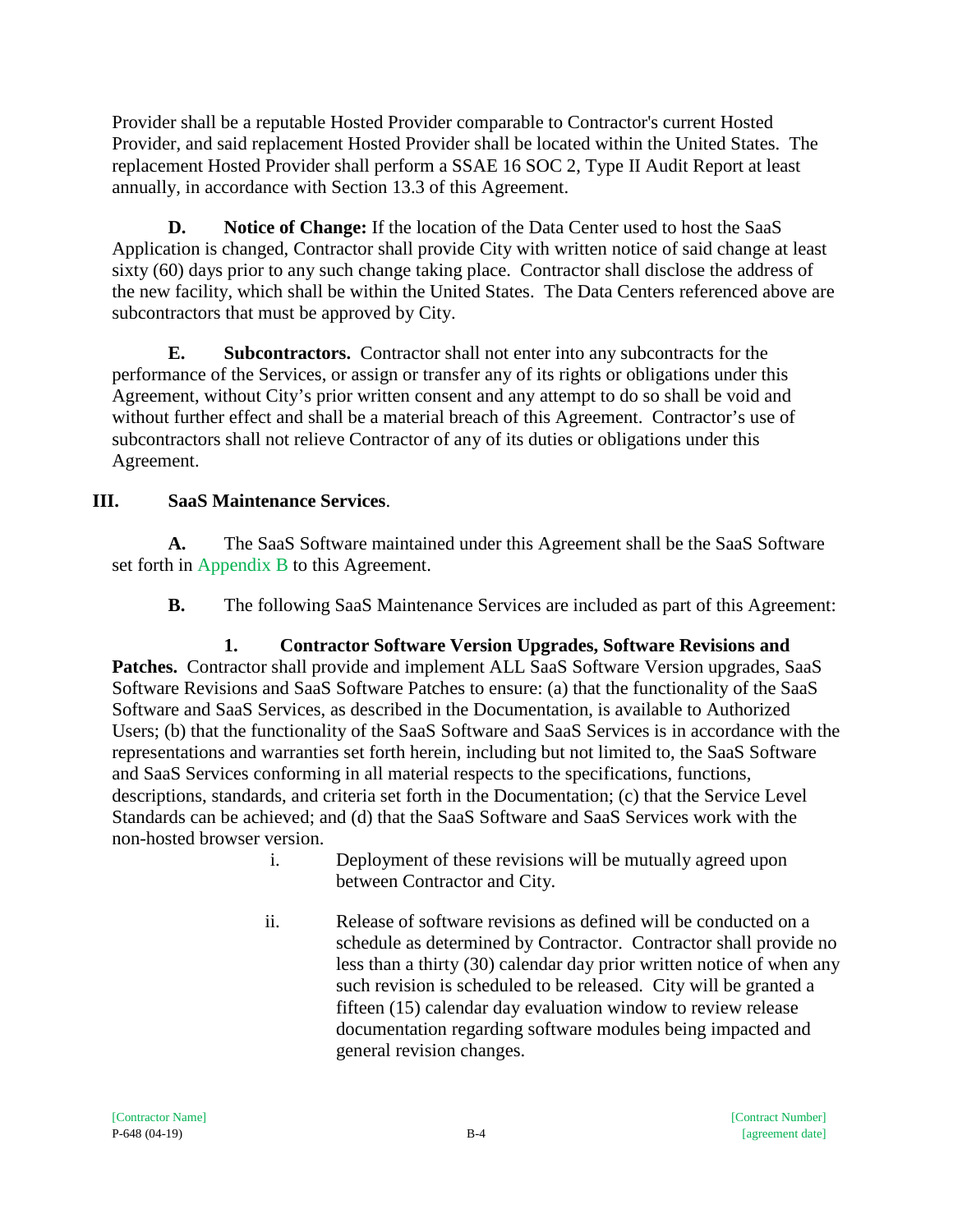iii. After the evaluation period, Contractor shall conduct a deployment of the revision to the City test environment. The software deployment will be scheduled in writing five (5) calendar days prior to actual deployment activities. As part of the upgrade activities within the Test Environment, Contractor may provide nominal testing to ensure all systems are functional and the revision deployment was successful. Post deployment activities include an e-mail or portal post to serve as written notification that this service has been completed. City shall have forty-five (45) calendar day test window in which City has ability to test and raise issues with Contractor. Test environment deployment activities will be conducted during a mutually agreed-to time window and may not necessarily align with the production maintenance windows as described within this document.

iv. If a SaaS Severity Level 1 or Severity Level 2 Issue has been identified and appropriately triaged and classified by both Contractor and City during the test environment deployment test window, Contractor shall correct the SaaS Issue. The severity of a SaaS Issue will be initially defined by the City and confirmed by Contractor. Until the SaaS Issue has been resolved, the Severity Level may be raised or lowered based on Contractor's analysis of impact to business. If the SaaS Issue can be corrected and can be redeployed within the remainder of the deployment test window, City will have an additional five (5) testing days in which to evaluate and further test for the SaaS Issue resolution. If the SaaS Issue cannot be corrected within the remainder of the test window, Contractor will deploy immediately upon availability with as much notice as practicable. City will be allowed an additional five (5) testing days to evaluate the correction post the test window if desired.

- v. If at any time during the testing window City identifies the presence of multiple SaaS Severity Level 1 or Severity Level 2 Issues that can be shown to materially impact City ability to continue testing, City may in writing elect to suspend testing until corrections for the SaaS Issues can be provided. Contractor will deploy corrections immediately upon availability with as much notice as practicable. Upon release of corrections, City will have five (5) calendar days to commence the testing within the then available remaining testing window.
- vi. Unless exists outstanding circumstances as described here within, Contractor will promote revision from Test Environment to Production and Back-up environments after the provided test window has elapsed. The software promotion will be scheduled in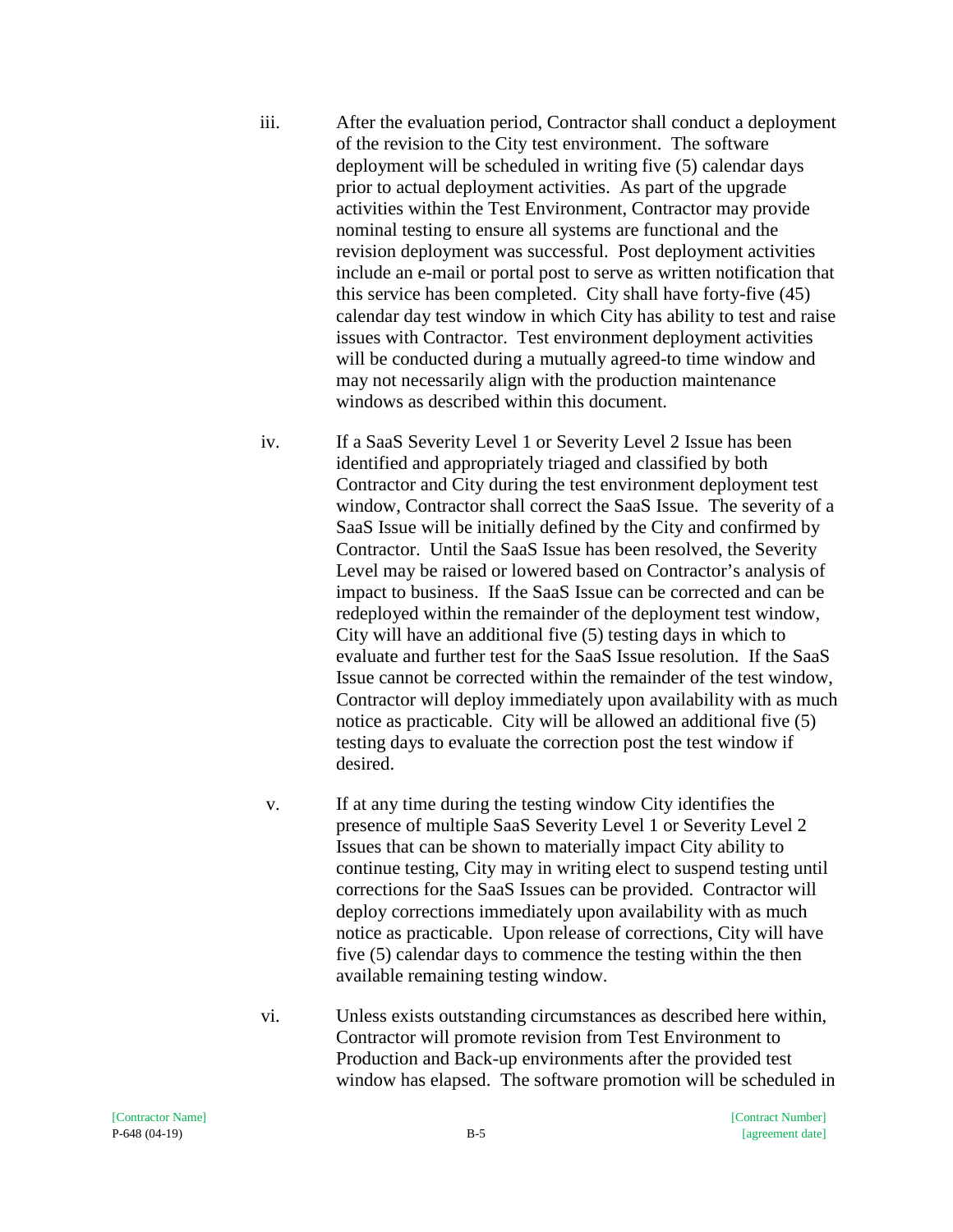writing five (5) calendar days prior to actual deployment activities. As part of the promotion activities within the Production and Backup environment, Contractor may provide nominal testing to ensure all systems are functional and the revision promotion was successful. Post promotion activities include an e-mail or portal post to serve as written notification that this service has been completed. At the point of e-mail or portal posting, the new revision will be considered "in production" and supported under the maintenance service terms described here within.

vii. In support of such SaaS Software Version upgrades, SaaS Software Revisions and SaaS Software patches, Contractor shall provide updated user technical documentation reflecting the SaaS Software Version upgrades, SaaS Software Revisions and SaaS Software patches as soon as reasonably practical after the SaaS Software Version upgrades, SaaS Software Revisions and SaaS Software Patches have been released. Updated user technical documentation that corrects SaaS Software Errors or other minor discrepancies will be provided to Contractor's customers when available.

**2. Third-Party Software Revisions.** At its election, Contractor will provide periodic software revisions of Third-Party Software with the SaaS Software without further charge provided the following conditions are met: (i) the Third-Party Software revision corrects a malfunction or significant publicly disclosed security threat in the Third-Party Software that affects the operation or ability to provide secure use of the SaaS Software; and (ii) the Third-Party Software Revision has, in the opinion of Contractor, corrected malfunctions or a significant security threat identified in the Contractor Technology System and has not created any additional malfunctions; and (iii) the Third-Party Software revision is available to Contractor. City is responsible for obtaining and installing or requesting installation of the Third-Party Software revision if the Third-Party Software was not licensed to City by or through Contractor. Contractor Software revisions provided by Contractor are specifically limited to the Third-Party Software identified and set forth in Appendix B to this Agreement.

**C. Response to SaaS Issues.** Contractor shall provide verbal or written responses to SaaS Issues identified by City in an expeditious manner. Such responses shall be provided in accordance with the Target Response Times defined under Section V.

**D. SaaS Software Maintenance Acceptance Period.** Unless otherwise agreed to by City on a case-by-case basis, for non-emergency maintenance, City shall have a twenty (20) business day period to test any maintenance changes prior to Contractor introducing such maintenance changes into production. If the City rejects, for good cause, any maintenance changes during the SaaS Software Maintenance Acceptance Period, Contractor shall not introduce such rejected maintenance changes into production. At the end of the Maintenance Acceptance Period, if City has not rejected the maintenance changes, the maintenance changes shall be deemed to be accepted by City and Contractor shall be entitled to introduce the maintenance changes into production.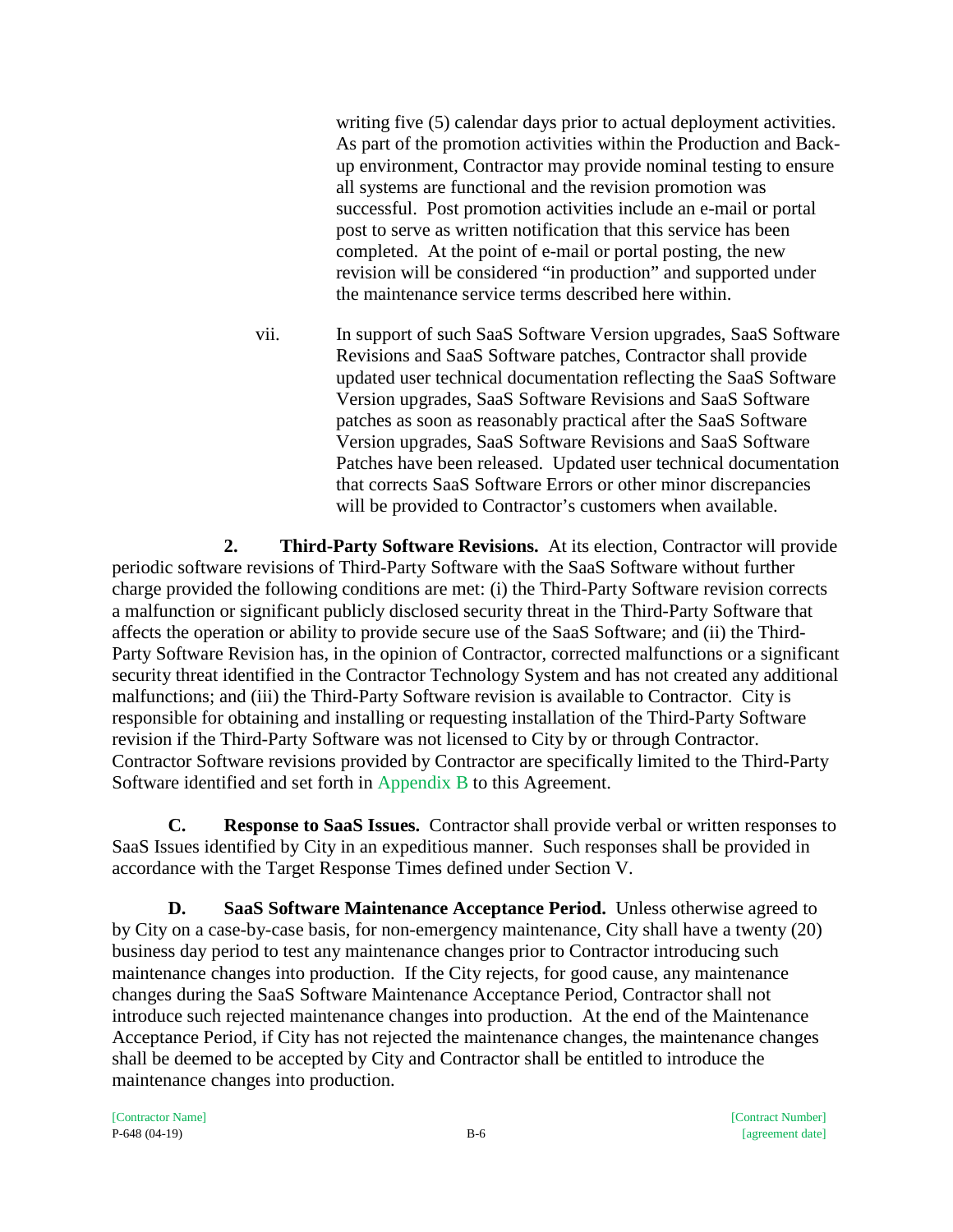**E. SaaS Hardware:** Contractor shall use commercially reasonable efforts to ensure that all hardware (including servers, routers, and other related equipment) on which the applications are deployed are attached to back-up power systems sufficient to maintain the site's availability for so long as any power outage could reasonably be expected to occur, based on the experience of Contractor at its deployment location and consistent with the Tier rating of the Data Center required under Section (I)(E) of this Appendix.

# **IV. City Responsibilities**

**A.** City shall provide Contractor with timely notification of any SaaS Issues by either of these methods:

1. **Contacting Contractor's Customer Support at 1-800-xxx-xxxx**.

# 2. **By entering the problem on the Contractor Service Portal**.

Notifications can be submitted through the City Portal. This is the preferred method by which to contact Contractor.

3. If City cannot readily access the Contractor portal, City may contact Contractor at the "800" number listed above.

**B. Support for Problem Investigation**. City shall support all reasonable requests by Contractor as may be required in problem investigation and resolution.

**C. Designation of Point of Contact.** City shall assign an individual or individuals to serve as the designated contact(s) for all communication with Contractor during SaaS Issue investigation and resolution.

**D. Discovery of SaaS Software Errors**. Upon discovery of a SaaS Software Error, City agrees, if requested by Contractor, to submit to Contractor a listing of output and any other data that Contractor may require in order to reproduce the SaaS Software Error and the operating conditions under which the SaaS Software Error occurred or was discovered.

# **V. Technical Support**

**A. 24x7 Technical Support**: Authorized Users will make Technical Support requests by calling or emailing Contractor's Technical Support staff or by submitting a request via Contractor's customer service web portal. The Technical Support staff shall assign to the request the SaaS Severity Level (as defined herein) indicated by the requestor. SaaS Severity Level 1 and 2 items will be addressed 24/7/365. SaaS Severity Level 3 and 4 items will be addressed during the standard business hours of 6:00am-6:00pm US Pacific Time.

1. **Business Hours:** Technical Support is available between the business hours of 6:00am to 6:00 pm US Pacific Time by accessing the Contractor's subscriber Portal (or Toll-free at 800-XXX-XXXX, or by emailing [xxxx@](mailto:support@aclara.com)ssss.com if access to the Contractor's subscriber Portal is not readily available to City).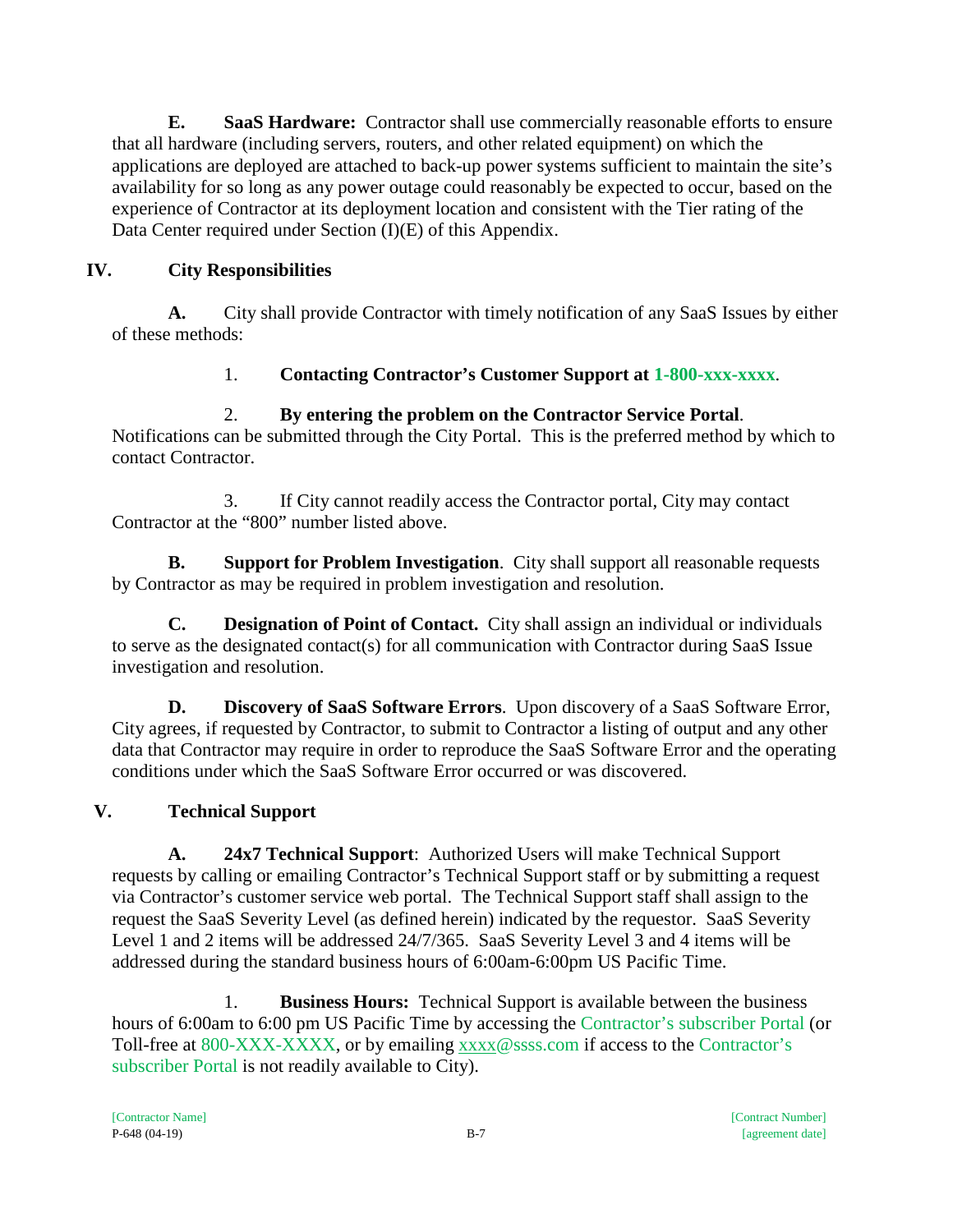2. **After hours:** On-call technical support is available after 6pm and before 6:00am Pacific Time 24-hours a day/7 days a week/365 days a year, including Service Provider Holidays and weekends by accessing the Contractor's subscriber Portal or calling Contractor's Toll –free number 800-XXX-XXXX.

| <b>SaaS Severity Level</b>                                                                                                                                                                                                                                                                                                                                  | <b>Target Response Time</b>                                                                                                                                                     |
|-------------------------------------------------------------------------------------------------------------------------------------------------------------------------------------------------------------------------------------------------------------------------------------------------------------------------------------------------------------|---------------------------------------------------------------------------------------------------------------------------------------------------------------------------------|
| SaaS Severity Level 1: Requires immediate attention-<br>Critical production functionality is not available or a large<br>number of users cannot access the SaaS Application. Causes<br>a major business impact where service is lost or degraded<br>and no workaround is available, preventing operation of the<br>business.                                | Request Response Time: 30 minutes.<br><i>Request Resolution Time Target:</i> $<$ 2<br>hours.<br><b>Maximum Permitted Request</b><br>$Resolution$ Time: $<$ 48 hours             |
| SaaS Severity Level 2: Requires priority attention - Some<br>important production functionality is not available, or a<br>small number of users cannot access the system. Causes<br>significant business impact where service is lost or degraded<br>and no workaround is available; however, the business can<br>continue to operate in a limited fashion. | Request Response Time: 1 hr.<br><i>Request Resolution Time Target:</i> $\langle 4 \rangle$<br>hours<br><b>Maximum Permitted Request</b><br>$Resolution$ Time: $<$ 96 hours      |
| SaaS Severity Level 3: Requires attention - There is a<br>problem or inconvenience. Causes a business impact where<br>there is minimal loss of service and a workaround is<br>available such that the system can continue to operate fully<br>and users are able to continue business operations.                                                           | Request Response Time: 1 hr.<br><i>Request Resolution Time Target:</i> $<$ 6<br>hours<br><b>Maximum Permitted Request</b><br><i>Resolution Time: <math>&lt;</math> 7 days</i>   |
| SaaS Severity Level 4: There is a problem or issue with no<br>loss of service and no business impact.                                                                                                                                                                                                                                                       | Request Response Time: 1 hr.<br><b>Request Resolution Time Target: &lt;</b><br>24 hours<br><b>Maximum Permitted Request</b><br><i>Resolution Time: <math>&lt;</math> 7 days</i> |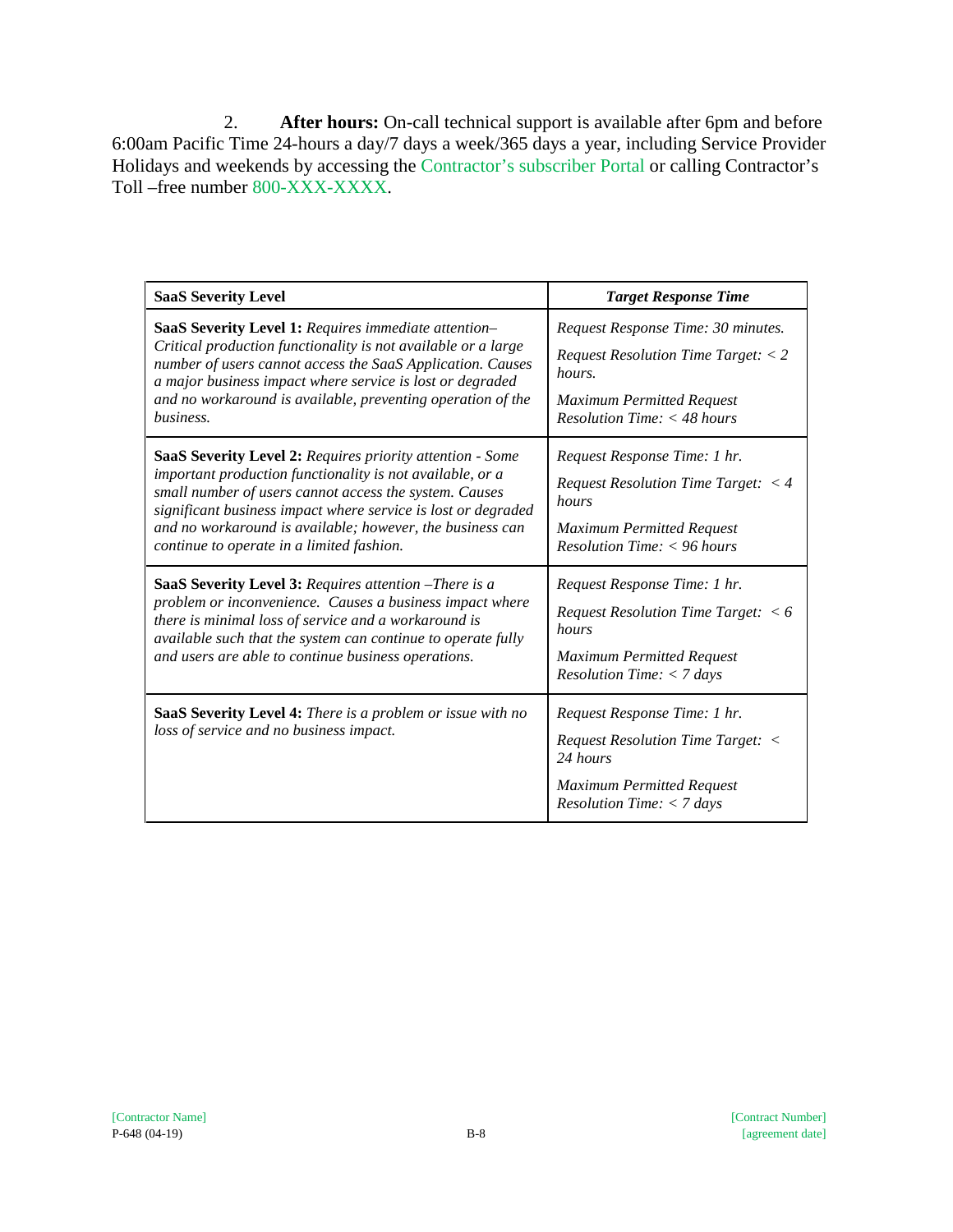**Appendix C Calculation of Charges**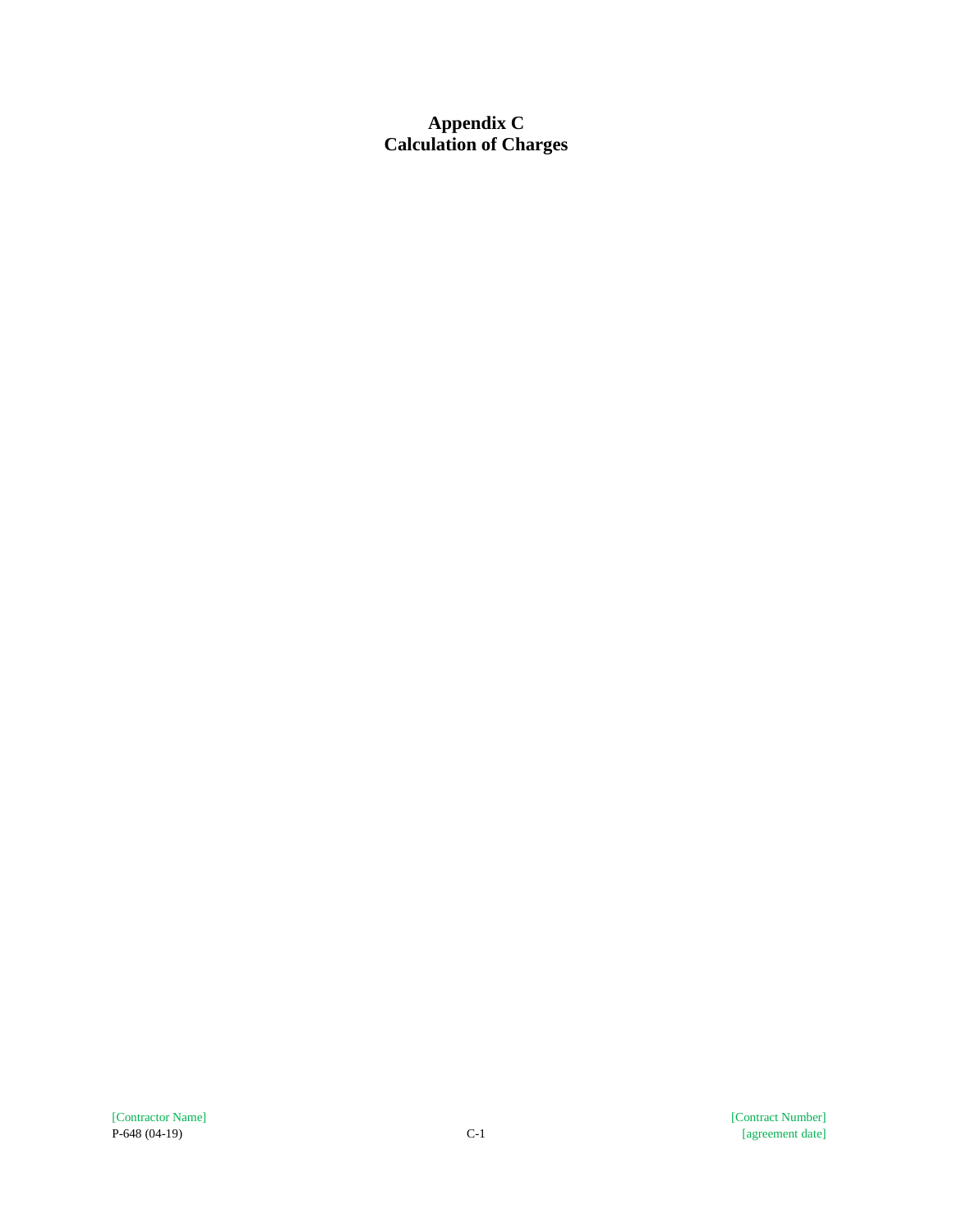#### **Appendix D Service Level Obligations**

**A. Time is of the Essence.** For the term of this Agreement, Contractor shall provide SaaS Services, Force Majeure events excepted, during the applicable Service Windows and in accordance with the applicable Service Levels as described herein, time being of the essence.

#### **B. Service Levels.**

## **1. Availability Service Level:**

## **i. Definitions:**

**a. Actual Uptime**: The total minutes in the reporting month that the Services were actually available to Authorized Users for normal use.

**b. Scheduled Downtime**: The total minutes in the reporting month during which Scheduled SaaS Maintenance was performed.

**c. Scheduled Uptime**: The total minutes in the reporting month less the total minutes represented by the Scheduled Downtime.

**ii. Service Level Standard.** Services shall be available to Authorized Users for normal use 100% of the Scheduled Uptime.

**a. Calculation:** (Actual Uptime / Scheduled Uptime) \* 100 = Percentage Uptime (as calculated by rounding to the second decimal point)

## **b. Performance Credit.**

- **1) Where Percentage Uptime is greater than 99.9%**: No Performance Credit will be due to City.
- **2) Where Percentage Uptime is equal to or less than 99.9%**: City shall be due a Performance Credit in the amount of 20% of the Services Fees (as calculated on a monthly basis for the reporting month) for each full 1% reduction in Percentage Uptime.

# **2. Response Time Service Level.**

## **a. Definition(s).**

[Contractor Name] [Contract Number] P-648 (04-19) D-1 [agreement date] **i. Response Time:** The interval of time from when an Authorized User requests, via the Services, a Transaction to when visual confirmation of Transaction completion is received by the Authorized User. For example, Response Time includes the period of time representing the point at which an Authorized User enters and submits data to the Services and the Services display a message to the Authorized User that the data has been saved.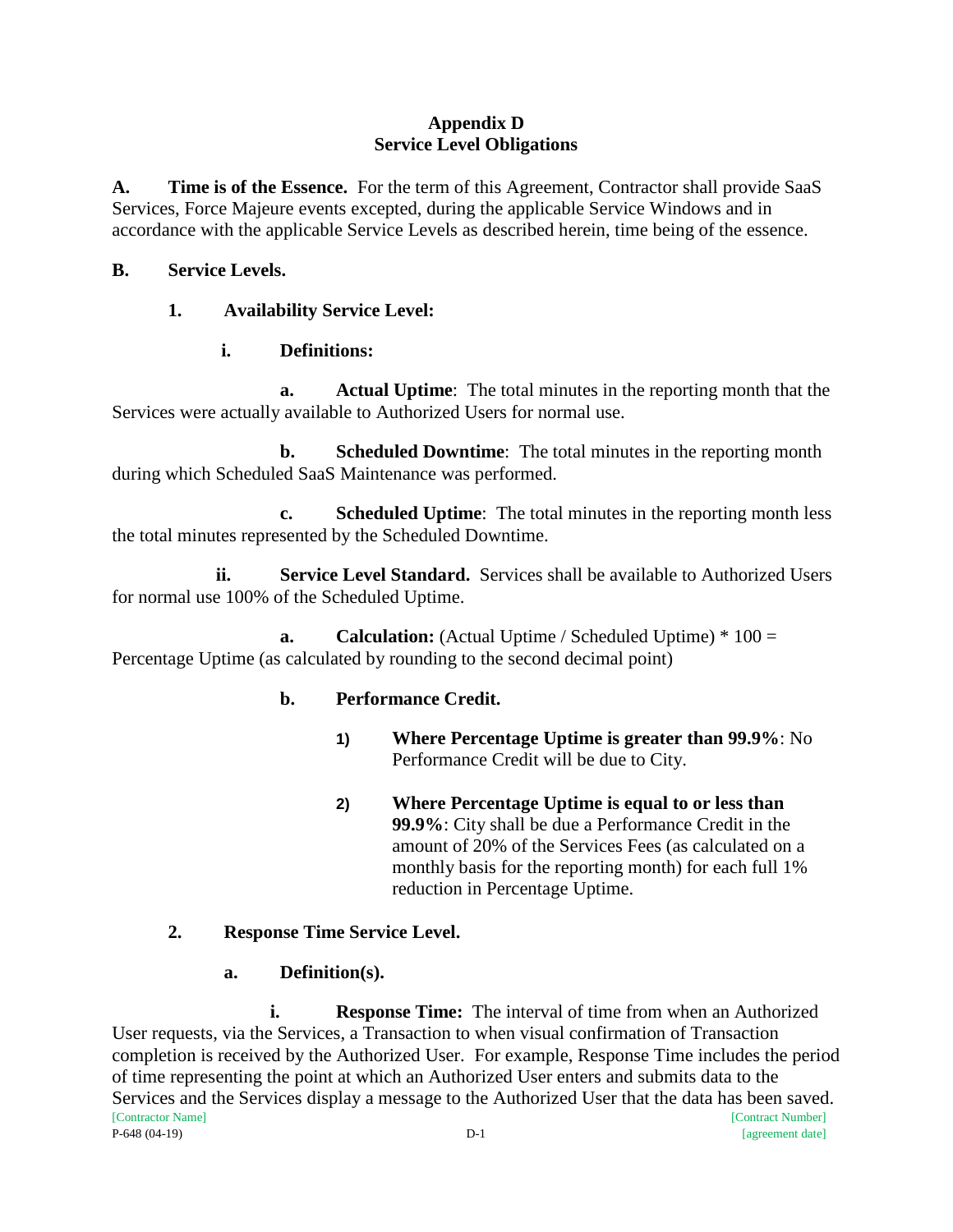**ii. Total Transactions**: The total of Transactions occurring in the reporting month.

**iii. Transaction(s):** Services web page loads, Services web page displays, and Authorized User Services requests.

**b. Service Level Standard.** Transactions shall have a Response Time of two (2) seconds or less 99.9% of the time each reporting month during the periods for which the Services are available.

**a. Calculation.** ((Total Transactions – Total Transactions failing Standard) / Total Transactions) \* 100 = Percentage Response Time (as calculated by rounding to the second decimal point).

## **b. Performance Credit**.

- **1) Where Percentage Response Time is greater than 99.9%:** No Performance Credit will be due to City.
- **2) Where Percentage Response Time is equal to or less than 99%:** City shall be due a Performance Credit in the amount of 20% of the Services Fees (as calculated on a monthly basis for the reporting month) for each full 1% reduction in Percentage Response Time.

# **3. Technical Support Problem Response Service Level.**

**i. Definition**.

**a. Total Problems**: The total number of problems occurring in the reporting month.

**ii. Service Level Standard.** Problems shall be confirmed as received by Contractor 100% of the time each reporting month, in accordance with the Request Response Time associated with the SaaS Severity Level.

**a. Calculation.** ((Total Problems – Total Problems failing Standard) / Total Problems) \* 100 = Percentage Problem Response (as calculated by rounding to the second decimal point). Note: This Calculation must be completed for each SaaS Severity Level.

# **b. Performance Credit.**

- **1) SaaS Severity Level 1 – 2.**
	- **i) Where Percentage Problem Response is greater than 99.9%**: No Performance Credit will be due to City.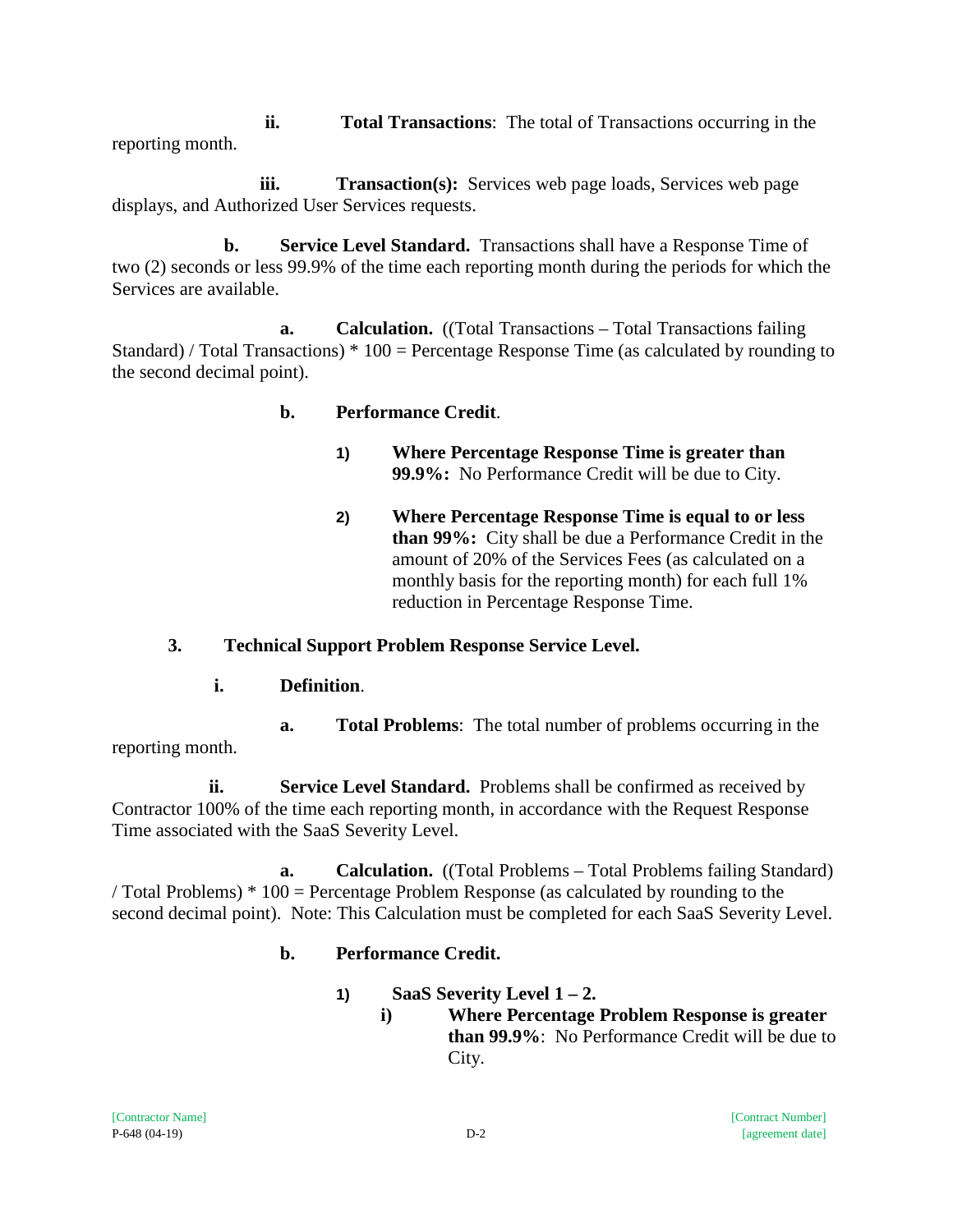- **ii) Where Percentage Problem Response is equal to or less than 99%:** City shall be due a Performance Credit in the amount of 20% of the Services Fees (as calculated on a monthly basis for the reporting month) for each full 1% reduction in Percentage Problem Response.
- **2) SaaS Severity Level 3 – 4.**
	- **i) Where Percentage Problem Response is greater than 99.9%**: No Performance Credit will be due to City.
	- **ii) Where Percentage Problem Response is equal to or less than 99%:** City shall be due a Performance Credit in the amount of 20% of the Services Fees (as calculated on a monthly basis for the reporting month) for each full 1% reduction in Percentage Problem Response.

**C. Service Level Reporting.** On a monthly basis, in arrears and no later than the fifteenth  $(15<sup>th</sup>)$  calendar day of the subsequent month following the reporting month, Contractor shall provide reports to City describing the performance of the SaaS Services and of Contractor as compared to the service level standards described herein. The reports shall be in a form agreed-to by City, and, in no case, contain no less than the following information: (a) actual performance compared to the Service Level Standard; (b) the cause or basis for not meeting the service level standards described herein; (c) the specific remedial actions Contractor has undertaken or will undertake to ensure that the service level standards described herein will be subsequently achieved; and, (d) any Performance Credit due to City. Contractor and City will meet as often as shall be reasonably requested by City, but no less than monthly, to review the performance of Contractor as it relates to the service level standards described herein. Where Contractor fails to provide a report for a service level standard described herein in the applicable timeframe, the service level standard shall be deemed to be completely failed for the purposes of calculating a Performance Credit. Contractor shall, without charge, make City's historical service level standard reports to City upon request.

**D. Failure to Meet Service Level Standards.** In the event Contractor does not meet a service level standard described herein, Contractor shall: (a) owe to City any applicable Performance Credit, as liquidated damages and not as a penalty; and, (b) use its best efforts to ensure that any unmet service level standard described herein is subsequently met. Notwithstanding the foregoing, Contractor will use its best efforts to minimize the impact or duration of any outage, interruption, or degradation of Service. In no case shall City be required to notify Contractor that a Performance Credit is due as a condition of payment of the same.

**E. Termination for Material and Repeated Failures**. City shall have, in addition to any other rights and remedies under this Agreement or at law, the right to immediately terminate this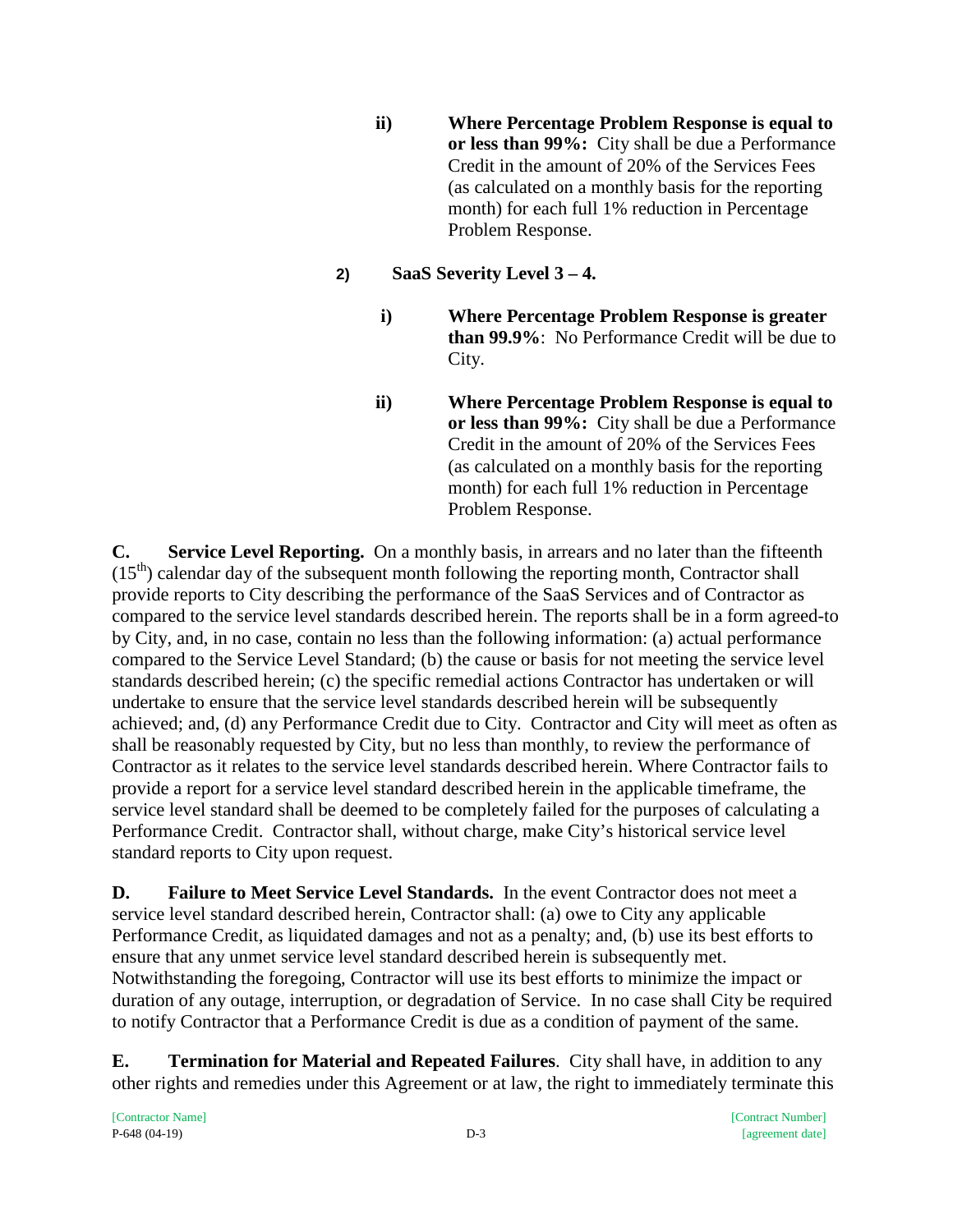Agreement and be entitled to a return of any prepaid fees where Contractor fails to meet any service level standards described herein: (a) to such an extent that the City's ability, as solely determined by City, to use the SaaS Services is materially disrupted, Force Majeure events excepted; or, (b) for four (4) months out of any twelve (12) month period.

**F. Audit of Service Levels.** No more than quarterly, City shall have the right to audit Contractor's books, records, and measurement and auditing tools to verify service level obligations achievement and to determine correct payment of any Performance Credit. Where it is determined that any Performance Credit was due to City but not paid, Contractor shall immediately owe to City the applicable Performance Credit.